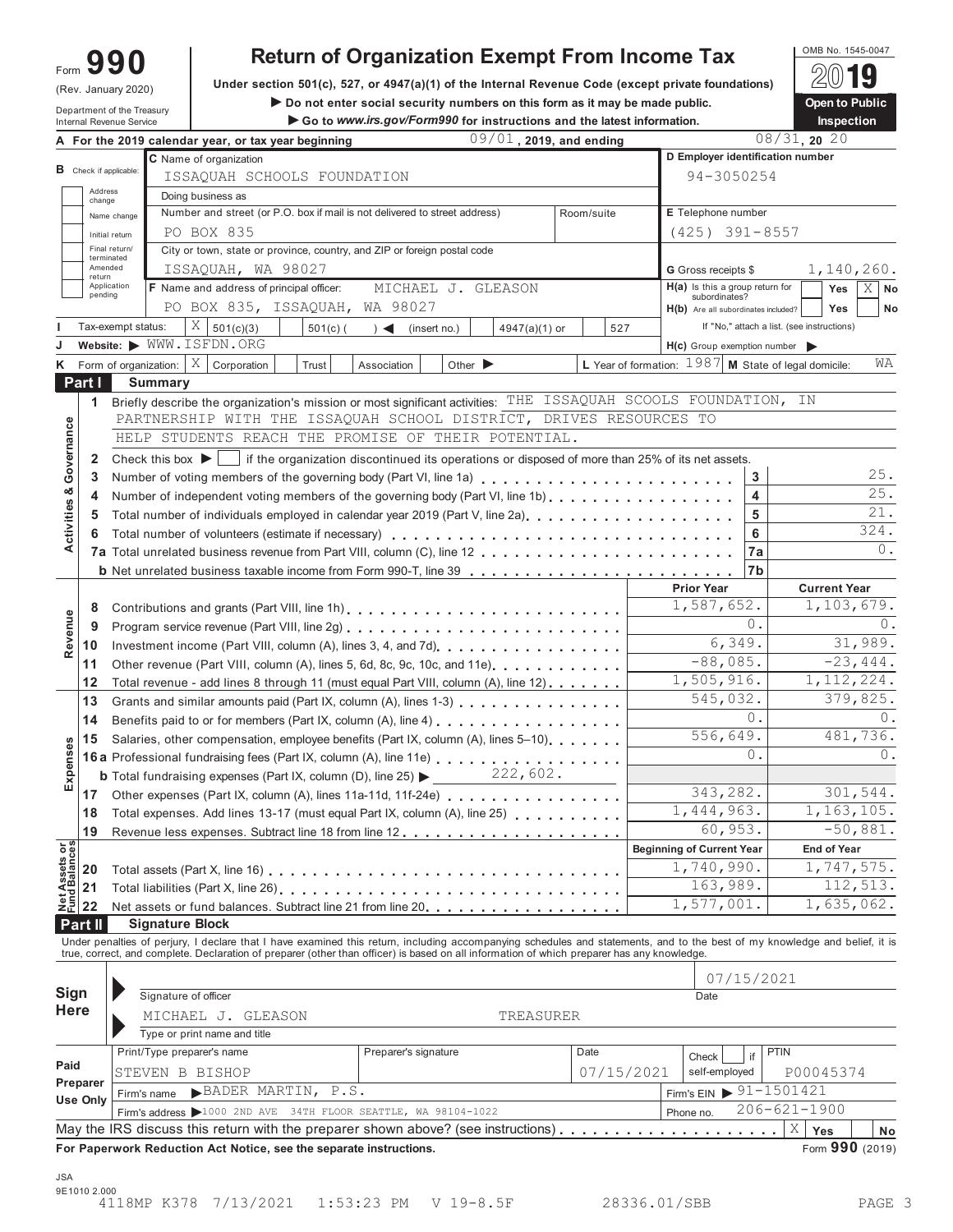|            | Form 990 (2019)                                                                                                                                                                                                                                                                                                                             | Page 2                    |
|------------|---------------------------------------------------------------------------------------------------------------------------------------------------------------------------------------------------------------------------------------------------------------------------------------------------------------------------------------------|---------------------------|
|            | Part III<br><b>Statement of Program Service Accomplishments</b>                                                                                                                                                                                                                                                                             | $\vert X \vert$           |
| 1          | Briefly describe the organization's mission:                                                                                                                                                                                                                                                                                                |                           |
|            | THE ISSAQUAH SCHOOLS FOUNDATION, IN PARTNERSHIP WITH THE ISSAQUAH                                                                                                                                                                                                                                                                           |                           |
|            | SCHOOL DISTRICT, DRIVES RESOURCES TO HELP STUDENTS REACH THE PROMISE                                                                                                                                                                                                                                                                        |                           |
|            | OF THEIR POTENTIAL.                                                                                                                                                                                                                                                                                                                         |                           |
|            |                                                                                                                                                                                                                                                                                                                                             |                           |
|            | 2 Did the organization undertake any significant program services during the year which were not listed on the<br>If "Yes," describe these new services on Schedule O.                                                                                                                                                                      | X No<br>Yes               |
|            | 3 Did the organization cease conducting, or make significant changes in how it conducts, any program                                                                                                                                                                                                                                        | $X$ Yes<br><b>No</b>      |
|            | If "Yes," describe these changes on Schedule O.                                                                                                                                                                                                                                                                                             |                           |
| 4          | Describe the organization's program service accomplishments for each of its three largest program services, as measured by<br>expenses. Section 501(c)(3) and 501(c)(4) organizations are required to report the amount of grants and allocations to others,<br>the total expenses, and revenue, if any, for each program service reported. |                           |
|            | (Expenses \$ 725, 294. including grants of \$ 379, 825. ) (Revenue \$<br>4a (Code:<br>SEE SCHEDULE O                                                                                                                                                                                                                                        |                           |
|            |                                                                                                                                                                                                                                                                                                                                             |                           |
|            |                                                                                                                                                                                                                                                                                                                                             |                           |
|            |                                                                                                                                                                                                                                                                                                                                             |                           |
|            |                                                                                                                                                                                                                                                                                                                                             |                           |
|            | including grants of \$ (Revenue \$)<br>4b (Code: ) (Expenses \$                                                                                                                                                                                                                                                                             |                           |
|            |                                                                                                                                                                                                                                                                                                                                             |                           |
|            |                                                                                                                                                                                                                                                                                                                                             |                           |
|            |                                                                                                                                                                                                                                                                                                                                             |                           |
|            |                                                                                                                                                                                                                                                                                                                                             |                           |
|            |                                                                                                                                                                                                                                                                                                                                             |                           |
|            | 4c (Code: ) (Expenses \$ including grants of \$ ) (Revenue \$                                                                                                                                                                                                                                                                               |                           |
|            |                                                                                                                                                                                                                                                                                                                                             |                           |
|            |                                                                                                                                                                                                                                                                                                                                             |                           |
|            |                                                                                                                                                                                                                                                                                                                                             |                           |
|            |                                                                                                                                                                                                                                                                                                                                             |                           |
|            |                                                                                                                                                                                                                                                                                                                                             |                           |
|            | 4d Other program services (Describe on Schedule O.)<br>(Expenses \$<br>including grants of \$<br>) (Revenue \$                                                                                                                                                                                                                              |                           |
|            | 725, 294.<br>4e Total program service expenses >                                                                                                                                                                                                                                                                                            |                           |
| <b>JSA</b> | 9E1020 2.000<br>4118MP K378 7/13/2021 1:53:23 PM<br>28336.01/SBB<br>$V$ 19-8.5F                                                                                                                                                                                                                                                             | Form 990 (2019)<br>PAGE 4 |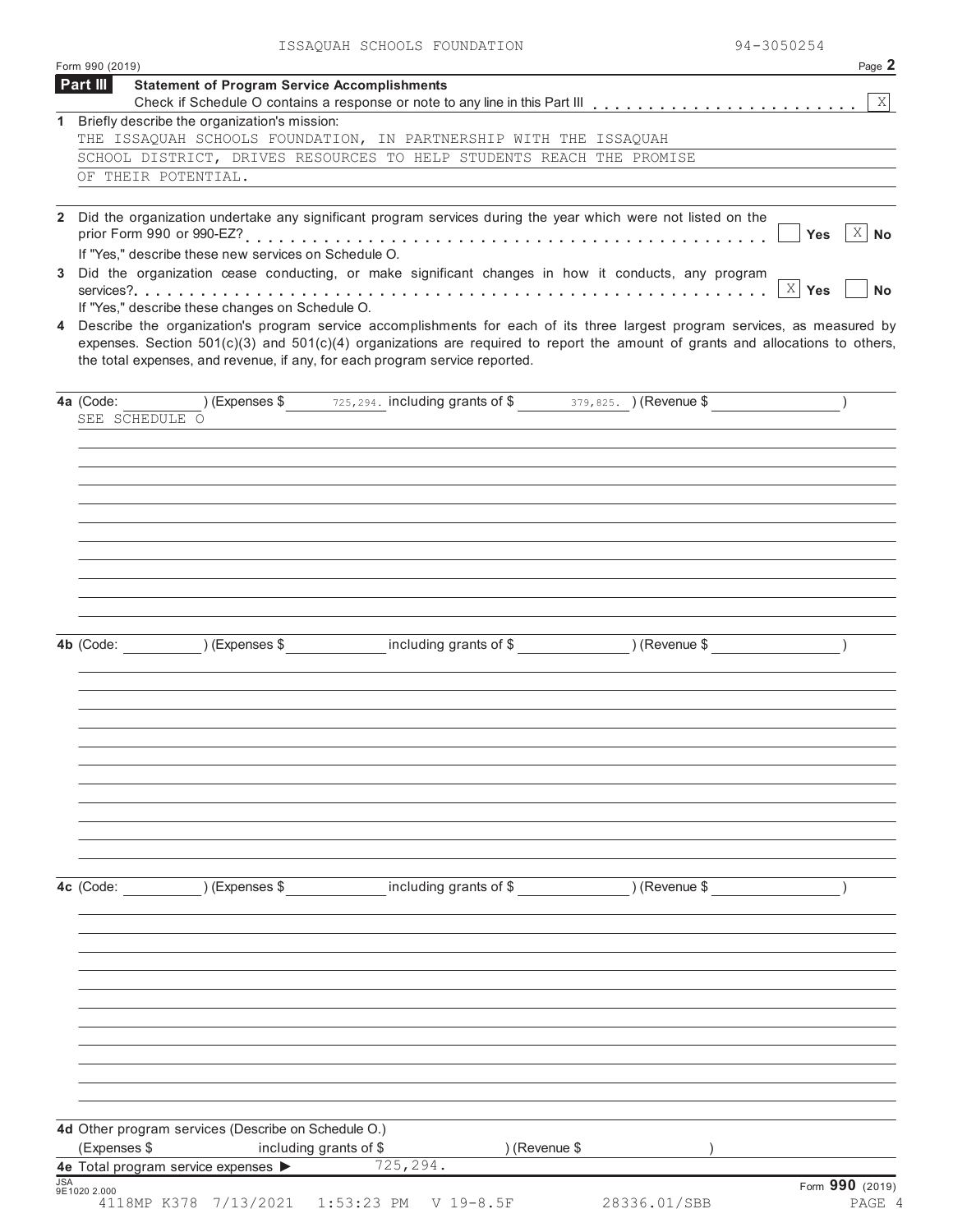|         | Form 990 (2019)                                                                                                                                                                                               |                 |        | Page 3 |
|---------|---------------------------------------------------------------------------------------------------------------------------------------------------------------------------------------------------------------|-----------------|--------|--------|
| Part IV | <b>Checklist of Required Schedules</b>                                                                                                                                                                        |                 |        |        |
|         |                                                                                                                                                                                                               |                 | Yes    | No     |
| 1       | Is the organization described in section $501(c)(3)$ or $4947(a)(1)$ (other than a private foundation)? If "Yes,"                                                                                             |                 |        |        |
|         |                                                                                                                                                                                                               | 1               | Χ<br>X |        |
| 2       | Is the organization required to complete Schedule B, Schedule of Contributors (see instructions)?                                                                                                             | $\overline{2}$  |        |        |
| 3       | Did the organization engage in direct or indirect political campaign activities on behalf of or in opposition to                                                                                              |                 |        | Χ      |
|         |                                                                                                                                                                                                               | 3               |        |        |
| 4       | Section 501(c)(3) organizations. Did the organization engage in lobbying activities, or have a section 501(h)                                                                                                 | $\overline{4}$  |        | Χ      |
| 5       | Is the organization a section $501(c)(4)$ , $501(c)(5)$ , or $501(c)(6)$ organization that receives membership dues,                                                                                          |                 |        |        |
|         | assessments, or similar amounts as defined in Revenue Procedure 98-19? If "Yes," complete Schedule C, Part III                                                                                                | 5               |        |        |
| 6       | Did the organization maintain any donor advised funds or any similar funds or accounts for which donors                                                                                                       |                 |        |        |
|         | have the right to provide advice on the distribution or investment of amounts in such funds or accounts? If                                                                                                   |                 |        |        |
|         |                                                                                                                                                                                                               | 6               |        | X      |
| 7       | Did the organization receive or hold a conservation easement, including easements to preserve open space,                                                                                                     |                 |        |        |
|         | the environment, historic land areas, or historic structures? If "Yes," complete Schedule D, Part II.                                                                                                         | $\overline{7}$  |        | Χ      |
| 8       | Did the organization maintain collections of works of art, historical treasures, or other similar assets? If "Yes,"                                                                                           |                 |        |        |
|         |                                                                                                                                                                                                               | 8               |        | Χ      |
| 9       | Did the organization report an amount in Part X, line 21, for escrow or custodial account liability, serve as a                                                                                               |                 |        |        |
|         | custodian for amounts not listed in Part X; or provide credit counseling, debt management, credit repair, or                                                                                                  |                 |        |        |
|         |                                                                                                                                                                                                               | 9               |        | Χ      |
| 10      | Did the organization, directly or through a related organization, hold assets in donor-restricted endowments                                                                                                  |                 |        |        |
|         |                                                                                                                                                                                                               | 10              | Χ      |        |
| 11      | If the organization's answer to any of the following questions is "Yes," then complete Schedule D, Parts VI,                                                                                                  |                 |        |        |
|         | VII, VIII, IX, or X as applicable.                                                                                                                                                                            |                 |        |        |
|         | a Did the organization report an amount for land, buildings, and equipment in Part X, line 10? If "Yes,"                                                                                                      |                 |        |        |
|         |                                                                                                                                                                                                               | 11a             | Χ      |        |
|         | <b>b</b> Did the organization report an amount for investments-other securities in Part X, line 12 that is 5% or more                                                                                         |                 |        |        |
|         | of its total assets reported in Part X, line 16? If "Yes," complete Schedule D, Part VII                                                                                                                      | 11 <sub>b</sub> |        | X      |
|         | c Did the organization report an amount for investments-program related in Part X, line 13 that is 5% or more                                                                                                 |                 |        |        |
|         | of its total assets reported in Part X, line 16? If "Yes," complete Schedule D, Part VIII.                                                                                                                    | 11c             |        | Χ      |
|         | d Did the organization report an amount for other assets in Part X, line 15, that is 5% or more of its total assets                                                                                           |                 |        |        |
|         |                                                                                                                                                                                                               | 11d             |        | Χ      |
|         | e Did the organization report an amount for other liabilities in Part X, line 25? If "Yes," complete Schedule D, Part X                                                                                       | 11e             |        | X      |
|         | f Did the organization's separate or consolidated financial statements for the tax year include a footnote that addresses                                                                                     |                 |        |        |
|         | the organization's liability for uncertain tax positions under FIN 48 (ASC 740)? If "Yes," complete Schedule D, Part X                                                                                        | 11f             | Χ      |        |
|         | 12a Did the organization obtain separate, independent audited financial statements for the tax year? If "Yes," complete                                                                                       |                 |        |        |
|         |                                                                                                                                                                                                               | 12a             | Χ      |        |
|         | <b>b</b> Was the organization included in consolidated, independent audited financial statements for the tax year? If                                                                                         |                 |        |        |
|         | "Yes," and if the organization answered "No" to line 12a, then completing Schedule D, Parts XI and XII is optional                                                                                            | 12 <sub>b</sub> |        | Χ      |
| 13      | Is the organization a school described in section $170(b)(1)(A)(ii)$ ? If "Yes," complete Schedule E.                                                                                                         | 13              |        | Χ      |
|         | 14a Did the organization maintain an office, employees, or agents outside of the United States?.                                                                                                              | 14a             |        | X      |
|         | <b>b</b> Did the organization have aggregate revenues or expenses of more than \$10,000 from grantmaking,                                                                                                     |                 |        |        |
|         | fundraising, business, investment, and program service activities outside the United States, or aggregate                                                                                                     |                 |        |        |
|         | foreign investments valued at \$100,000 or more? If "Yes," complete Schedule F, Parts I and IV                                                                                                                | 14 <sub>b</sub> |        | X      |
| 15      | Did the organization report on Part IX, column (A), line 3, more than \$5,000 of grants or other assistance to or                                                                                             |                 |        | X      |
|         |                                                                                                                                                                                                               | 15              |        |        |
| 16      | Did the organization report on Part IX, column (A), line 3, more than \$5,000 of aggregate grants or other                                                                                                    |                 |        | Χ      |
|         | assistance to or for foreign individuals? If "Yes," complete Schedule F, Parts III and IV                                                                                                                     | 16              |        |        |
| 17      | Did the organization report a total of more than \$15,000 of expenses for professional fundraising services on                                                                                                |                 |        | X      |
|         | Part IX, column (A), lines 6 and 11e? If "Yes," complete Schedule G, Part I (see instructions)<br>Did the organization report more than \$15,000 total of fundraising event gross income and contributions on | 17              |        |        |
| 18      |                                                                                                                                                                                                               | 18              | Χ      |        |
| 19      | Did the organization report more than \$15,000 of gross income from gaming activities on Part VIII, line 9a?                                                                                                  |                 |        |        |
|         |                                                                                                                                                                                                               | 19              |        | X      |
|         | 20 a Did the organization operate one or more hospital facilities? If "Yes," complete Schedule H                                                                                                              | 20a             |        | Χ      |
|         | <b>b</b> If "Yes" to line 20a, did the organization attach a copy of its audited financial statements to this return?                                                                                         | 20 <sub>b</sub> |        |        |
|         |                                                                                                                                                                                                               |                 |        |        |

**21** Did the organization report more than \$5,000 of grants or other assistance to any domestic organization or domestic government on Part IX, column (A), line 1? If "Yes," complete Schedule I, Parts I and II JSA<br>9E1021 2.000

**21**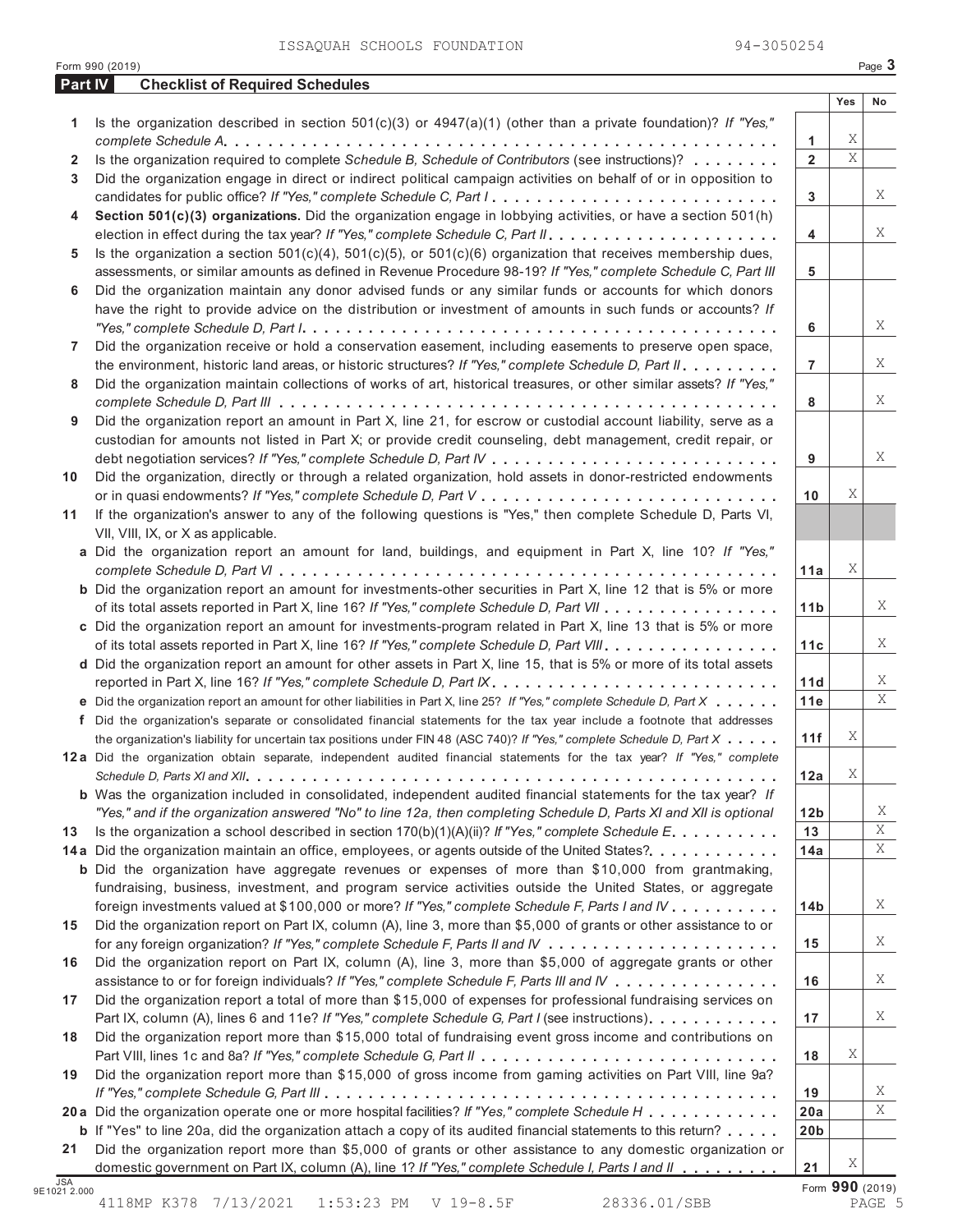| Part IV      | <b>Checklist of Required Schedules (continued)</b>                                                                        |                 |                      |    |
|--------------|---------------------------------------------------------------------------------------------------------------------------|-----------------|----------------------|----|
|              |                                                                                                                           |                 | Yes                  | No |
| 22           | Did the organization report more than \$5,000 of grants or other assistance to or for domestic individuals on             |                 |                      |    |
|              |                                                                                                                           | 22              |                      | Χ  |
| 23           | Did the organization answer "Yes" to Part VII, Section A, line 3, 4, or 5 about compensation of the                       |                 |                      |    |
|              | organization's current and former officers, directors, trustees, key employees, and highest compensated                   |                 |                      |    |
|              |                                                                                                                           | 23              |                      | X  |
|              | 24a Did the organization have a tax-exempt bond issue with an outstanding principal amount of more than                   |                 |                      |    |
|              | \$100,000 as of the last day of the year, that was issued after December 31, 2002? If "Yes," answer lines 24b             |                 |                      |    |
|              |                                                                                                                           | 24a             |                      | Χ  |
|              | <b>b</b> Did the organization invest any proceeds of tax-exempt bonds beyond a temporary period exception?                | 24 <sub>b</sub> |                      |    |
|              | c Did the organization maintain an escrow account other than a refunding escrow at any time during the year               |                 |                      |    |
|              |                                                                                                                           | 24c             |                      |    |
|              | d Did the organization act as an "on behalf of" issuer for bonds outstanding at any time during the year?                 | 24d             |                      |    |
|              | 25a Section 501(c)(3), 501(c)(4), and 501(c)(29) organizations. Did the organization engage in an excess benefit          |                 |                      |    |
|              | transaction with a disqualified person during the year? If "Yes," complete Schedule L, Part I.                            | 25a             |                      | Χ  |
|              | <b>b</b> Is the organization aware that it engaged in an excess benefit transaction with a disqualified person in a prior |                 |                      |    |
|              | year, and that the transaction has not been reported on any of the organization's prior Forms 990 or 990-EZ?              |                 |                      |    |
|              |                                                                                                                           | 25 <sub>b</sub> |                      | Χ  |
| 26           | Did the organization report any amount on Part X, line 5 or 22, for receivables from or payables to any current           |                 |                      |    |
|              | or former officer, director, trustee, key employee, creator or founder, substantial contributor, or 35%                   |                 |                      |    |
|              | controlled entity or family member of any of these persons? If "Yes," complete Schedule L, Part II.                       | 26              |                      | Χ  |
|              |                                                                                                                           |                 |                      |    |
| 27           | Did the organization provide a grant or other assistance to any current or former officer, director, trustee, key         |                 |                      |    |
|              | employee, creator or founder, substantial contributor or employee thereof, a grant selection committee                    |                 |                      |    |
|              | member, or to a 35% controlled entity (including an employee thereof) or family member of any of these                    |                 |                      | Χ  |
|              |                                                                                                                           | 27              |                      |    |
| 28           | Was the organization a party to a business transaction with one of the following parties (see Schedule L,                 |                 |                      |    |
|              | Part IV instructions, for applicable filing thresholds, conditions, and exceptions):                                      |                 |                      |    |
|              | a A current or former officer, director, trustee, key employee, creator or founder, or substantial contributor? If        |                 |                      | X  |
|              |                                                                                                                           | 28a             |                      | Χ  |
|              | <b>b</b> A family member of any individual described in line 28a? If "Yes," complete Schedule L, Part IV                  | 28 <sub>b</sub> |                      |    |
|              | c A 35% controlled entity of one or more individuals and/or organizations described in lines 28a or 28b? If               |                 |                      | Χ  |
|              |                                                                                                                           | 28c             | Χ                    |    |
| 29           | Did the organization receive more than \$25,000 in non-cash contributions? If "Yes," complete Schedule M                  | 29              |                      |    |
| 30           | Did the organization receive contributions of art, historical treasures, or other similar assets, or qualified            |                 |                      | X  |
|              |                                                                                                                           | 30              |                      | Χ  |
| 31           | Did the organization liquidate, terminate, or dissolve and cease operations? If "Yes," complete Schedule N, Part I        | 31              |                      |    |
| 32           | Did the organization sell, exchange, dispose of, or transfer more than 25% of its net assets? If "Yes,"                   |                 |                      | Χ  |
|              |                                                                                                                           | 32              |                      |    |
| 33           | Did the organization own 100% of an entity disregarded as separate from the organization under Regulations                |                 |                      | X  |
|              |                                                                                                                           | 33              |                      |    |
| 34           | Was the organization related to any tax-exempt or taxable entity? If "Yes," complete Schedule R, Part II, III,            |                 |                      | X  |
|              | 35a Did the organization have a controlled entity within the meaning of section 512(b)(13)?                               | 34              |                      | Χ  |
|              |                                                                                                                           | 35a             |                      |    |
|              | <b>b</b> If "Yes" to line 35a, did the organization receive any payment from or engage in any transaction with a          |                 |                      |    |
|              | controlled entity within the meaning of section 512(b)(13)? If "Yes," complete Schedule R, Part V, line 2                 | 35 <sub>b</sub> |                      |    |
| 36           | Section 501(c)(3) organizations. Did the organization make any transfers to an exempt non-charitable                      |                 |                      | Χ  |
|              | related organization? If "Yes," complete Schedule R, Part V, line 2.                                                      | 36              |                      |    |
| 37           | Did the organization conduct more than 5% of its activities through an entity that is not a related organization          |                 |                      | Χ  |
|              | and that is treated as a partnership for federal income tax purposes? If "Yes," complete Schedule R, Part VI              | 37              |                      |    |
| 38           | Did the organization complete Schedule O and provide explanations in Schedule O for Part VI, lines 11b and                |                 |                      |    |
|              | 19? Note: All Form 990 filers are required to complete Schedule O.                                                        | 38              | Χ                    |    |
| Part V       | <b>Statements Regarding Other IRS Filings and Tax Compliance</b>                                                          |                 |                      |    |
|              | Check if Schedule O contains a response or note to any line in this Part V                                                |                 |                      |    |
|              | 23                                                                                                                        |                 | <b>Yes</b>           | No |
|              | 1a Enter the number reported in Box 3 of Form 1096. Enter -0- if not applicable   1a<br>0.                                |                 |                      |    |
|              | <b>b</b> Enter the number of Forms W-2G included in line 1a. Enter -0- if not applicable $\ldots \ldots \ldots$<br>1b     |                 |                      |    |
|              | c Did the organization comply with backup withholding rules for reportable payments to vendors and                        |                 |                      |    |
| <b>JSA</b>   |                                                                                                                           | 1 <sub>c</sub>  | Χ<br>Form 990 (2019) |    |
| 9E1030 2.000 |                                                                                                                           |                 |                      |    |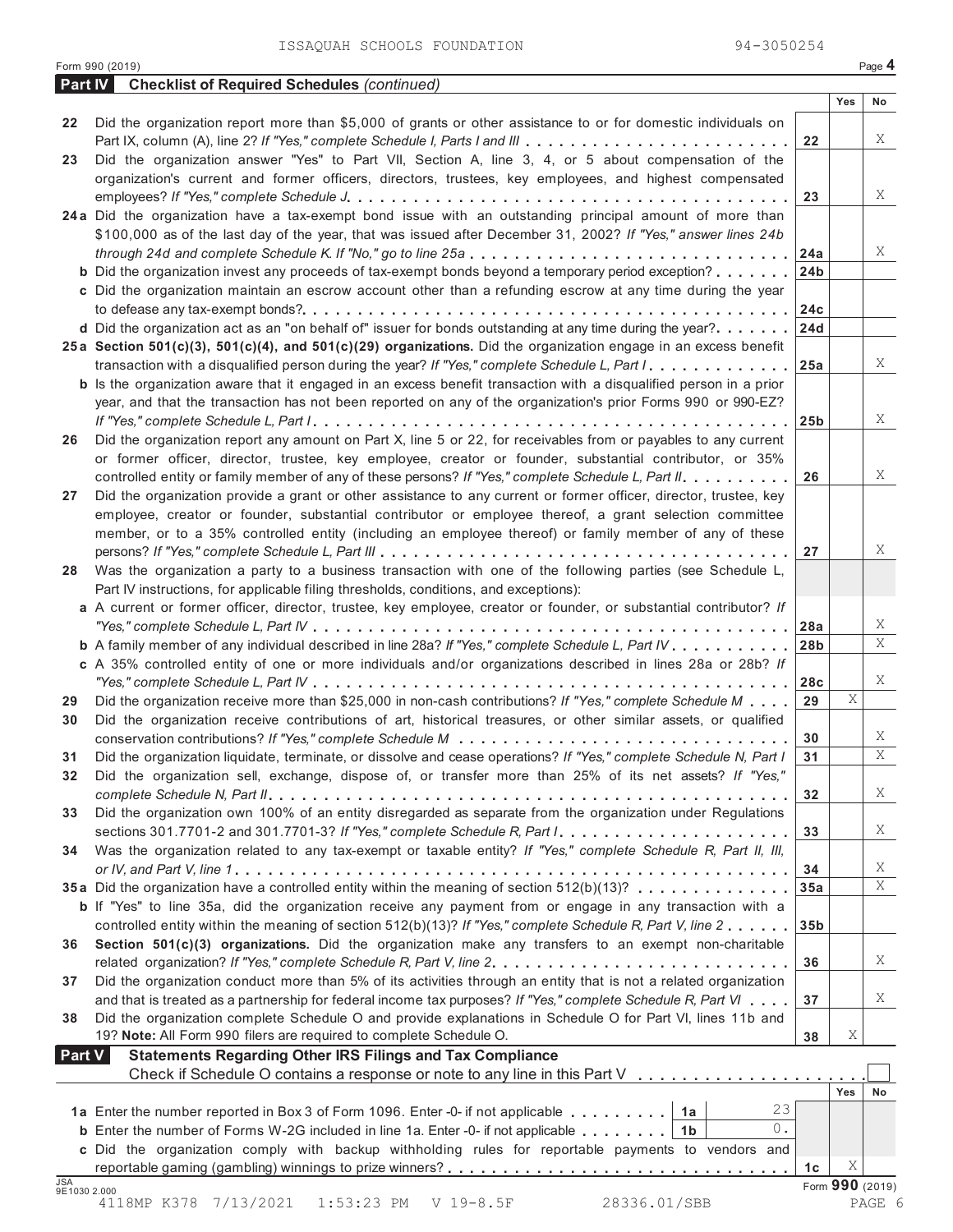|        | Form 990 (2019)                                                                                                                         |     |     | Page 5 |
|--------|-----------------------------------------------------------------------------------------------------------------------------------------|-----|-----|--------|
| Part V | <b>Statements Regarding Other IRS Filings and Tax Compliance (continued)</b>                                                            |     |     |        |
|        |                                                                                                                                         |     | Yes | No     |
|        | 2a Enter the number of employees reported on Form W-3, Transmittal of Wage and Tax                                                      |     |     |        |
|        | 21<br>2a<br>Statements, filed for the calendar year ending with or within the year covered by this return. .                            |     |     |        |
|        | <b>b</b> If at least one is reported on line 2a, did the organization file all required federal employment tax returns?                 | 2b  | Χ   |        |
|        | Note: If the sum of lines 1a and 2a is greater than 250, you may be required to e-file (see instructions)                               |     |     |        |
|        | 3a Did the organization have unrelated business gross income of \$1,000 or more during the year?                                        | 3a  |     | X      |
|        | <b>b</b> If "Yes," has it filed a Form 990-T for this year? If "No" to line 3b, provide an explanation on Schedule O                    | 3b  |     |        |
|        | 4a At any time during the calendar year, did the organization have an interest in, or a signature or other authority over,              |     |     |        |
|        | a financial account in a foreign country (such as a bank account, securities account, or other financial account)?                      | 4a  |     | X      |
|        | <b>b</b> If "Yes," enter the name of the foreign country $\blacktriangleright$ $\equiv$                                                 |     |     |        |
|        | See instructions for filing requirements for FinCEN Form 114, Report of Foreign Bank and Financial Accounts (FBAR).                     |     |     |        |
|        | 5a Was the organization a party to a prohibited tax shelter transaction at any time during the tax year?.                               | 5а  |     | X      |
|        | <b>b</b> Did any taxable party notify the organization that it was or is a party to a prohibited tax shelter transaction?               | 5b  |     | Χ      |
|        |                                                                                                                                         | 5с  |     |        |
|        | 6a Does the organization have annual gross receipts that are normally greater than \$100,000, and did the                               |     |     |        |
|        | organization solicit any contributions that were not tax deductible as charitable contributions?                                        | 6a  |     | X      |
|        | <b>b</b> If "Yes," did the organization include with every solicitation an express statement that such contributions or                 |     |     |        |
|        |                                                                                                                                         | 6b  |     |        |
| 7      | Organizations that may receive deductible contributions under section 170(c).                                                           |     |     |        |
|        | a Did the organization receive a payment in excess of \$75 made partly as a contribution and partly for goods                           |     |     |        |
|        |                                                                                                                                         | 7a  | Χ   |        |
|        | <b>b</b> If "Yes," did the organization notify the donor of the value of the goods or services provided?                                | 7b  | Χ   |        |
|        | c Did the organization sell, exchange, or otherwise dispose of tangible personal property for which it was                              |     |     |        |
|        |                                                                                                                                         | 7с  |     | X      |
|        | 7d                                                                                                                                      |     |     |        |
|        | e Did the organization receive any funds, directly or indirectly, to pay premiums on a personal benefit contract?                       | 7е  |     | X      |
|        | f Did the organization, during the year, pay premiums, directly or indirectly, on a personal benefit contract?                          | 7f  |     | Χ      |
|        | If the organization received a contribution of qualified intellectual property, did the organization file Form 8899 as required?        | 7g  |     |        |
|        | h If the organization received a contribution of cars, boats, airplanes, or other vehicles, did the organization file a Form 1098-C?. . | 7h  |     |        |
| 8      | Sponsoring organizations maintaining donor advised funds. Did a donor advised fund maintained by the                                    |     |     |        |
|        | sponsoring organization have excess business holdings at any time during the year?                                                      | 8   |     |        |
| 9      | Sponsoring organizations maintaining donor advised funds.                                                                               |     |     |        |
|        | <b>a</b> Did the sponsoring organization make any taxable distributions under section 4966?                                             | 9a  |     |        |
|        | <b>b</b> Did the sponsoring organization make a distribution to a donor, donor advisor, or related person?                              | 9b  |     |        |
| 10     | Section 501(c)(7) organizations. Enter:<br>10a                                                                                          |     |     |        |
|        | a Initiation fees and capital contributions included on Part VIII, line 12                                                              |     |     |        |
|        | 10 <sub>b</sub><br><b>b</b> Gross receipts, included on Form 990, Part VIII, line 12, for public use of club facilities                 |     |     |        |
| 11     | Section 501(c)(12) organizations. Enter:<br>11a                                                                                         |     |     |        |
|        | <b>a</b> Gross income from members or shareholders                                                                                      |     |     |        |
|        | b Gross income from other sources (Do not net amounts due or paid to other sources<br> 11b                                              |     |     |        |
|        | 12a Section 4947(a)(1) non-exempt charitable trusts. Is the organization filing Form 990 in lieu of Form 1041?                          | 12a |     |        |
|        | 12b<br><b>b</b> If "Yes," enter the amount of tax-exempt interest received or accrued during the year                                   |     |     |        |
| 13     | Section 501(c)(29) qualified nonprofit health insurance issuers.                                                                        |     |     |        |
|        | a Is the organization licensed to issue qualified health plans in more than one state?                                                  | 13a |     |        |
|        | Note: See the instructions for additional information the organization must report on Schedule O.                                       |     |     |        |
|        | <b>b</b> Enter the amount of reserves the organization is required to maintain by the states in which                                   |     |     |        |
|        | 13 <sub>b</sub>                                                                                                                         |     |     |        |
|        |                                                                                                                                         |     |     |        |
|        | 14a Did the organization receive any payments for indoor tanning services during the tax year?                                          | 14a |     | Χ      |
|        | <b>b</b> If "Yes," has it filed a Form 720 to report these payments? If "No," provide an explanation on Schedule O $\cdots$             | 14b |     |        |
| 15     | Is the organization subject to the section 4960 tax on payment(s) of more than \$1,000,000 in remuneration or                           |     |     |        |
|        |                                                                                                                                         | 15  |     |        |
|        | If "Yes," see instructions and file Form 4720, Schedule N.                                                                              |     |     |        |
| 16     | Is the organization an educational institution subject to the section 4968 excise tax on net investment income?                         | 16  |     |        |
|        | If "Yes," complete Form 4720, Schedule O.                                                                                               |     |     |        |

Form **990** (2019)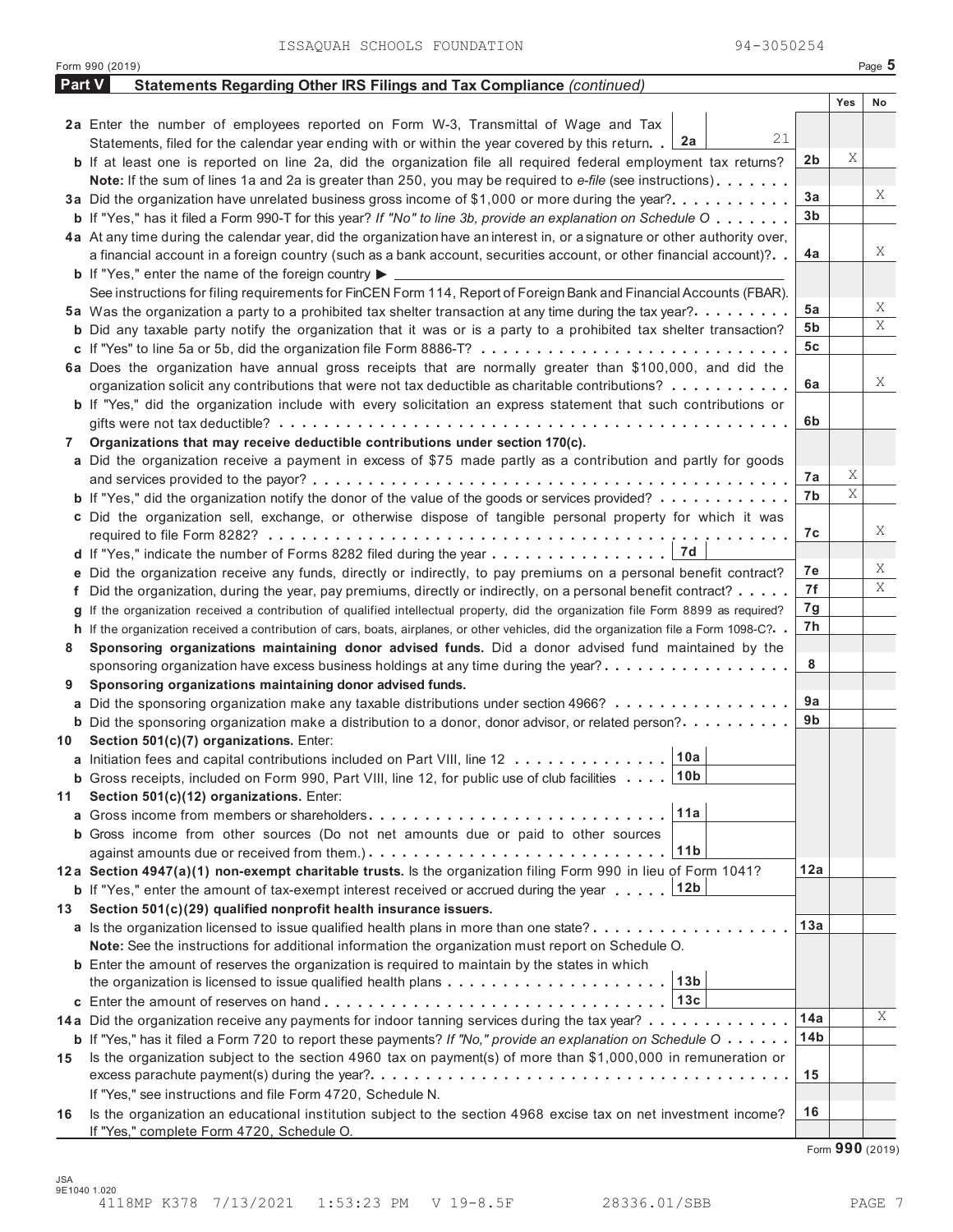|            | 94-3050254<br>ISSAQUAH SCHOOLS FOUNDATION<br>Form 990 (2019)                                                                                                                                                                                                                                                                                       |                 |     | Page $6$        |
|------------|----------------------------------------------------------------------------------------------------------------------------------------------------------------------------------------------------------------------------------------------------------------------------------------------------------------------------------------------------|-----------------|-----|-----------------|
| Part VI    | Governance, Management, and Disclosure For each "Yes" response to lines 2 through 7b below, and for a "No"                                                                                                                                                                                                                                         |                 |     |                 |
|            | response to line 8a, 8b, or 10b below, describe the circumstances, processes, or changes on Schedule O. See instructions.                                                                                                                                                                                                                          |                 |     |                 |
|            |                                                                                                                                                                                                                                                                                                                                                    |                 |     | Χ               |
|            | <b>Section A. Governing Body and Management</b>                                                                                                                                                                                                                                                                                                    |                 | Yes | No              |
|            | 25                                                                                                                                                                                                                                                                                                                                                 |                 |     |                 |
|            | 1a<br>1a Enter the number of voting members of the governing body at the end of the tax year<br>If there are material differences in voting rights among members of the governing body, or<br>if the governing body delegated broad authority to an executive committee or similar                                                                 |                 |     |                 |
| b          | committée, explain on Schedule O.<br>25<br>1 <sub>b</sub><br>Enter the number of voting members included on line 1a, above, who are independent                                                                                                                                                                                                    |                 |     |                 |
| 2          | Did any officer, director, trustee, or key employee have a family relationship or a business relationship with                                                                                                                                                                                                                                     | $\mathbf 2$     | Χ   |                 |
| 3          | Did the organization delegate control over management duties customarily performed by or under the direct                                                                                                                                                                                                                                          |                 |     |                 |
|            | supervision of officers, directors, trustees, or key employees to a management company or other person?                                                                                                                                                                                                                                            | 3               |     | Χ               |
| 4          | Did the organization make any significant changes to its governing documents since the prior Form 990 was filed?                                                                                                                                                                                                                                   | 4               |     | X               |
| 5          | Did the organization become aware during the year of a significant diversion of the organization's assets?                                                                                                                                                                                                                                         | 5               |     | Χ               |
| 6          |                                                                                                                                                                                                                                                                                                                                                    | 6               |     | X               |
| 7a         | Did the organization have members, stockholders, or other persons who had the power to elect or appoint                                                                                                                                                                                                                                            |                 |     |                 |
|            |                                                                                                                                                                                                                                                                                                                                                    | 7a              |     | Χ               |
|            | <b>b</b> Are any governance decisions of the organization reserved to (or subject to approval by) members,                                                                                                                                                                                                                                         |                 |     |                 |
|            |                                                                                                                                                                                                                                                                                                                                                    | 7b              |     | Χ               |
| 8          | Did the organization contemporaneously document the meetings held or written actions undertaken during                                                                                                                                                                                                                                             |                 |     |                 |
|            | the year by the following:                                                                                                                                                                                                                                                                                                                         | 8a              | Χ   |                 |
| а          |                                                                                                                                                                                                                                                                                                                                                    | 8b              | X   |                 |
| b          |                                                                                                                                                                                                                                                                                                                                                    |                 |     |                 |
| 9          | Is there any officer, director, trustee, or key employee listed in Part VII, Section A, who cannot be reached at<br>the organization's mailing address? If "Yes," provide the names and addresses on Schedule O.                                                                                                                                   | 9               |     | Χ               |
|            | Section B. Policies (This Section B requests information about policies not required by the Internal Revenue Code.)                                                                                                                                                                                                                                |                 |     |                 |
|            |                                                                                                                                                                                                                                                                                                                                                    |                 | Yes | No              |
| 10a        |                                                                                                                                                                                                                                                                                                                                                    | 10a             |     | X               |
| b          | If "Yes," did the organization have written policies and procedures governing the activities of such chapters,                                                                                                                                                                                                                                     |                 |     |                 |
|            | affiliates, and branches to ensure their operations are consistent with the organization's exempt purposes?                                                                                                                                                                                                                                        | 10 <sub>b</sub> |     |                 |
| 11 a       | Has the organization provided a complete copy of this Form 990 to all members of its governing body before filing the form?                                                                                                                                                                                                                        | 11a             | X   |                 |
| b          | Describe in Schedule O the process, if any, used by the organization to review this Form 990.                                                                                                                                                                                                                                                      |                 |     |                 |
| 12a        | Did the organization have a written conflict of interest policy? If "No," go to line 13                                                                                                                                                                                                                                                            | 12a             | X   |                 |
|            | <b>b</b> Were officers, directors, or trustees, and key employees required to disclose annually interests that could give                                                                                                                                                                                                                          | 12 <sub>b</sub> | X   |                 |
|            | Did the organization regularly and consistently monitor and enforce compliance with the policy? If "Yes,"                                                                                                                                                                                                                                          | 12c             | Χ   |                 |
|            |                                                                                                                                                                                                                                                                                                                                                    | 13              | Χ   |                 |
| 13         | Did the organization have a written whistleblower policy?                                                                                                                                                                                                                                                                                          | 14              | Χ   |                 |
| 14         | Did the organization have a written document retention and destruction policy?<br>Did the process for determining compensation of the following persons include a review and approval by                                                                                                                                                           |                 |     |                 |
| 15         | independent persons, comparability data, and contemporaneous substantiation of the deliberation and decision?                                                                                                                                                                                                                                      |                 |     |                 |
| a          |                                                                                                                                                                                                                                                                                                                                                    | 15a             | X   |                 |
| b          |                                                                                                                                                                                                                                                                                                                                                    | 15 <sub>b</sub> | Χ   |                 |
|            | If "Yes" to line 15a or 15b, describe the process in Schedule O (see instructions).                                                                                                                                                                                                                                                                |                 |     |                 |
|            | 16a Did the organization invest in, contribute assets to, or participate in a joint venture or similar arrangement                                                                                                                                                                                                                                 |                 |     |                 |
|            |                                                                                                                                                                                                                                                                                                                                                    | 16a             |     | Χ               |
|            | <b>b</b> If "Yes," did the organization follow a written policy or procedure requiring the organization to evaluate its<br>participation in joint venture arrangements under applicable federal tax law, and take steps to safeguard the                                                                                                           |                 |     |                 |
|            |                                                                                                                                                                                                                                                                                                                                                    | 16 <sub>b</sub> |     |                 |
|            | <b>Section C. Disclosure</b>                                                                                                                                                                                                                                                                                                                       |                 |     |                 |
| 17         | List the states with which a copy of this Form 990 is required to be filed $\blacktriangleright^{\text{MA}}$ ,                                                                                                                                                                                                                                     |                 |     |                 |
| 18         | Section 6104 requires an organization to make its Forms 1023 (1024 or 1024-A, if applicable), 990, and 990-T (Section 501(c)<br>(3)s only) available for public inspection. Indicate how you made these available. Check all that apply.<br>X<br>$\mathbf{X}$<br>Own website<br>Another's website<br>Upon request<br>Other (explain on Schedule O) |                 |     |                 |
| 19         | Describe on Schedule O whether (and if so, how) the organization made its governing documents, conflict of interest policy,<br>and financial statements available to the public during the tax year.                                                                                                                                               |                 |     |                 |
| 20         | State the name, address, and telephone number of the person who possesses the organization's books and records $\blacktriangleright$<br>KATIE MILNE PO BOX 835 ISSAQUAH, WA 98027                                                                                                                                                                  |                 |     |                 |
| <b>JSA</b> |                                                                                                                                                                                                                                                                                                                                                    |                 |     | Form 990 (2019) |
|            |                                                                                                                                                                                                                                                                                                                                                    |                 |     |                 |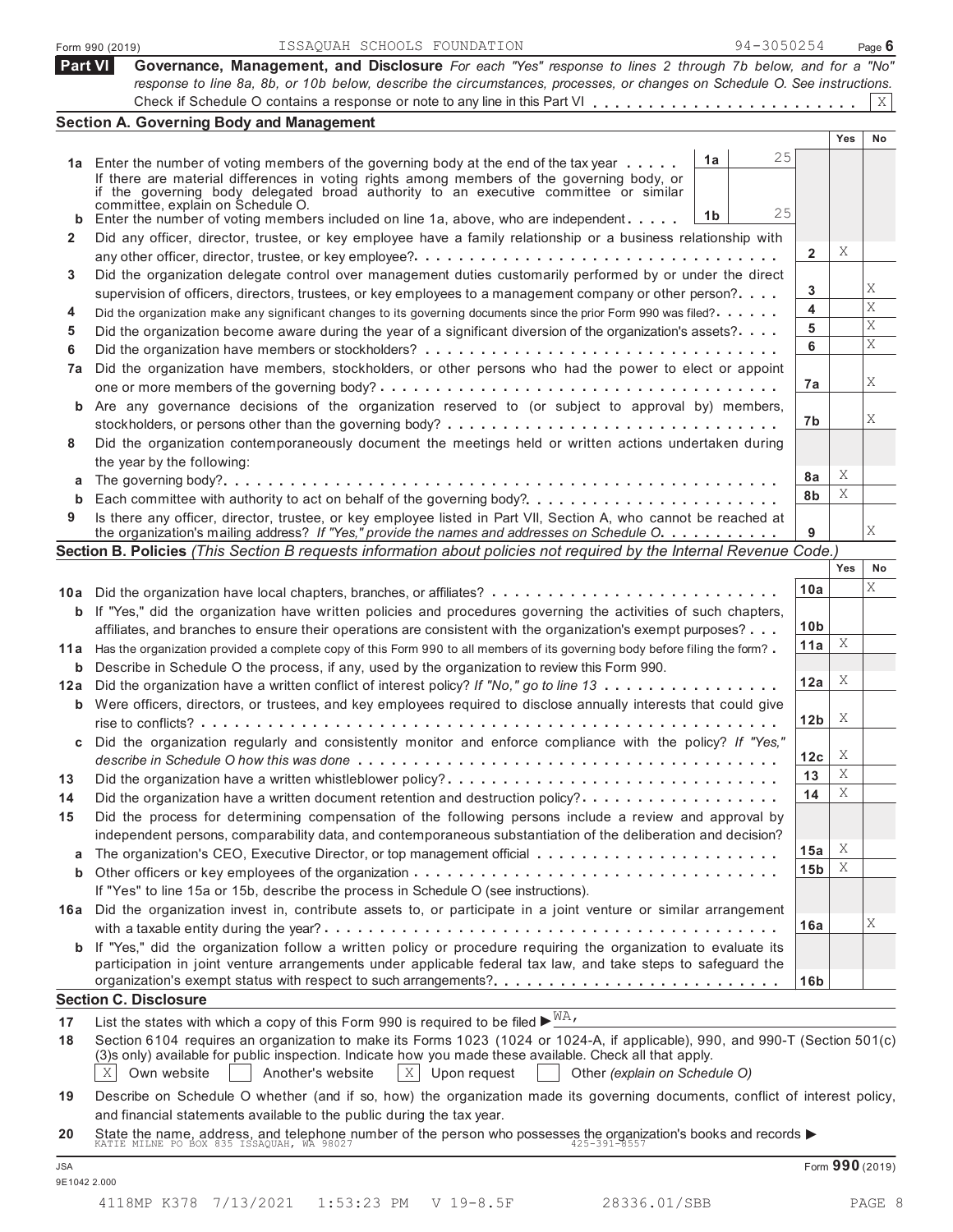| <b>Part VII</b> Compensation of Officers, Directors, Trustees, Key Employees, Highest Compensated Employees, and |  |  |  |  |  |  |  |  |  |
|------------------------------------------------------------------------------------------------------------------|--|--|--|--|--|--|--|--|--|
| <b>Independent Contractors</b>                                                                                   |  |  |  |  |  |  |  |  |  |
|                                                                                                                  |  |  |  |  |  |  |  |  |  |

**Section A. Officers, Directors, Trustees, Key Employees, and Highest Compensated Employees**

**1a** Complete this table for all persons required to be listed. Report compensation for the calendar year ending with or within the organization's tax year.

 List all of the organization's **current** officers, directors, trustees (whether individuals or organizations), regardless of amount of compensation. Enter -0- in columns (D), (E), and (F) if no compensation was paid.

npensation. Enter -∪- in columns (י), (ב), and (ד) if no compensation was paid.<br>● List all of the organization's **current** key employees, if any. See instructions for definition of "key employee."

● List all of the organization's **current** key employees, if any. See instructions for definition of "key employee."<br>● List the organization's five **current** highest compensated employees (other than an officer, who received reportable compensation (Box 5 of Form W-2 and/or Box 7 of Form 1099-MISC) of more than \$100,000 from the organization and any related organizations.

anization and any related organizations.<br>● List all of the organization's **former** officers, key employees, and highest compensated employees who received more than \$100,000 of reportable compensation from the organization and any related organizations.

00,000 of reportable compensation from the organization and any related organizations.<br>● List all of the organization's **former directors or trustees** that received, in the capacity as a former director or trustee of the organization, more than \$10,000 of reportable compensation from the organization and any related organizations. See instructions for the order in which to list the persons above.

Check this box if neither the organization nor any related organization compensated any current officer, director, or trustee.

| (A)<br>Name and title       | (B)<br>Average<br>hours<br>per week<br>(list any               |                                   |                       |         | (C)<br>Position | (do not check more than one<br>box, unless person is both an<br>officer and a director/trustee) |        | (D)<br>Reportable<br>compensation<br>from the<br>organization | (E)<br>Reportable<br>compensation<br>from related<br>organizations | (F)<br><b>Estimated amount</b><br>of other<br>compensation<br>from the |
|-----------------------------|----------------------------------------------------------------|-----------------------------------|-----------------------|---------|-----------------|-------------------------------------------------------------------------------------------------|--------|---------------------------------------------------------------|--------------------------------------------------------------------|------------------------------------------------------------------------|
|                             | hours for<br>related<br>organizations<br>below<br>dotted line) | Individual trustee<br>or director | Institutional trustee | Officer | Key employee    | Highest compensated<br>employee                                                                 | Former | (W-2/1099-MISC)                                               | (W-2/1099-MISC)                                                    | organization and<br>related organizations                              |
| (1) CORNELIA ATWATER        | 40.00                                                          |                                   |                       |         |                 |                                                                                                 |        |                                                               |                                                                    |                                                                        |
| EXECUTIVE DIRECTOR          | 0.                                                             |                                   |                       |         | Χ               |                                                                                                 |        | 92, 473.                                                      | 0.                                                                 | $0$ .                                                                  |
| (2) LAILA COLLINS           | 5.00                                                           |                                   |                       |         |                 |                                                                                                 |        |                                                               |                                                                    |                                                                        |
| TRUSTEE                     | $0$ .                                                          | Χ                                 |                       |         |                 |                                                                                                 |        | $0$ .                                                         | $0$ .                                                              | 0.                                                                     |
| (3) HEIDI FUHS              | 8.00                                                           |                                   |                       |         |                 |                                                                                                 |        |                                                               |                                                                    |                                                                        |
| VP BOARD DEVELOPMENT & GOV. | 0.                                                             | Χ                                 |                       | Χ       |                 |                                                                                                 |        | $\mathbb O$ .                                                 | 0.                                                                 | $\mathbb O$ .                                                          |
| (4) MICHAEL J. GLEASON      | 4.00                                                           |                                   |                       |         |                 |                                                                                                 |        |                                                               |                                                                    |                                                                        |
| TREASURER                   | $0$ .                                                          | X                                 |                       | Χ       |                 |                                                                                                 |        | $0$ .                                                         | $0$ .                                                              | $\mathbf 0$ .                                                          |
| (5) SACHIN JAIN             | 1.00                                                           |                                   |                       |         |                 |                                                                                                 |        |                                                               |                                                                    |                                                                        |
| TRUSTEE                     | $0$ .                                                          | Χ                                 |                       |         |                 |                                                                                                 |        | 0.                                                            | 0.                                                                 | $0$ .                                                                  |
| (6) SARAH JOHNSON           | 7.00                                                           |                                   |                       |         |                 |                                                                                                 |        |                                                               |                                                                    |                                                                        |
| TRUSTEE                     | 0.                                                             | Χ                                 |                       |         |                 |                                                                                                 |        | 0.                                                            | 0.                                                                 | 0.                                                                     |
| (7) SIMMI KHER              | 2.00                                                           |                                   |                       |         |                 |                                                                                                 |        |                                                               |                                                                    |                                                                        |
| TRUSTEE                     | 0.                                                             | Χ                                 |                       |         |                 |                                                                                                 |        | $0$ .                                                         | 0.                                                                 | 0.                                                                     |
| (8) JANICE LAI              | 2.00                                                           |                                   |                       |         |                 |                                                                                                 |        |                                                               |                                                                    |                                                                        |
| VP PROGRAMS                 | $0$ .                                                          | X                                 |                       | Χ       |                 |                                                                                                 |        | $0$ .                                                         | $\overline{0}$ .                                                   | $\mathbb O$ .                                                          |
| (9) TRISHA MARSHALL         | 1.50                                                           |                                   |                       |         |                 |                                                                                                 |        |                                                               |                                                                    |                                                                        |
| TRUSTEE                     | $0$ .                                                          | Χ                                 |                       |         |                 |                                                                                                 |        | 0.                                                            | 0.                                                                 | 0.                                                                     |
| (10) SARA MILLER            | 7.00                                                           |                                   |                       |         |                 |                                                                                                 |        |                                                               |                                                                    |                                                                        |
| CO-PRESIDENT                | $0$ .                                                          | Χ                                 |                       | Χ       |                 |                                                                                                 |        | $0$ .                                                         | 0.                                                                 | 0.                                                                     |
| (11) ELISSA PUCKETT         | 2.00                                                           |                                   |                       |         |                 |                                                                                                 |        |                                                               |                                                                    |                                                                        |
| TRUSTEE                     | $0$ .                                                          | Χ                                 |                       |         |                 |                                                                                                 |        | $0$ .                                                         | 0.                                                                 | $\mathbb O$ .                                                          |
| (12) LAWRIE ROBERTSON       | 3.00                                                           |                                   |                       |         |                 |                                                                                                 |        |                                                               |                                                                    |                                                                        |
| SECRETARY                   | $\overline{0}$ .                                               | Χ                                 |                       | Χ       |                 |                                                                                                 |        | $0$ .                                                         | $\overline{0}$ .                                                   | $\mathbf 0$ .                                                          |
| (13) SUNIL SHAH             | 1.00                                                           |                                   |                       |         |                 |                                                                                                 |        |                                                               |                                                                    |                                                                        |
| TRUSTEE                     | $\overline{0}$ .                                               | Χ                                 |                       |         |                 |                                                                                                 |        | $0$ .                                                         | 0.                                                                 | $\bullet$ .                                                            |
| (14) MEREDITH SPENCER       | 2.00                                                           |                                   |                       |         |                 |                                                                                                 |        |                                                               |                                                                    |                                                                        |
| VP FINANCE                  | $\overline{0}$ .                                               | Χ                                 |                       | Χ       |                 |                                                                                                 |        | 0.                                                            | $\overline{0}$ .                                                   | $\mathbb O$ .                                                          |

JSA Form **990** (2019)

4118MP K378 7/13/2021 1:53:23 PM V 19-8.5F 28336.01/SBB PAGE 9

<sup>9</sup>E1041 2.000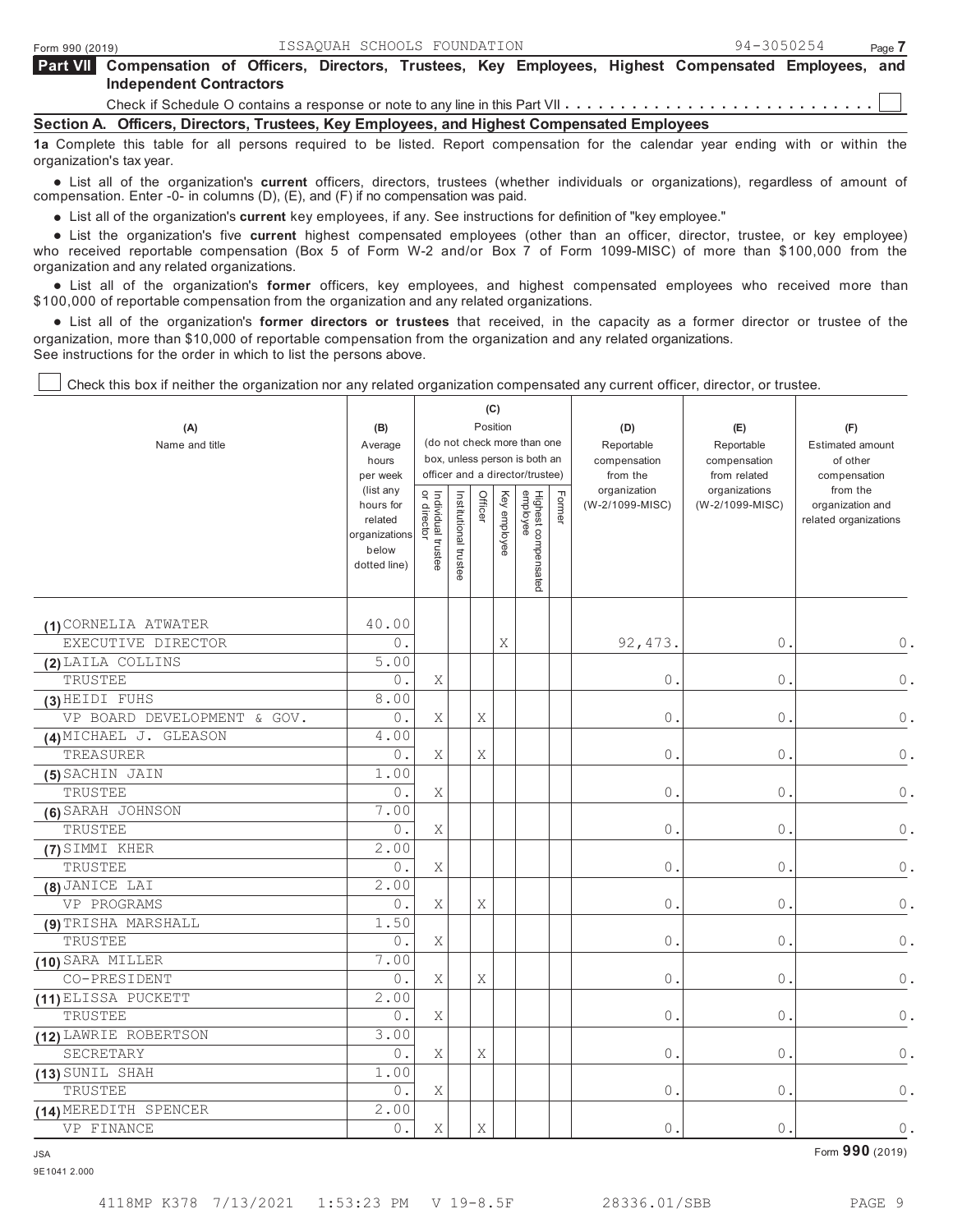|      | Form 990 (2019)                                                                                                                                                                                                                                                                                        |                                                            |                                   |                       |         |                 |                                                                                                 |        |                                                  |                                                                    |         | Page 8                                                   |
|------|--------------------------------------------------------------------------------------------------------------------------------------------------------------------------------------------------------------------------------------------------------------------------------------------------------|------------------------------------------------------------|-----------------------------------|-----------------------|---------|-----------------|-------------------------------------------------------------------------------------------------|--------|--------------------------------------------------|--------------------------------------------------------------------|---------|----------------------------------------------------------|
|      | Section A. Officers, Directors, Trustees, Key Employees, and Highest Compensated Employees (continued)<br><b>Part VII</b>                                                                                                                                                                              |                                                            |                                   |                       |         |                 |                                                                                                 |        |                                                  |                                                                    |         |                                                          |
|      | (A)<br>Name and title                                                                                                                                                                                                                                                                                  | (B)<br>Average<br>hours per<br>week (list any<br>hours for |                                   |                       |         | (C)<br>Position | (do not check more than one<br>box, unless person is both an<br>officer and a director/trustee) |        | (D)<br>Reportable<br>compensation<br>from<br>the | (E)<br>Reportable<br>compensation from<br>related<br>organizations |         | (F)<br>Estimated<br>amount of<br>other<br>compensation   |
|      |                                                                                                                                                                                                                                                                                                        | related<br>organizations<br>below dotted<br>line)          | Individual trustee<br>or director | Institutional trustee | Officer | Key employee    | Highest compensated<br>employee                                                                 | Former | organization<br>(W-2/1099-MISC)                  | (W-2/1099-MISC)                                                    |         | from the<br>organization<br>and related<br>organizations |
| (15) | JENELL TAMAELA<br>TRUSTEE                                                                                                                                                                                                                                                                              | 1.00<br>0.                                                 | Χ                                 |                       |         |                 |                                                                                                 |        | 0                                                |                                                                    | 0.      | 0.                                                       |
| 16)  | JULIA YU<br>TRUSTEE                                                                                                                                                                                                                                                                                    | 3.50<br>$0$ .                                              | Χ                                 |                       |         |                 |                                                                                                 |        | 0                                                |                                                                    | 0.      | 0.                                                       |
| 17)  | CLOE ZENG<br>CO-PRESIDENT                                                                                                                                                                                                                                                                              | 5.00<br>$0$ .                                              | Χ                                 |                       | Χ       |                 |                                                                                                 |        | 0                                                |                                                                    | 0.      | 0.                                                       |
| 18)  | SWATI JAIN<br>TRUSTEE                                                                                                                                                                                                                                                                                  | 5.00<br>$0$ .                                              | Χ                                 |                       |         |                 |                                                                                                 |        | 0                                                |                                                                    | 0.      | 0.                                                       |
| 19)  | DARRIN HELFRECT<br>TRUSTEE                                                                                                                                                                                                                                                                             | 1.00<br>$0$ .                                              | Χ                                 |                       |         |                 |                                                                                                 |        | 0                                                |                                                                    | 0.      | 0.                                                       |
|      | 20) NICK JENSEN<br>TRUSTEE                                                                                                                                                                                                                                                                             | 5.00<br>0.                                                 | Χ                                 |                       |         |                 |                                                                                                 |        | 0                                                |                                                                    | 0.      | 0.                                                       |
|      | 21) MIKE KERNISH<br>TRUSTEE                                                                                                                                                                                                                                                                            | 1.00<br>$0$ .                                              | Χ                                 |                       |         |                 |                                                                                                 |        | 0                                                |                                                                    | 0.      | 0.                                                       |
|      | 22) ROBIN SHEN<br>TRUSTEE                                                                                                                                                                                                                                                                              | 2.00<br>$0$ .                                              | Χ                                 |                       |         |                 |                                                                                                 |        | 0                                                |                                                                    | 0.      | 0.                                                       |
| 23)  | SHINDY SKAAR<br>TRUSTEE                                                                                                                                                                                                                                                                                | 1.50<br>$0$ .                                              | Χ                                 |                       |         |                 |                                                                                                 |        | 0                                                |                                                                    | 0.      | 0.                                                       |
| 24)  | CHRISTOPHER EMCH<br>TRUSTEE, TERM ENDED 6/30/2020                                                                                                                                                                                                                                                      | 3.00<br>$0$ .                                              | Χ                                 |                       |         |                 |                                                                                                 |        | 0                                                |                                                                    | 0.      | 0.                                                       |
|      | 25) ERICA FEWEL<br>PAST PRESIDENT, ENDED 6/30/20                                                                                                                                                                                                                                                       | 4.00<br>$0$ .                                              | Χ                                 |                       |         |                 |                                                                                                 |        | $\Omega$                                         |                                                                    |         |                                                          |
|      | 1b Sub-total                                                                                                                                                                                                                                                                                           |                                                            |                                   |                       | Χ       |                 |                                                                                                 |        | 92, 473.                                         |                                                                    | 0.<br>0 | $\circ$<br>0.                                            |
|      | de la caractería de la caractería de la caractería<br>c Total from continuation sheets to Part VII, Section A                                                                                                                                                                                          |                                                            |                                   |                       |         |                 |                                                                                                 |        | $\Omega$                                         |                                                                    | $\circ$ | $0$ .                                                    |
|      | d Total (add lines 1b and 1c) $\cdots$ $\cdots$ $\cdots$ $\cdots$ $\cdots$ $\cdots$ $\cdots$ $\cdots$ $\cdots$ $\cdots$ $\cdots$                                                                                                                                                                       |                                                            |                                   |                       |         |                 |                                                                                                 |        | 92, 473.                                         |                                                                    | $\circ$ | $0$ .                                                    |
|      | 2 Total number of individuals (including but not limited to those listed above) who received more than \$100,000 of<br>reportable compensation from the organization ▶                                                                                                                                 |                                                            | 0.                                |                       |         |                 |                                                                                                 |        |                                                  |                                                                    |         |                                                          |
| 3    | Did the organization list any former officer, director, or trustee, key employee, or highest compensated                                                                                                                                                                                               |                                                            |                                   |                       |         |                 |                                                                                                 |        |                                                  |                                                                    |         | <b>Yes</b><br>No                                         |
|      | employee on line 1a? If "Yes," complete Schedule J for such individual                                                                                                                                                                                                                                 |                                                            |                                   |                       |         |                 |                                                                                                 |        |                                                  |                                                                    |         | Χ<br>3                                                   |
|      | 4 For any individual listed on line 1a, is the sum of reportable compensation and other compensation from the<br>organization and related organizations greater than \$150,000? If "Yes," complete Schedule J for such                                                                                 |                                                            |                                   |                       |         |                 |                                                                                                 |        |                                                  |                                                                    |         | Χ<br>4                                                   |
| 5.   | Did any person listed on line 1a receive or accrue compensation from any unrelated organization or individual<br>for services rendered to the organization? If "Yes," complete Schedule J for such person                                                                                              |                                                            |                                   |                       |         |                 |                                                                                                 |        |                                                  |                                                                    |         | X<br>5                                                   |
| 1.   | <b>Section B. Independent Contractors</b><br>Complete this table for your five highest compensated independent contractors that received more than \$100,000 of<br>compensation from the organization. Report compensation for the calendar year ending with or within the organization's tax<br>year. |                                                            |                                   |                       |         |                 |                                                                                                 |        |                                                  |                                                                    |         |                                                          |
|      | (A)<br>Name and business address                                                                                                                                                                                                                                                                       |                                                            |                                   |                       |         |                 |                                                                                                 |        | (B)<br>Description of services                   |                                                                    |         | (C)<br>Compensation                                      |
|      |                                                                                                                                                                                                                                                                                                        |                                                            |                                   |                       |         |                 |                                                                                                 |        |                                                  |                                                                    |         |                                                          |

**2** Total number of independent contractors (including but not limited to those listed above) who received more than \$100,000 in compensation from the organization ▶ 0.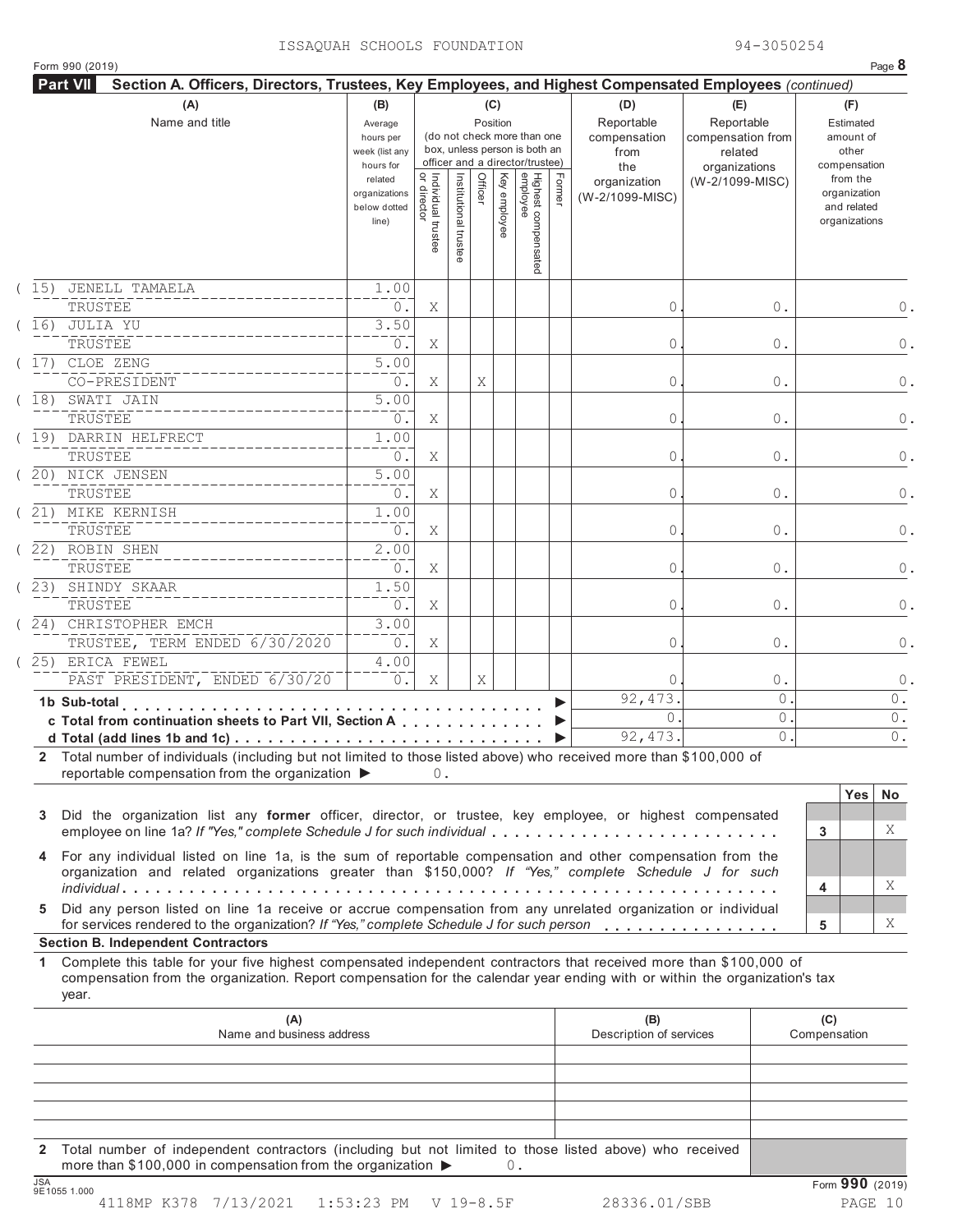| (A)<br>Name and title                                                                                                                                                                                                                                           | (B)<br>Average<br>hours per<br>week (list any<br>hours for |                                   |                       |         | (C)<br>Position | (do not check more than one<br>box, unless person is both an<br>officer and a director/trustee) |        | (D)<br>Reportable<br>compensation<br>from<br>the | (E)<br>Reportable<br>compensation from<br>related<br>organizations |         |                     | (F)<br>Estimated<br>amount of<br>other<br>compensation   |         |
|-----------------------------------------------------------------------------------------------------------------------------------------------------------------------------------------------------------------------------------------------------------------|------------------------------------------------------------|-----------------------------------|-----------------------|---------|-----------------|-------------------------------------------------------------------------------------------------|--------|--------------------------------------------------|--------------------------------------------------------------------|---------|---------------------|----------------------------------------------------------|---------|
|                                                                                                                                                                                                                                                                 | related<br>organizations<br>below dotted<br>line)          | Individual trustee<br>or director | Institutional trustee | Officer | Key employee    | Highest compensated<br>employee                                                                 | Former | organization<br>(W-2/1099-MISC)                  | (W-2/1099-MISC)                                                    |         |                     | from the<br>organization<br>and related<br>organizations |         |
| 26) JODI PICKERING                                                                                                                                                                                                                                              | 5.00                                                       |                                   |                       |         |                 |                                                                                                 |        |                                                  |                                                                    |         |                     |                                                          |         |
| TRUSTEE, TERM ENDED 6/30/2020                                                                                                                                                                                                                                   | 0.                                                         | Χ                                 |                       |         |                 |                                                                                                 |        | 0                                                |                                                                    | 0.      |                     |                                                          |         |
|                                                                                                                                                                                                                                                                 |                                                            |                                   |                       |         |                 |                                                                                                 |        |                                                  |                                                                    |         |                     |                                                          |         |
|                                                                                                                                                                                                                                                                 |                                                            |                                   |                       |         |                 |                                                                                                 |        |                                                  |                                                                    |         |                     |                                                          |         |
|                                                                                                                                                                                                                                                                 |                                                            |                                   |                       |         |                 |                                                                                                 |        |                                                  |                                                                    |         |                     |                                                          |         |
|                                                                                                                                                                                                                                                                 |                                                            |                                   |                       |         |                 |                                                                                                 |        |                                                  |                                                                    |         |                     |                                                          |         |
|                                                                                                                                                                                                                                                                 |                                                            |                                   |                       |         |                 |                                                                                                 |        |                                                  |                                                                    |         |                     |                                                          |         |
|                                                                                                                                                                                                                                                                 |                                                            |                                   |                       |         |                 |                                                                                                 |        |                                                  |                                                                    |         |                     |                                                          |         |
|                                                                                                                                                                                                                                                                 |                                                            |                                   |                       |         |                 |                                                                                                 |        |                                                  |                                                                    |         |                     |                                                          |         |
|                                                                                                                                                                                                                                                                 |                                                            |                                   |                       |         |                 |                                                                                                 |        |                                                  |                                                                    |         |                     |                                                          |         |
|                                                                                                                                                                                                                                                                 |                                                            |                                   |                       |         |                 |                                                                                                 |        |                                                  |                                                                    |         |                     |                                                          |         |
| c Total from continuation sheets to Part VII, Section A                                                                                                                                                                                                         |                                                            |                                   |                       |         |                 |                                                                                                 | ▶      | $\circ$                                          |                                                                    | $\circ$ |                     |                                                          |         |
| 2 Total number of individuals (including but not limited to those listed above) who received more than \$100,000 of<br>reportable compensation from the organization $\blacktriangleright$ 0.                                                                   |                                                            |                                   |                       |         |                 |                                                                                                 |        |                                                  |                                                                    |         |                     |                                                          |         |
| Did the organization list any former officer, director, or trustee, key employee, or highest compensated<br>3<br>employee on line 1a? If "Yes," complete Schedule J for such individual                                                                         |                                                            |                                   |                       |         |                 |                                                                                                 |        |                                                  |                                                                    |         | $\mathbf{3}$        | <b>Yes</b>                                               | No<br>Χ |
| 4 For any individual listed on line 1a, is the sum of reportable compensation and other compensation from the<br>organization and related organizations greater than \$150,000? If "Yes," complete Schedule J for such                                          |                                                            |                                   |                       |         |                 |                                                                                                 |        |                                                  |                                                                    |         |                     |                                                          |         |
| Did any person listed on line 1a receive or accrue compensation from any unrelated organization or individual<br>5<br>for services rendered to the organization? If "Yes," complete Schedule J for such person                                                  |                                                            |                                   |                       |         |                 |                                                                                                 |        |                                                  |                                                                    |         | 4<br>5              |                                                          | Χ<br>X  |
| <b>Section B. Independent Contractors</b>                                                                                                                                                                                                                       |                                                            |                                   |                       |         |                 |                                                                                                 |        |                                                  |                                                                    |         |                     |                                                          |         |
| Complete this table for your five highest compensated independent contractors that received more than \$100,000 of<br>1.<br>compensation from the organization. Report compensation for the calendar year ending with or within the organization's tax<br>year. |                                                            |                                   |                       |         |                 |                                                                                                 |        |                                                  |                                                                    |         |                     |                                                          |         |
| (A)<br>Name and business address                                                                                                                                                                                                                                |                                                            |                                   |                       |         |                 |                                                                                                 |        | (B)<br>Description of services                   |                                                                    |         | (C)<br>Compensation |                                                          |         |
|                                                                                                                                                                                                                                                                 |                                                            |                                   |                       |         |                 |                                                                                                 |        |                                                  |                                                                    |         |                     |                                                          |         |
|                                                                                                                                                                                                                                                                 |                                                            |                                   |                       |         |                 |                                                                                                 |        |                                                  |                                                                    |         |                     |                                                          |         |
|                                                                                                                                                                                                                                                                 |                                                            |                                   |                       |         |                 |                                                                                                 |        |                                                  |                                                                    |         |                     |                                                          |         |

**2** Total number of independent contractors (including but not limited to those listed above) who received more than \$100,000 in compensation from the organization  $\triangleright$ <br>  $\frac{\text{JSA}}{9510551.000}$ 

Form 990 (2019) Page **8**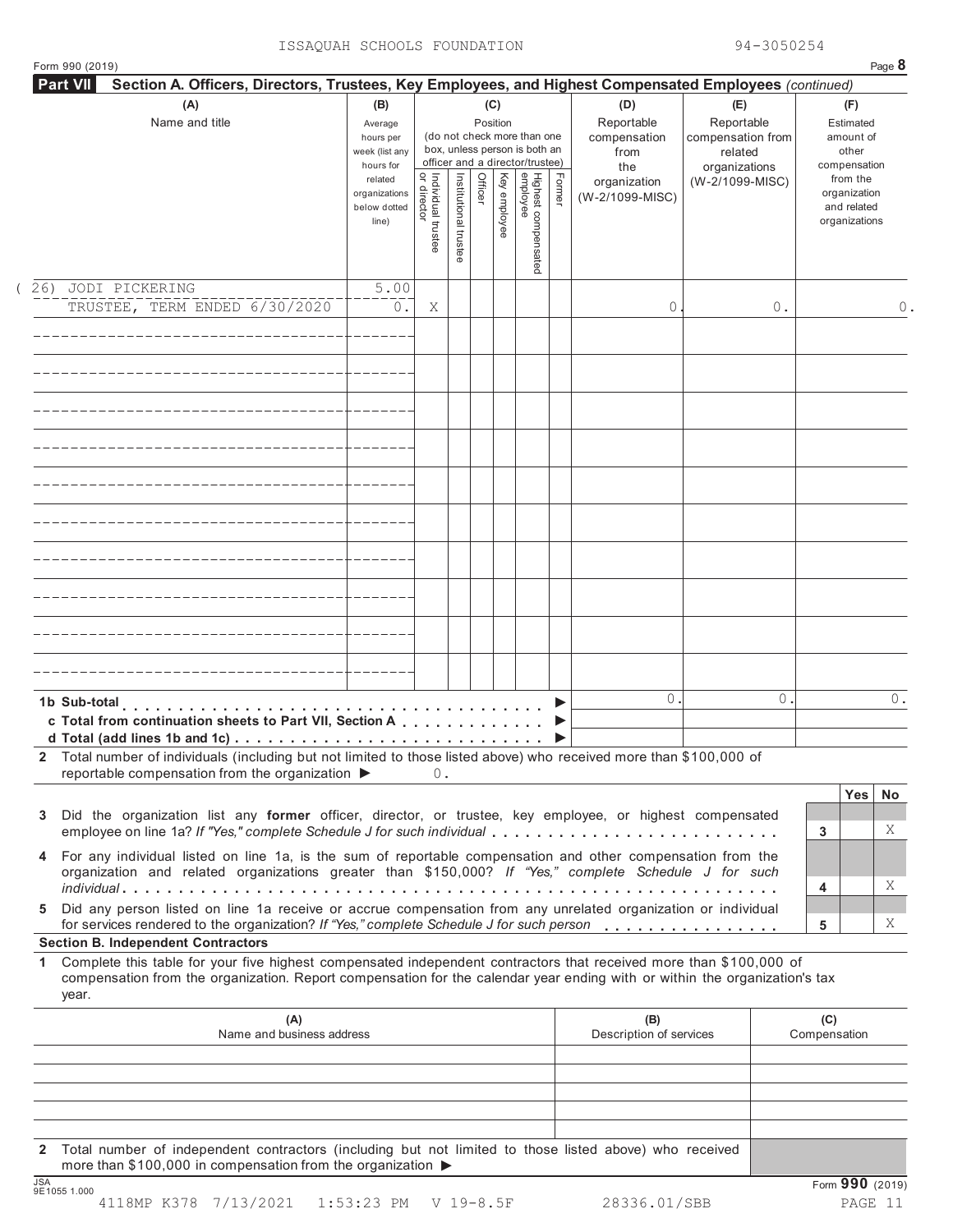|                                                           |         |                                                                                                                       | (A)           | (B)                                   | (C)                           | (D)                                                    |
|-----------------------------------------------------------|---------|-----------------------------------------------------------------------------------------------------------------------|---------------|---------------------------------------|-------------------------------|--------------------------------------------------------|
|                                                           |         |                                                                                                                       | Total revenue | Related or exempt<br>function revenue | Unrelated<br>business revenue | Revenue excluded<br>from tax under<br>sections 512-514 |
|                                                           | 1a      | Federated campaigns<br>1a                                                                                             |               |                                       |                               |                                                        |
| Contributions, Gifts, Grants<br>and Other Similar Amounts | b       | 1 <sub>b</sub><br>Membership dues                                                                                     |               |                                       |                               |                                                        |
|                                                           | С       | Fundraising events<br>1 <sub>c</sub><br>360,019.                                                                      |               |                                       |                               |                                                        |
|                                                           | d       | Related organizations<br>1 <sub>d</sub>                                                                               |               |                                       |                               |                                                        |
|                                                           | е       | Government grants (contributions)<br>1e<br>21,450.                                                                    |               |                                       |                               |                                                        |
|                                                           | f.      | All other contributions, gifts, grants,                                                                               |               |                                       |                               |                                                        |
|                                                           |         | and similar amounts not included above<br>1f<br>722,210.                                                              |               |                                       |                               |                                                        |
|                                                           | g       | Noncash contributions included in                                                                                     |               |                                       |                               |                                                        |
|                                                           |         | 2,239.                                                                                                                |               |                                       |                               |                                                        |
|                                                           |         |                                                                                                                       | 1,103,679.    |                                       |                               |                                                        |
|                                                           |         | <b>Business Code</b>                                                                                                  |               |                                       |                               |                                                        |
| Program Service                                           | 2a      | the control of the control of the control of the control of the control of the control of                             |               |                                       |                               |                                                        |
|                                                           | b       | the control of the control of the control of the control of the control of the control of                             |               |                                       |                               |                                                        |
|                                                           | С       | the control of the control of the control of the control of the control of the control of                             |               |                                       |                               |                                                        |
|                                                           | d       | the control of the control of the control of the control of the control of the control of                             |               |                                       |                               |                                                        |
|                                                           | е       |                                                                                                                       |               |                                       |                               |                                                        |
|                                                           | f       | All other program service revenue                                                                                     |               |                                       |                               |                                                        |
|                                                           | g       |                                                                                                                       | 0.            |                                       |                               |                                                        |
|                                                           | 3       | Investment income (including dividends, interest, and                                                                 |               |                                       |                               | 31,989.                                                |
|                                                           |         | other similar amounts). $\ldots$ $\ldots$ $\ldots$ $\ldots$ $\ldots$ $\ldots$ $\ldots$                                | 31,989.<br>0. |                                       |                               |                                                        |
|                                                           | 4<br>5  | Income from investment of tax-exempt bond proceeds $\blacktriangleright$                                              | 4,592.        |                                       |                               | 4,592.                                                 |
|                                                           |         | (i) Real<br>(ii) Personal                                                                                             |               |                                       |                               |                                                        |
|                                                           |         |                                                                                                                       |               |                                       |                               |                                                        |
|                                                           | 6а      | Gross rents<br>6а                                                                                                     |               |                                       |                               |                                                        |
|                                                           | b       | Less: rental expenses<br>6b                                                                                           |               |                                       |                               |                                                        |
|                                                           | С       | Rental income or (loss) 6c                                                                                            | 0.            |                                       |                               |                                                        |
|                                                           | d<br>7a | (i) Securities<br>(ii) Other<br>Gross amount from                                                                     |               |                                       |                               |                                                        |
|                                                           |         | sales<br>of<br>assets                                                                                                 |               |                                       |                               |                                                        |
|                                                           |         | other than inventory<br>7а                                                                                            |               |                                       |                               |                                                        |
|                                                           |         | Less: cost or other basis                                                                                             |               |                                       |                               |                                                        |
| venue                                                     |         | 7b<br>and sales expenses                                                                                              |               |                                       |                               |                                                        |
|                                                           |         | Gain or (loss)   7c                                                                                                   |               |                                       |                               |                                                        |
|                                                           | d       | Net gain or (loss) $\ldots$ ,                                                                                         | $\circ$ .     |                                       |                               |                                                        |
| Other <sub>R</sub>                                        | 8а      | from fundraising<br>Gross<br>income                                                                                   |               |                                       |                               |                                                        |
|                                                           |         | 360,019.<br>events (not including \$                                                                                  |               |                                       |                               |                                                        |
|                                                           |         | of contributions reported on line                                                                                     |               |                                       |                               |                                                        |
|                                                           |         | 0.<br>8а<br>1c). See Part IV, line 18                                                                                 |               |                                       |                               |                                                        |
|                                                           | b       | 28,036.<br>8b<br>Less: direct expenses                                                                                |               |                                       |                               |                                                        |
|                                                           | С       | Net income or (loss) from fundraising events <b></b> ▶                                                                | $-28,036.$    |                                       |                               | $-28,036.$                                             |
|                                                           | 9a      | income<br>from<br>gaming<br>Gross                                                                                     |               |                                       |                               |                                                        |
|                                                           |         | activities. See Part IV, line 19 9a<br>0.                                                                             |               |                                       |                               |                                                        |
|                                                           | b       | 0.<br>9b<br>Less: direct expenses                                                                                     |               |                                       |                               |                                                        |
|                                                           | С       | Net income or (loss) from gaming activities<br>▶                                                                      | $\circ$ .     |                                       |                               |                                                        |
|                                                           | 10a     | Gross<br>sales of inventory,<br>less                                                                                  |               |                                       |                               |                                                        |
|                                                           |         | returns and allowances 1.10a<br>0.                                                                                    |               |                                       |                               |                                                        |
|                                                           |         | 0.<br>Less: cost of goods sold 10b                                                                                    |               |                                       |                               |                                                        |
|                                                           | С       | Net income or (loss) from sales of inventory<br>▶                                                                     | $\circ$ .     |                                       |                               |                                                        |
|                                                           |         | <b>Business Code</b>                                                                                                  |               |                                       |                               |                                                        |
|                                                           | 11a     | <u> 1989 - Johann Harry Barn, mars and de Barn, mars and de Barn, mars and de Barn, mars and de Barn, mars and de</u> |               |                                       |                               |                                                        |
|                                                           | b       | <u> 1989 - Johann Harry Harry Harry Harry Harry Harry Harry Harry Harry Harry Harry Harry Harry Harry Harry Harry</u> |               |                                       |                               |                                                        |
|                                                           | c       | <u> 1989 - Johann Harry Harry Harry Harry Harry Harry Harry Harry Harry Harry Harry Harry Harry Harry Harry Harry</u> |               |                                       |                               |                                                        |
| Miscellaneous<br>Revenue                                  | d       | All other revenue                                                                                                     |               |                                       |                               |                                                        |
|                                                           |         | e Total. Add lines 11a-11d ▶                                                                                          | $\circ$ .     |                                       |                               |                                                        |
|                                                           |         | Total revenue. See instructions                                                                                       |               |                                       |                               |                                                        |

4118MP K378 7/13/2021 1:53:23 PM V 19-8.5F 28336.01/SBB PAGE 12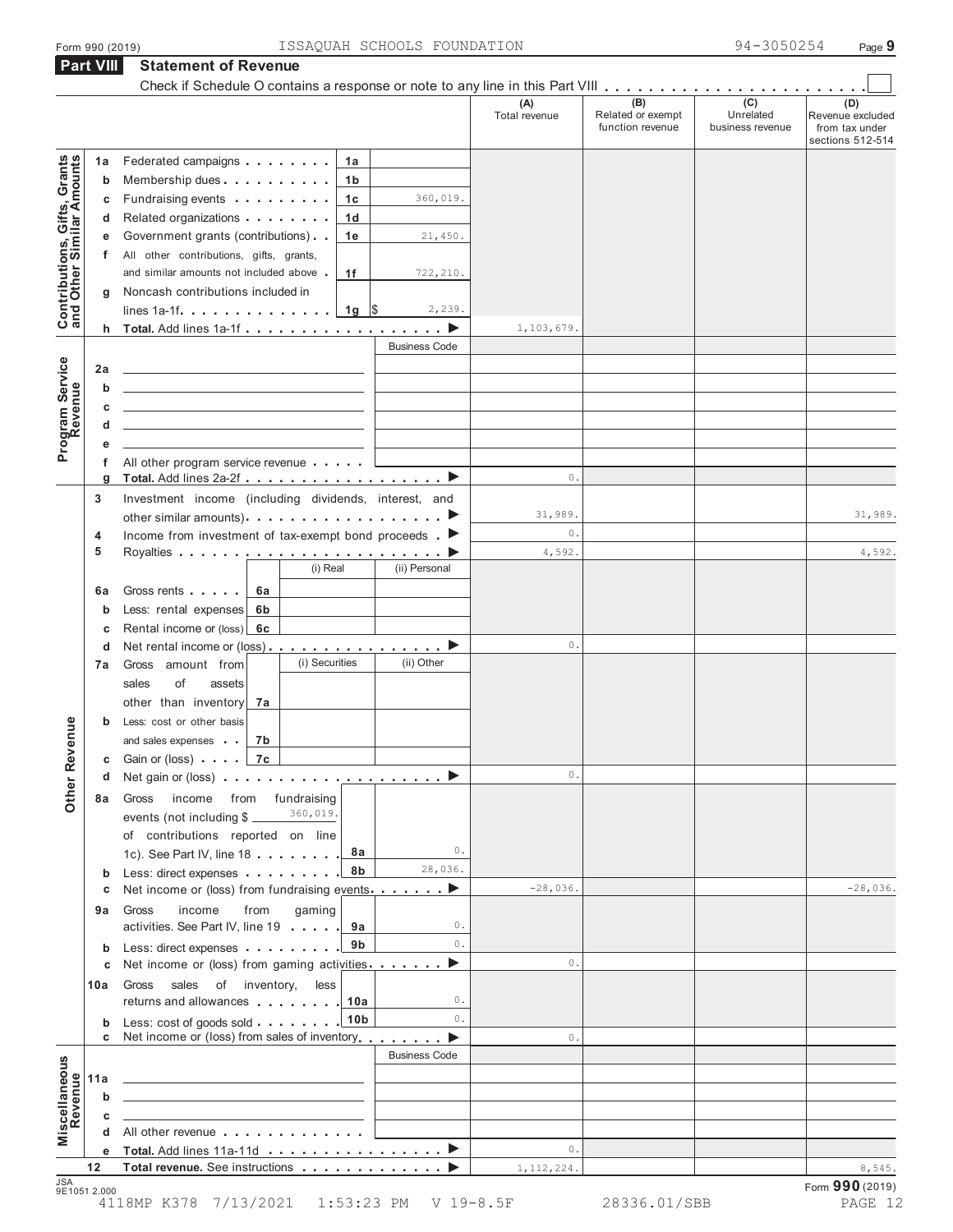|    | <b>Part IX</b> Statement of Functional Expenses                                                                                                                |                       |                                    |                                    |                                |  |  |  |  |  |  |  |
|----|----------------------------------------------------------------------------------------------------------------------------------------------------------------|-----------------------|------------------------------------|------------------------------------|--------------------------------|--|--|--|--|--|--|--|
|    | Section 501(c)(3) and 501(c)(4) organizations must complete all columns. All other organizations must complete column (A).                                     |                       |                                    |                                    |                                |  |  |  |  |  |  |  |
|    |                                                                                                                                                                |                       |                                    |                                    |                                |  |  |  |  |  |  |  |
|    | Do not include amounts reported on lines 6b, 7b,<br>8b, 9b, and 10b of Part VIII.                                                                              | (A)<br>Total expenses | (B)<br>Program service<br>expenses | Management and<br>general expenses | (D)<br>Fundraising<br>expenses |  |  |  |  |  |  |  |
|    | 1 Grants and other assistance to domestic organizations                                                                                                        |                       |                                    |                                    |                                |  |  |  |  |  |  |  |
|    | and domestic governments. See Part IV, line 21                                                                                                                 | 374,825.              | 374,825.                           |                                    |                                |  |  |  |  |  |  |  |
|    | 2 Grants and other assistance to domestic                                                                                                                      |                       |                                    |                                    |                                |  |  |  |  |  |  |  |
|    | individuals. See Part IV, line 22                                                                                                                              | 5,000.                | 5,000.                             |                                    |                                |  |  |  |  |  |  |  |
|    | 3 Grants and other assistance to foreign                                                                                                                       |                       |                                    |                                    |                                |  |  |  |  |  |  |  |
|    | organizations, foreign governments, and foreign                                                                                                                | $\theta$ .            |                                    |                                    |                                |  |  |  |  |  |  |  |
|    | individuals. See Part IV, lines 15 and 16                                                                                                                      | $\Omega$ .            |                                    |                                    |                                |  |  |  |  |  |  |  |
| 4  | Benefits paid to or for members                                                                                                                                |                       |                                    |                                    |                                |  |  |  |  |  |  |  |
| 5. | Compensation of current officers, directors,<br>trustees, and key employees entitled and the set of the set of the set of the set of the set of the set of the | 110,524.              | 46,819.                            | 26,787.                            | 36,918.                        |  |  |  |  |  |  |  |
|    | 6 Compensation not included above to disqualified                                                                                                              |                       |                                    |                                    |                                |  |  |  |  |  |  |  |
|    | persons (as defined under section 4958(f)(1)) and                                                                                                              |                       |                                    |                                    |                                |  |  |  |  |  |  |  |
|    | persons described in section 4958(c)(3)(B)                                                                                                                     | 0.                    |                                    |                                    |                                |  |  |  |  |  |  |  |
|    | 7 Other salaries and wages<br>1.1.1.1.1.1.1                                                                                                                    | 302,918.              | 114,567.                           | 90,365.                            | 97,986.                        |  |  |  |  |  |  |  |
| 8  | Pension plan accruals and contributions (include                                                                                                               |                       |                                    |                                    |                                |  |  |  |  |  |  |  |
|    | section 401(k) and 403(b) employer contributions)                                                                                                              | 0.                    |                                    |                                    |                                |  |  |  |  |  |  |  |
| 9  | Other employee benefits                                                                                                                                        | 32,497.               | 7,253.                             | 16,313.                            | 8,931.                         |  |  |  |  |  |  |  |
| 10 |                                                                                                                                                                | 35,797.               | 14,423.                            | 9,019.                             | 12,355.                        |  |  |  |  |  |  |  |
| 11 | Fees for services (nonemployees):                                                                                                                              |                       |                                    |                                    |                                |  |  |  |  |  |  |  |
|    | a Management                                                                                                                                                   | $\circ$ .             |                                    |                                    |                                |  |  |  |  |  |  |  |
|    |                                                                                                                                                                | $\Omega$ .<br>26,562. | 862.                               | 19,904.                            | 5,796.                         |  |  |  |  |  |  |  |
|    | c Accounting                                                                                                                                                   | 0.                    |                                    |                                    |                                |  |  |  |  |  |  |  |
|    | d Lobbying<br>.                                                                                                                                                | 0.                    |                                    |                                    |                                |  |  |  |  |  |  |  |
|    | e Professional fundraising services. See Part IV, line 17                                                                                                      | $^{\circ}$ .          |                                    |                                    |                                |  |  |  |  |  |  |  |
|    | f Investment management fees                                                                                                                                   |                       |                                    |                                    |                                |  |  |  |  |  |  |  |
|    | 9 Other. (If line 11g amount exceeds 10% of line 25, column                                                                                                    | 1,250.                | 60.                                | 627                                | 563.                           |  |  |  |  |  |  |  |
|    | (A) amount, list line 11g expenses on Schedule O.).<br>12 Advertising and promotion <b>contains a state of the Advertising</b> and promotion                   | 6,383.                | 390.                               | 4                                  | 5,989.                         |  |  |  |  |  |  |  |
| 13 | Office expenses                                                                                                                                                | 92,303.               | 4,139.                             | 34,377.                            | 53,787.                        |  |  |  |  |  |  |  |
| 14 | Information technology                                                                                                                                         | 2,310.                | 201.                               | 1,908.                             | 201.                           |  |  |  |  |  |  |  |
| 15 |                                                                                                                                                                | $\mathbf{0}$ .        |                                    |                                    |                                |  |  |  |  |  |  |  |
| 16 | Occupancy                                                                                                                                                      | 3,484.                |                                    | 3,484.                             |                                |  |  |  |  |  |  |  |
|    |                                                                                                                                                                | 131.                  | 82.                                | 49                                 |                                |  |  |  |  |  |  |  |
|    | 18 Payments of travel or entertainment expenses                                                                                                                |                       |                                    |                                    |                                |  |  |  |  |  |  |  |
|    | for any federal, state, or local public officials                                                                                                              | 0.                    |                                    |                                    |                                |  |  |  |  |  |  |  |
|    | 19 Conferences, conventions, and meetings                                                                                                                      | 3,696.                |                                    | 3,696.                             |                                |  |  |  |  |  |  |  |
| 20 |                                                                                                                                                                | 237.                  |                                    | 237.                               |                                |  |  |  |  |  |  |  |
| 21 | Payments to affiliates                                                                                                                                         | $\circ$ .             |                                    |                                    |                                |  |  |  |  |  |  |  |
| 22 | Depreciation, depletion, and amortization                                                                                                                      | 2,228.                |                                    | 2,228.                             |                                |  |  |  |  |  |  |  |
| 23 |                                                                                                                                                                | 4,225.                |                                    | 4,225.                             |                                |  |  |  |  |  |  |  |
| 24 | Other expenses. Itemize expenses not covered                                                                                                                   |                       |                                    |                                    |                                |  |  |  |  |  |  |  |
|    | above (List miscellaneous expenses on line 24e. If<br>line 24e amount exceeds 10% of line 25, column                                                           |                       |                                    |                                    |                                |  |  |  |  |  |  |  |
|    | (A) amount, list line 24e expenses on Schedule O.)                                                                                                             |                       |                                    |                                    |                                |  |  |  |  |  |  |  |
|    | aOTHER PROGRAM COSTS                                                                                                                                           | 75,886.               | 73,824.                            | 1,986.                             | 76.                            |  |  |  |  |  |  |  |
|    | <b>b</b> COMMUNITY PROGRAMS                                                                                                                                    | 45,902.               | 45,902.                            |                                    |                                |  |  |  |  |  |  |  |
|    | CULTURAL BRIDGES                                                                                                                                               | 36,947.               | 36,947.                            |                                    |                                |  |  |  |  |  |  |  |
| d  |                                                                                                                                                                |                       |                                    |                                    |                                |  |  |  |  |  |  |  |
|    | e All other expenses                                                                                                                                           |                       |                                    |                                    |                                |  |  |  |  |  |  |  |
|    | 25 Total functional expenses. Add lines 1 through 24e                                                                                                          | 1, 163, 105.          | 725,294.                           | 215,209.                           | 222,602.                       |  |  |  |  |  |  |  |
|    | 26 Joint costs. Complete this line only if the                                                                                                                 |                       |                                    |                                    |                                |  |  |  |  |  |  |  |
|    | organization reported in column (B) joint costs<br>from a combined educational campaign and                                                                    |                       |                                    |                                    |                                |  |  |  |  |  |  |  |
|    | fundraising solicitation. Check here<br>if                                                                                                                     |                       |                                    |                                    |                                |  |  |  |  |  |  |  |
|    | following SOP 98-2 (ASC 958-720)                                                                                                                               | 0                     |                                    |                                    |                                |  |  |  |  |  |  |  |

Form **990** (2019) JSA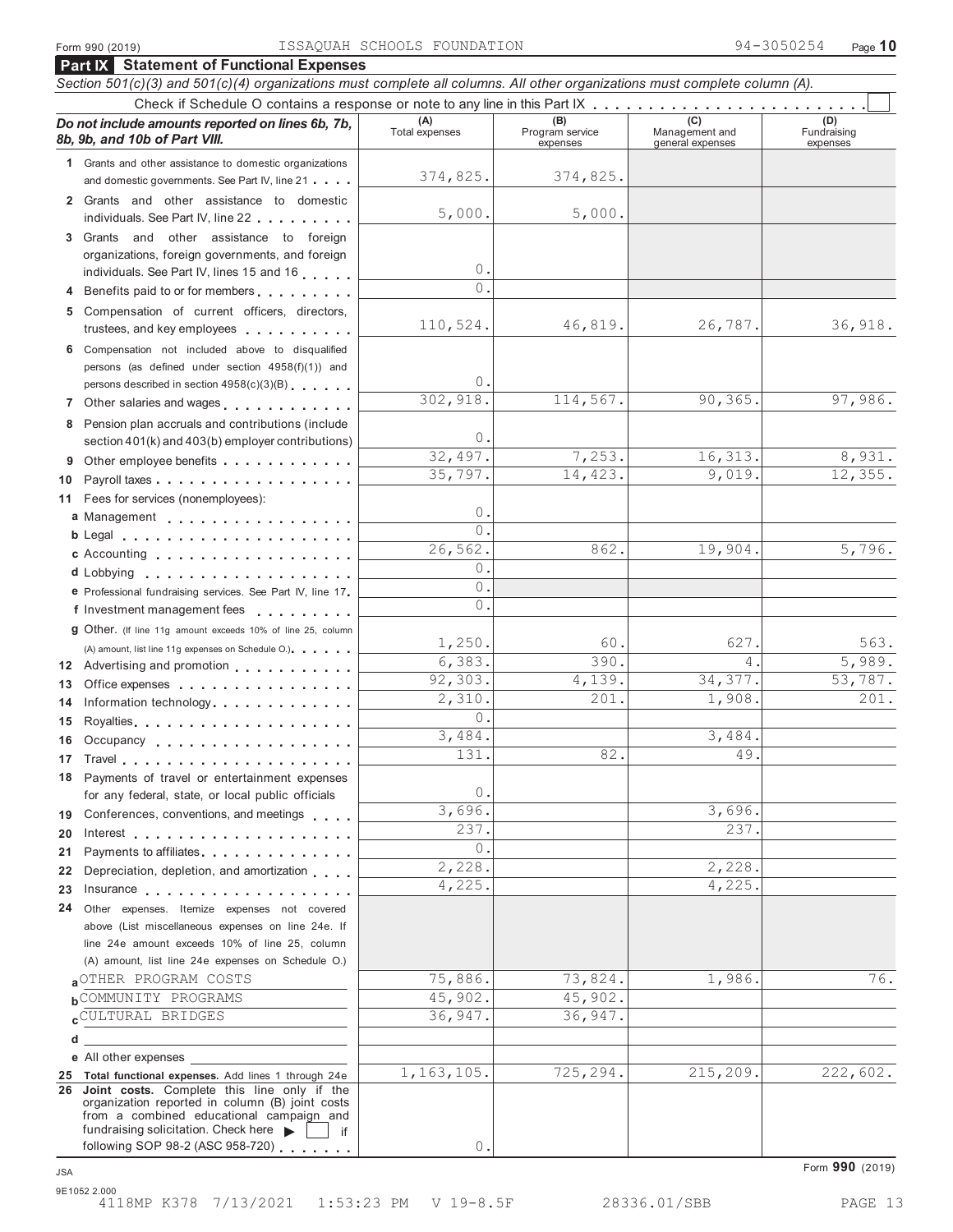| <b>Balance Sheet</b><br>Part X<br>Check if Schedule O contains a response or note to any line in this Part X<br>(A)<br>(B)<br>Beginning of year<br>End of year<br>216,867.<br>253,969.<br>$\mathbf{1}$<br>1<br>224,966.<br>88,724.<br>$\overline{2}$<br>$\mathbf{2}$<br>132,945.<br>101,435.<br>$\mathbf{3}$<br>3<br>0.<br>0.<br>4<br>4<br>Loans and other receivables from any current or former officer, director,<br>5<br>trustee, key employee, creator or founder, substantial contributor, or 35%<br>$\mathbb O$ .<br>0.<br>$5\phantom{1}$<br>controlled entity or family member of any of these persons<br>Loans and other receivables from other disqualified persons (as defined<br>6<br>$0$ .<br>$0$ .<br>$\bf 6$<br>under section $4958(f)(1)$ ), and persons described in section $4958(c)(3)(B)$<br>0.<br>$\overline{7}$<br>0.<br>Assets<br>7<br>0.<br>0.<br>8<br>8<br>1,198.<br>1,449.<br>9<br>Prepaid expenses and deferred charges $\dots \dots \dots \dots$ ATCH $.1 \dots$<br>9<br>10a Land, buildings, and equipment: cost or other<br>15,475.<br>basis. Complete Part VI of Schedule D 10a<br>15, 103.<br>372.<br>$2,600.$ 10c<br><b>b</b> Less: accumulated depreciation   10b<br>1,157,057.<br>1,293,364.<br>11<br>11<br>0.<br>0.<br>12<br>12<br>Investments - other securities. See Part IV, line 11.<br>$0$ .<br>$0$ .<br>13<br>13<br>Investments - program-related. See Part IV, line 11.<br>$0$ .<br>0.<br>14<br>14<br>5,106.<br>8,513.<br>15<br>15<br>1,740,990.<br>1,747,575.<br>16<br>16<br>Total assets. Add lines 1 through 15 (must equal line 33)<br>31,871.<br>17,754.<br>17<br>17<br>Accounts payable and accrued expenses<br>132, 118.<br>$0$ .<br>18<br>18<br>$0$ .<br>0.<br>19<br>19<br>0.<br>$0$ .<br>20<br>20<br>Tax-exempt bond liabilities<br>0.1<br>$0$ .<br>21<br>21<br>Escrow or custodial account liability. Complete Part IV of Schedule D.<br>22<br>Loans and other payables to any current or former officer, director,<br>Liabilities<br>trustee, key employee, creator or founder, substantial contributor, or 35%<br>0.<br>0.<br>controlled entity or family member of any of these persons<br>22<br>0.<br>$0$ .<br>23<br>Secured mortgages and notes payable to unrelated third parties<br>23<br>94,759.<br>0.<br>Unsecured notes and loans payable to unrelated third parties.<br>24<br>24<br>Other liabilities (including federal income tax, payables to related third<br>25<br>parties, and other liabilities not included on lines 17-24). Complete Part X<br>$0$ .<br>$0$ .<br>25<br>112,513.<br>163,989.<br>26<br>26<br> X <br>Organizations that follow FASB ASC 958, check here ▶<br><b>Fund Balances</b><br>and complete lines 27, 28, 32, and 33.<br>1, 412, 492.<br>1,515,117.<br>27<br>27<br>164,509.<br>119,945.<br>28<br>28<br>Organizations that do not follow FASB ASC 958, check here ▶<br>and complete lines 29 through 33.<br>Net Assets or<br>29<br>Capital stock or trust principal, or current funds<br>29<br>30<br>Paid-in or capital surplus, or land, building, or equipment fund.<br>30<br>Retained earnings, endowment, accumulated income, or other funds<br>31<br>31<br>1,577,001<br>1,635,062.<br>32<br>32<br>1,740,990.<br>1,747,575.<br>33<br>Total liabilities and net assets/fund balances<br>33 | Form 990 (2019) |  | Page 11 |
|------------------------------------------------------------------------------------------------------------------------------------------------------------------------------------------------------------------------------------------------------------------------------------------------------------------------------------------------------------------------------------------------------------------------------------------------------------------------------------------------------------------------------------------------------------------------------------------------------------------------------------------------------------------------------------------------------------------------------------------------------------------------------------------------------------------------------------------------------------------------------------------------------------------------------------------------------------------------------------------------------------------------------------------------------------------------------------------------------------------------------------------------------------------------------------------------------------------------------------------------------------------------------------------------------------------------------------------------------------------------------------------------------------------------------------------------------------------------------------------------------------------------------------------------------------------------------------------------------------------------------------------------------------------------------------------------------------------------------------------------------------------------------------------------------------------------------------------------------------------------------------------------------------------------------------------------------------------------------------------------------------------------------------------------------------------------------------------------------------------------------------------------------------------------------------------------------------------------------------------------------------------------------------------------------------------------------------------------------------------------------------------------------------------------------------------------------------------------------------------------------------------------------------------------------------------------------------------------------------------------------------------------------------------------------------------------------------------------------------------------------------------------------------------------------------------------------------------------------------------------------------------------------------------------------------------------------------------------------------------------------------------------------------------------------------------------------------------------------------------------------------------------------------------------------------------------------------------------------------------------------------------------------------------|-----------------|--|---------|
|                                                                                                                                                                                                                                                                                                                                                                                                                                                                                                                                                                                                                                                                                                                                                                                                                                                                                                                                                                                                                                                                                                                                                                                                                                                                                                                                                                                                                                                                                                                                                                                                                                                                                                                                                                                                                                                                                                                                                                                                                                                                                                                                                                                                                                                                                                                                                                                                                                                                                                                                                                                                                                                                                                                                                                                                                                                                                                                                                                                                                                                                                                                                                                                                                                                                                          |                 |  |         |
|                                                                                                                                                                                                                                                                                                                                                                                                                                                                                                                                                                                                                                                                                                                                                                                                                                                                                                                                                                                                                                                                                                                                                                                                                                                                                                                                                                                                                                                                                                                                                                                                                                                                                                                                                                                                                                                                                                                                                                                                                                                                                                                                                                                                                                                                                                                                                                                                                                                                                                                                                                                                                                                                                                                                                                                                                                                                                                                                                                                                                                                                                                                                                                                                                                                                                          |                 |  |         |
|                                                                                                                                                                                                                                                                                                                                                                                                                                                                                                                                                                                                                                                                                                                                                                                                                                                                                                                                                                                                                                                                                                                                                                                                                                                                                                                                                                                                                                                                                                                                                                                                                                                                                                                                                                                                                                                                                                                                                                                                                                                                                                                                                                                                                                                                                                                                                                                                                                                                                                                                                                                                                                                                                                                                                                                                                                                                                                                                                                                                                                                                                                                                                                                                                                                                                          |                 |  |         |
|                                                                                                                                                                                                                                                                                                                                                                                                                                                                                                                                                                                                                                                                                                                                                                                                                                                                                                                                                                                                                                                                                                                                                                                                                                                                                                                                                                                                                                                                                                                                                                                                                                                                                                                                                                                                                                                                                                                                                                                                                                                                                                                                                                                                                                                                                                                                                                                                                                                                                                                                                                                                                                                                                                                                                                                                                                                                                                                                                                                                                                                                                                                                                                                                                                                                                          |                 |  |         |
|                                                                                                                                                                                                                                                                                                                                                                                                                                                                                                                                                                                                                                                                                                                                                                                                                                                                                                                                                                                                                                                                                                                                                                                                                                                                                                                                                                                                                                                                                                                                                                                                                                                                                                                                                                                                                                                                                                                                                                                                                                                                                                                                                                                                                                                                                                                                                                                                                                                                                                                                                                                                                                                                                                                                                                                                                                                                                                                                                                                                                                                                                                                                                                                                                                                                                          |                 |  |         |
|                                                                                                                                                                                                                                                                                                                                                                                                                                                                                                                                                                                                                                                                                                                                                                                                                                                                                                                                                                                                                                                                                                                                                                                                                                                                                                                                                                                                                                                                                                                                                                                                                                                                                                                                                                                                                                                                                                                                                                                                                                                                                                                                                                                                                                                                                                                                                                                                                                                                                                                                                                                                                                                                                                                                                                                                                                                                                                                                                                                                                                                                                                                                                                                                                                                                                          |                 |  |         |
|                                                                                                                                                                                                                                                                                                                                                                                                                                                                                                                                                                                                                                                                                                                                                                                                                                                                                                                                                                                                                                                                                                                                                                                                                                                                                                                                                                                                                                                                                                                                                                                                                                                                                                                                                                                                                                                                                                                                                                                                                                                                                                                                                                                                                                                                                                                                                                                                                                                                                                                                                                                                                                                                                                                                                                                                                                                                                                                                                                                                                                                                                                                                                                                                                                                                                          |                 |  |         |
|                                                                                                                                                                                                                                                                                                                                                                                                                                                                                                                                                                                                                                                                                                                                                                                                                                                                                                                                                                                                                                                                                                                                                                                                                                                                                                                                                                                                                                                                                                                                                                                                                                                                                                                                                                                                                                                                                                                                                                                                                                                                                                                                                                                                                                                                                                                                                                                                                                                                                                                                                                                                                                                                                                                                                                                                                                                                                                                                                                                                                                                                                                                                                                                                                                                                                          |                 |  |         |
|                                                                                                                                                                                                                                                                                                                                                                                                                                                                                                                                                                                                                                                                                                                                                                                                                                                                                                                                                                                                                                                                                                                                                                                                                                                                                                                                                                                                                                                                                                                                                                                                                                                                                                                                                                                                                                                                                                                                                                                                                                                                                                                                                                                                                                                                                                                                                                                                                                                                                                                                                                                                                                                                                                                                                                                                                                                                                                                                                                                                                                                                                                                                                                                                                                                                                          |                 |  |         |
|                                                                                                                                                                                                                                                                                                                                                                                                                                                                                                                                                                                                                                                                                                                                                                                                                                                                                                                                                                                                                                                                                                                                                                                                                                                                                                                                                                                                                                                                                                                                                                                                                                                                                                                                                                                                                                                                                                                                                                                                                                                                                                                                                                                                                                                                                                                                                                                                                                                                                                                                                                                                                                                                                                                                                                                                                                                                                                                                                                                                                                                                                                                                                                                                                                                                                          |                 |  |         |
|                                                                                                                                                                                                                                                                                                                                                                                                                                                                                                                                                                                                                                                                                                                                                                                                                                                                                                                                                                                                                                                                                                                                                                                                                                                                                                                                                                                                                                                                                                                                                                                                                                                                                                                                                                                                                                                                                                                                                                                                                                                                                                                                                                                                                                                                                                                                                                                                                                                                                                                                                                                                                                                                                                                                                                                                                                                                                                                                                                                                                                                                                                                                                                                                                                                                                          |                 |  |         |
|                                                                                                                                                                                                                                                                                                                                                                                                                                                                                                                                                                                                                                                                                                                                                                                                                                                                                                                                                                                                                                                                                                                                                                                                                                                                                                                                                                                                                                                                                                                                                                                                                                                                                                                                                                                                                                                                                                                                                                                                                                                                                                                                                                                                                                                                                                                                                                                                                                                                                                                                                                                                                                                                                                                                                                                                                                                                                                                                                                                                                                                                                                                                                                                                                                                                                          |                 |  |         |
|                                                                                                                                                                                                                                                                                                                                                                                                                                                                                                                                                                                                                                                                                                                                                                                                                                                                                                                                                                                                                                                                                                                                                                                                                                                                                                                                                                                                                                                                                                                                                                                                                                                                                                                                                                                                                                                                                                                                                                                                                                                                                                                                                                                                                                                                                                                                                                                                                                                                                                                                                                                                                                                                                                                                                                                                                                                                                                                                                                                                                                                                                                                                                                                                                                                                                          |                 |  |         |
|                                                                                                                                                                                                                                                                                                                                                                                                                                                                                                                                                                                                                                                                                                                                                                                                                                                                                                                                                                                                                                                                                                                                                                                                                                                                                                                                                                                                                                                                                                                                                                                                                                                                                                                                                                                                                                                                                                                                                                                                                                                                                                                                                                                                                                                                                                                                                                                                                                                                                                                                                                                                                                                                                                                                                                                                                                                                                                                                                                                                                                                                                                                                                                                                                                                                                          |                 |  |         |
|                                                                                                                                                                                                                                                                                                                                                                                                                                                                                                                                                                                                                                                                                                                                                                                                                                                                                                                                                                                                                                                                                                                                                                                                                                                                                                                                                                                                                                                                                                                                                                                                                                                                                                                                                                                                                                                                                                                                                                                                                                                                                                                                                                                                                                                                                                                                                                                                                                                                                                                                                                                                                                                                                                                                                                                                                                                                                                                                                                                                                                                                                                                                                                                                                                                                                          |                 |  |         |
|                                                                                                                                                                                                                                                                                                                                                                                                                                                                                                                                                                                                                                                                                                                                                                                                                                                                                                                                                                                                                                                                                                                                                                                                                                                                                                                                                                                                                                                                                                                                                                                                                                                                                                                                                                                                                                                                                                                                                                                                                                                                                                                                                                                                                                                                                                                                                                                                                                                                                                                                                                                                                                                                                                                                                                                                                                                                                                                                                                                                                                                                                                                                                                                                                                                                                          |                 |  |         |
|                                                                                                                                                                                                                                                                                                                                                                                                                                                                                                                                                                                                                                                                                                                                                                                                                                                                                                                                                                                                                                                                                                                                                                                                                                                                                                                                                                                                                                                                                                                                                                                                                                                                                                                                                                                                                                                                                                                                                                                                                                                                                                                                                                                                                                                                                                                                                                                                                                                                                                                                                                                                                                                                                                                                                                                                                                                                                                                                                                                                                                                                                                                                                                                                                                                                                          |                 |  |         |
|                                                                                                                                                                                                                                                                                                                                                                                                                                                                                                                                                                                                                                                                                                                                                                                                                                                                                                                                                                                                                                                                                                                                                                                                                                                                                                                                                                                                                                                                                                                                                                                                                                                                                                                                                                                                                                                                                                                                                                                                                                                                                                                                                                                                                                                                                                                                                                                                                                                                                                                                                                                                                                                                                                                                                                                                                                                                                                                                                                                                                                                                                                                                                                                                                                                                                          |                 |  |         |
|                                                                                                                                                                                                                                                                                                                                                                                                                                                                                                                                                                                                                                                                                                                                                                                                                                                                                                                                                                                                                                                                                                                                                                                                                                                                                                                                                                                                                                                                                                                                                                                                                                                                                                                                                                                                                                                                                                                                                                                                                                                                                                                                                                                                                                                                                                                                                                                                                                                                                                                                                                                                                                                                                                                                                                                                                                                                                                                                                                                                                                                                                                                                                                                                                                                                                          |                 |  |         |
|                                                                                                                                                                                                                                                                                                                                                                                                                                                                                                                                                                                                                                                                                                                                                                                                                                                                                                                                                                                                                                                                                                                                                                                                                                                                                                                                                                                                                                                                                                                                                                                                                                                                                                                                                                                                                                                                                                                                                                                                                                                                                                                                                                                                                                                                                                                                                                                                                                                                                                                                                                                                                                                                                                                                                                                                                                                                                                                                                                                                                                                                                                                                                                                                                                                                                          |                 |  |         |
|                                                                                                                                                                                                                                                                                                                                                                                                                                                                                                                                                                                                                                                                                                                                                                                                                                                                                                                                                                                                                                                                                                                                                                                                                                                                                                                                                                                                                                                                                                                                                                                                                                                                                                                                                                                                                                                                                                                                                                                                                                                                                                                                                                                                                                                                                                                                                                                                                                                                                                                                                                                                                                                                                                                                                                                                                                                                                                                                                                                                                                                                                                                                                                                                                                                                                          |                 |  |         |
|                                                                                                                                                                                                                                                                                                                                                                                                                                                                                                                                                                                                                                                                                                                                                                                                                                                                                                                                                                                                                                                                                                                                                                                                                                                                                                                                                                                                                                                                                                                                                                                                                                                                                                                                                                                                                                                                                                                                                                                                                                                                                                                                                                                                                                                                                                                                                                                                                                                                                                                                                                                                                                                                                                                                                                                                                                                                                                                                                                                                                                                                                                                                                                                                                                                                                          |                 |  |         |
|                                                                                                                                                                                                                                                                                                                                                                                                                                                                                                                                                                                                                                                                                                                                                                                                                                                                                                                                                                                                                                                                                                                                                                                                                                                                                                                                                                                                                                                                                                                                                                                                                                                                                                                                                                                                                                                                                                                                                                                                                                                                                                                                                                                                                                                                                                                                                                                                                                                                                                                                                                                                                                                                                                                                                                                                                                                                                                                                                                                                                                                                                                                                                                                                                                                                                          |                 |  |         |
|                                                                                                                                                                                                                                                                                                                                                                                                                                                                                                                                                                                                                                                                                                                                                                                                                                                                                                                                                                                                                                                                                                                                                                                                                                                                                                                                                                                                                                                                                                                                                                                                                                                                                                                                                                                                                                                                                                                                                                                                                                                                                                                                                                                                                                                                                                                                                                                                                                                                                                                                                                                                                                                                                                                                                                                                                                                                                                                                                                                                                                                                                                                                                                                                                                                                                          |                 |  |         |
|                                                                                                                                                                                                                                                                                                                                                                                                                                                                                                                                                                                                                                                                                                                                                                                                                                                                                                                                                                                                                                                                                                                                                                                                                                                                                                                                                                                                                                                                                                                                                                                                                                                                                                                                                                                                                                                                                                                                                                                                                                                                                                                                                                                                                                                                                                                                                                                                                                                                                                                                                                                                                                                                                                                                                                                                                                                                                                                                                                                                                                                                                                                                                                                                                                                                                          |                 |  |         |
|                                                                                                                                                                                                                                                                                                                                                                                                                                                                                                                                                                                                                                                                                                                                                                                                                                                                                                                                                                                                                                                                                                                                                                                                                                                                                                                                                                                                                                                                                                                                                                                                                                                                                                                                                                                                                                                                                                                                                                                                                                                                                                                                                                                                                                                                                                                                                                                                                                                                                                                                                                                                                                                                                                                                                                                                                                                                                                                                                                                                                                                                                                                                                                                                                                                                                          |                 |  |         |
|                                                                                                                                                                                                                                                                                                                                                                                                                                                                                                                                                                                                                                                                                                                                                                                                                                                                                                                                                                                                                                                                                                                                                                                                                                                                                                                                                                                                                                                                                                                                                                                                                                                                                                                                                                                                                                                                                                                                                                                                                                                                                                                                                                                                                                                                                                                                                                                                                                                                                                                                                                                                                                                                                                                                                                                                                                                                                                                                                                                                                                                                                                                                                                                                                                                                                          |                 |  |         |
|                                                                                                                                                                                                                                                                                                                                                                                                                                                                                                                                                                                                                                                                                                                                                                                                                                                                                                                                                                                                                                                                                                                                                                                                                                                                                                                                                                                                                                                                                                                                                                                                                                                                                                                                                                                                                                                                                                                                                                                                                                                                                                                                                                                                                                                                                                                                                                                                                                                                                                                                                                                                                                                                                                                                                                                                                                                                                                                                                                                                                                                                                                                                                                                                                                                                                          |                 |  |         |
|                                                                                                                                                                                                                                                                                                                                                                                                                                                                                                                                                                                                                                                                                                                                                                                                                                                                                                                                                                                                                                                                                                                                                                                                                                                                                                                                                                                                                                                                                                                                                                                                                                                                                                                                                                                                                                                                                                                                                                                                                                                                                                                                                                                                                                                                                                                                                                                                                                                                                                                                                                                                                                                                                                                                                                                                                                                                                                                                                                                                                                                                                                                                                                                                                                                                                          |                 |  |         |
|                                                                                                                                                                                                                                                                                                                                                                                                                                                                                                                                                                                                                                                                                                                                                                                                                                                                                                                                                                                                                                                                                                                                                                                                                                                                                                                                                                                                                                                                                                                                                                                                                                                                                                                                                                                                                                                                                                                                                                                                                                                                                                                                                                                                                                                                                                                                                                                                                                                                                                                                                                                                                                                                                                                                                                                                                                                                                                                                                                                                                                                                                                                                                                                                                                                                                          |                 |  |         |
|                                                                                                                                                                                                                                                                                                                                                                                                                                                                                                                                                                                                                                                                                                                                                                                                                                                                                                                                                                                                                                                                                                                                                                                                                                                                                                                                                                                                                                                                                                                                                                                                                                                                                                                                                                                                                                                                                                                                                                                                                                                                                                                                                                                                                                                                                                                                                                                                                                                                                                                                                                                                                                                                                                                                                                                                                                                                                                                                                                                                                                                                                                                                                                                                                                                                                          |                 |  |         |
|                                                                                                                                                                                                                                                                                                                                                                                                                                                                                                                                                                                                                                                                                                                                                                                                                                                                                                                                                                                                                                                                                                                                                                                                                                                                                                                                                                                                                                                                                                                                                                                                                                                                                                                                                                                                                                                                                                                                                                                                                                                                                                                                                                                                                                                                                                                                                                                                                                                                                                                                                                                                                                                                                                                                                                                                                                                                                                                                                                                                                                                                                                                                                                                                                                                                                          |                 |  |         |
|                                                                                                                                                                                                                                                                                                                                                                                                                                                                                                                                                                                                                                                                                                                                                                                                                                                                                                                                                                                                                                                                                                                                                                                                                                                                                                                                                                                                                                                                                                                                                                                                                                                                                                                                                                                                                                                                                                                                                                                                                                                                                                                                                                                                                                                                                                                                                                                                                                                                                                                                                                                                                                                                                                                                                                                                                                                                                                                                                                                                                                                                                                                                                                                                                                                                                          |                 |  |         |
|                                                                                                                                                                                                                                                                                                                                                                                                                                                                                                                                                                                                                                                                                                                                                                                                                                                                                                                                                                                                                                                                                                                                                                                                                                                                                                                                                                                                                                                                                                                                                                                                                                                                                                                                                                                                                                                                                                                                                                                                                                                                                                                                                                                                                                                                                                                                                                                                                                                                                                                                                                                                                                                                                                                                                                                                                                                                                                                                                                                                                                                                                                                                                                                                                                                                                          |                 |  |         |
|                                                                                                                                                                                                                                                                                                                                                                                                                                                                                                                                                                                                                                                                                                                                                                                                                                                                                                                                                                                                                                                                                                                                                                                                                                                                                                                                                                                                                                                                                                                                                                                                                                                                                                                                                                                                                                                                                                                                                                                                                                                                                                                                                                                                                                                                                                                                                                                                                                                                                                                                                                                                                                                                                                                                                                                                                                                                                                                                                                                                                                                                                                                                                                                                                                                                                          |                 |  |         |
|                                                                                                                                                                                                                                                                                                                                                                                                                                                                                                                                                                                                                                                                                                                                                                                                                                                                                                                                                                                                                                                                                                                                                                                                                                                                                                                                                                                                                                                                                                                                                                                                                                                                                                                                                                                                                                                                                                                                                                                                                                                                                                                                                                                                                                                                                                                                                                                                                                                                                                                                                                                                                                                                                                                                                                                                                                                                                                                                                                                                                                                                                                                                                                                                                                                                                          |                 |  |         |
|                                                                                                                                                                                                                                                                                                                                                                                                                                                                                                                                                                                                                                                                                                                                                                                                                                                                                                                                                                                                                                                                                                                                                                                                                                                                                                                                                                                                                                                                                                                                                                                                                                                                                                                                                                                                                                                                                                                                                                                                                                                                                                                                                                                                                                                                                                                                                                                                                                                                                                                                                                                                                                                                                                                                                                                                                                                                                                                                                                                                                                                                                                                                                                                                                                                                                          |                 |  |         |
|                                                                                                                                                                                                                                                                                                                                                                                                                                                                                                                                                                                                                                                                                                                                                                                                                                                                                                                                                                                                                                                                                                                                                                                                                                                                                                                                                                                                                                                                                                                                                                                                                                                                                                                                                                                                                                                                                                                                                                                                                                                                                                                                                                                                                                                                                                                                                                                                                                                                                                                                                                                                                                                                                                                                                                                                                                                                                                                                                                                                                                                                                                                                                                                                                                                                                          |                 |  |         |
|                                                                                                                                                                                                                                                                                                                                                                                                                                                                                                                                                                                                                                                                                                                                                                                                                                                                                                                                                                                                                                                                                                                                                                                                                                                                                                                                                                                                                                                                                                                                                                                                                                                                                                                                                                                                                                                                                                                                                                                                                                                                                                                                                                                                                                                                                                                                                                                                                                                                                                                                                                                                                                                                                                                                                                                                                                                                                                                                                                                                                                                                                                                                                                                                                                                                                          |                 |  |         |
|                                                                                                                                                                                                                                                                                                                                                                                                                                                                                                                                                                                                                                                                                                                                                                                                                                                                                                                                                                                                                                                                                                                                                                                                                                                                                                                                                                                                                                                                                                                                                                                                                                                                                                                                                                                                                                                                                                                                                                                                                                                                                                                                                                                                                                                                                                                                                                                                                                                                                                                                                                                                                                                                                                                                                                                                                                                                                                                                                                                                                                                                                                                                                                                                                                                                                          |                 |  |         |
|                                                                                                                                                                                                                                                                                                                                                                                                                                                                                                                                                                                                                                                                                                                                                                                                                                                                                                                                                                                                                                                                                                                                                                                                                                                                                                                                                                                                                                                                                                                                                                                                                                                                                                                                                                                                                                                                                                                                                                                                                                                                                                                                                                                                                                                                                                                                                                                                                                                                                                                                                                                                                                                                                                                                                                                                                                                                                                                                                                                                                                                                                                                                                                                                                                                                                          |                 |  |         |
|                                                                                                                                                                                                                                                                                                                                                                                                                                                                                                                                                                                                                                                                                                                                                                                                                                                                                                                                                                                                                                                                                                                                                                                                                                                                                                                                                                                                                                                                                                                                                                                                                                                                                                                                                                                                                                                                                                                                                                                                                                                                                                                                                                                                                                                                                                                                                                                                                                                                                                                                                                                                                                                                                                                                                                                                                                                                                                                                                                                                                                                                                                                                                                                                                                                                                          |                 |  |         |
|                                                                                                                                                                                                                                                                                                                                                                                                                                                                                                                                                                                                                                                                                                                                                                                                                                                                                                                                                                                                                                                                                                                                                                                                                                                                                                                                                                                                                                                                                                                                                                                                                                                                                                                                                                                                                                                                                                                                                                                                                                                                                                                                                                                                                                                                                                                                                                                                                                                                                                                                                                                                                                                                                                                                                                                                                                                                                                                                                                                                                                                                                                                                                                                                                                                                                          |                 |  |         |
|                                                                                                                                                                                                                                                                                                                                                                                                                                                                                                                                                                                                                                                                                                                                                                                                                                                                                                                                                                                                                                                                                                                                                                                                                                                                                                                                                                                                                                                                                                                                                                                                                                                                                                                                                                                                                                                                                                                                                                                                                                                                                                                                                                                                                                                                                                                                                                                                                                                                                                                                                                                                                                                                                                                                                                                                                                                                                                                                                                                                                                                                                                                                                                                                                                                                                          |                 |  |         |
|                                                                                                                                                                                                                                                                                                                                                                                                                                                                                                                                                                                                                                                                                                                                                                                                                                                                                                                                                                                                                                                                                                                                                                                                                                                                                                                                                                                                                                                                                                                                                                                                                                                                                                                                                                                                                                                                                                                                                                                                                                                                                                                                                                                                                                                                                                                                                                                                                                                                                                                                                                                                                                                                                                                                                                                                                                                                                                                                                                                                                                                                                                                                                                                                                                                                                          |                 |  |         |
|                                                                                                                                                                                                                                                                                                                                                                                                                                                                                                                                                                                                                                                                                                                                                                                                                                                                                                                                                                                                                                                                                                                                                                                                                                                                                                                                                                                                                                                                                                                                                                                                                                                                                                                                                                                                                                                                                                                                                                                                                                                                                                                                                                                                                                                                                                                                                                                                                                                                                                                                                                                                                                                                                                                                                                                                                                                                                                                                                                                                                                                                                                                                                                                                                                                                                          |                 |  |         |
|                                                                                                                                                                                                                                                                                                                                                                                                                                                                                                                                                                                                                                                                                                                                                                                                                                                                                                                                                                                                                                                                                                                                                                                                                                                                                                                                                                                                                                                                                                                                                                                                                                                                                                                                                                                                                                                                                                                                                                                                                                                                                                                                                                                                                                                                                                                                                                                                                                                                                                                                                                                                                                                                                                                                                                                                                                                                                                                                                                                                                                                                                                                                                                                                                                                                                          |                 |  |         |
|                                                                                                                                                                                                                                                                                                                                                                                                                                                                                                                                                                                                                                                                                                                                                                                                                                                                                                                                                                                                                                                                                                                                                                                                                                                                                                                                                                                                                                                                                                                                                                                                                                                                                                                                                                                                                                                                                                                                                                                                                                                                                                                                                                                                                                                                                                                                                                                                                                                                                                                                                                                                                                                                                                                                                                                                                                                                                                                                                                                                                                                                                                                                                                                                                                                                                          |                 |  |         |

Form **990** (2019)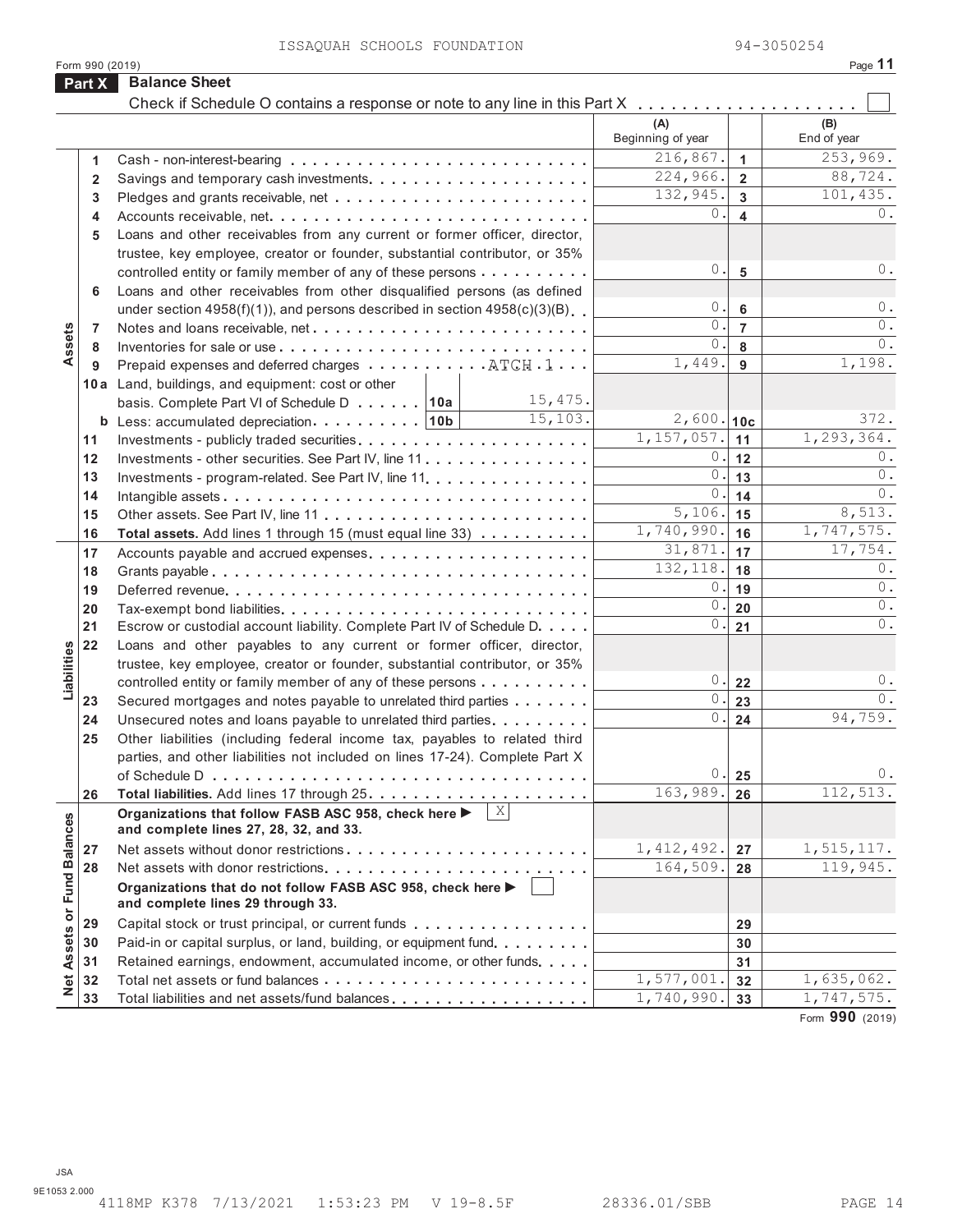|                | Form 990 (2019)                                                                                                                                                                                        |                |                |                 | Page 12    |
|----------------|--------------------------------------------------------------------------------------------------------------------------------------------------------------------------------------------------------|----------------|----------------|-----------------|------------|
| Part XI        | <b>Reconciliation of Net Assets</b>                                                                                                                                                                    |                |                |                 |            |
|                |                                                                                                                                                                                                        |                |                |                 |            |
| 1              |                                                                                                                                                                                                        | $\mathbf{1}$   |                | 1, 112, 224.    |            |
| $\mathbf{2}$   |                                                                                                                                                                                                        | $\overline{2}$ |                | 1, 163, 105.    |            |
| 3              | Revenue less expenses. Subtract line 2 from line 1                                                                                                                                                     | 3              |                | $-50,881.$      |            |
| 4              | Net assets or fund balances at beginning of year (must equal Part X, line 32, column (A))                                                                                                              | 4              |                |                 | 1,577,001. |
| 5              |                                                                                                                                                                                                        | 5              |                | 108,942.        |            |
| 6              |                                                                                                                                                                                                        | 6              |                |                 | 0.         |
| $\overline{7}$ |                                                                                                                                                                                                        | $\overline{7}$ |                |                 | 0.         |
| 8              |                                                                                                                                                                                                        | 8              |                |                 | 0.         |
| 9              | Other changes in net assets or fund balances (explain on Schedule O)                                                                                                                                   | 9              |                |                 | $0$ .      |
| 10             | Net assets or fund balances at end of year. Combine lines 3 through 9 (must equal Part X, line                                                                                                         |                |                |                 |            |
|                |                                                                                                                                                                                                        | 10             |                | 1,635,062.      |            |
| Part XII       | <b>Financial Statements and Reporting</b>                                                                                                                                                              |                |                |                 |            |
|                |                                                                                                                                                                                                        |                |                |                 |            |
|                |                                                                                                                                                                                                        |                |                | Yes             | <b>No</b>  |
| 1              | $X$ Accrual<br>Accounting method used to prepare the Form 990:<br>Cash<br>Other                                                                                                                        |                |                |                 |            |
|                | If the organization changed its method of accounting from a prior year or checked "Other," explain in<br>Schedule O.                                                                                   |                |                |                 |            |
|                |                                                                                                                                                                                                        |                | 2a             | X               |            |
|                | 2a Were the organization's financial statements compiled or reviewed by an independent accountant?                                                                                                     |                |                |                 |            |
|                | If "Yes," check a box below to indicate whether the financial statements for the year were compiled or<br>reviewed on a separate basis, consolidated basis, or both:                                   |                |                |                 |            |
|                | X<br>Separate basis<br><b>Consolidated basis</b><br>Both consolidated and separate basis                                                                                                               |                |                |                 |            |
|                |                                                                                                                                                                                                        |                | 2 <sub>b</sub> |                 | Χ          |
|                | <b>b</b> Were the organization's financial statements audited by an independent accountant?<br>If "Yes," check a box below to indicate whether the financial statements for the year were audited on a |                |                |                 |            |
|                | separate basis, consolidated basis, or both:                                                                                                                                                           |                |                |                 |            |
|                | Consolidated basis<br>Separate basis<br>Both consolidated and separate basis                                                                                                                           |                |                |                 |            |
|                | c If "Yes" to line 2a or 2b, does the organization have a committee that assumes responsibility for oversight of                                                                                       |                |                |                 |            |
|                | the audit, review, or compilation of its financial statements and selection of an independent accountant?                                                                                              |                | 2c             | Χ               |            |
|                | If the organization changed either its oversight process or selection process during the tax year, explain on                                                                                          |                |                |                 |            |
|                | Schedule O.                                                                                                                                                                                            |                |                |                 |            |
|                | 3a As a result of a federal award, was the organization required to undergo an audit or audits as set forth in the                                                                                     |                |                |                 |            |
|                |                                                                                                                                                                                                        |                | 3a             |                 | X          |
|                | b If "Yes," did the organization undergo the required audit or audits? If the organization did not undergo the                                                                                         |                |                |                 |            |
|                | required audit or audits, explain why on Schedule O and describe any steps taken to undergo such audits                                                                                                |                | 3 <sub>b</sub> |                 |            |
|                |                                                                                                                                                                                                        |                | $\mathbf{r}$   | $000 \text{ m}$ |            |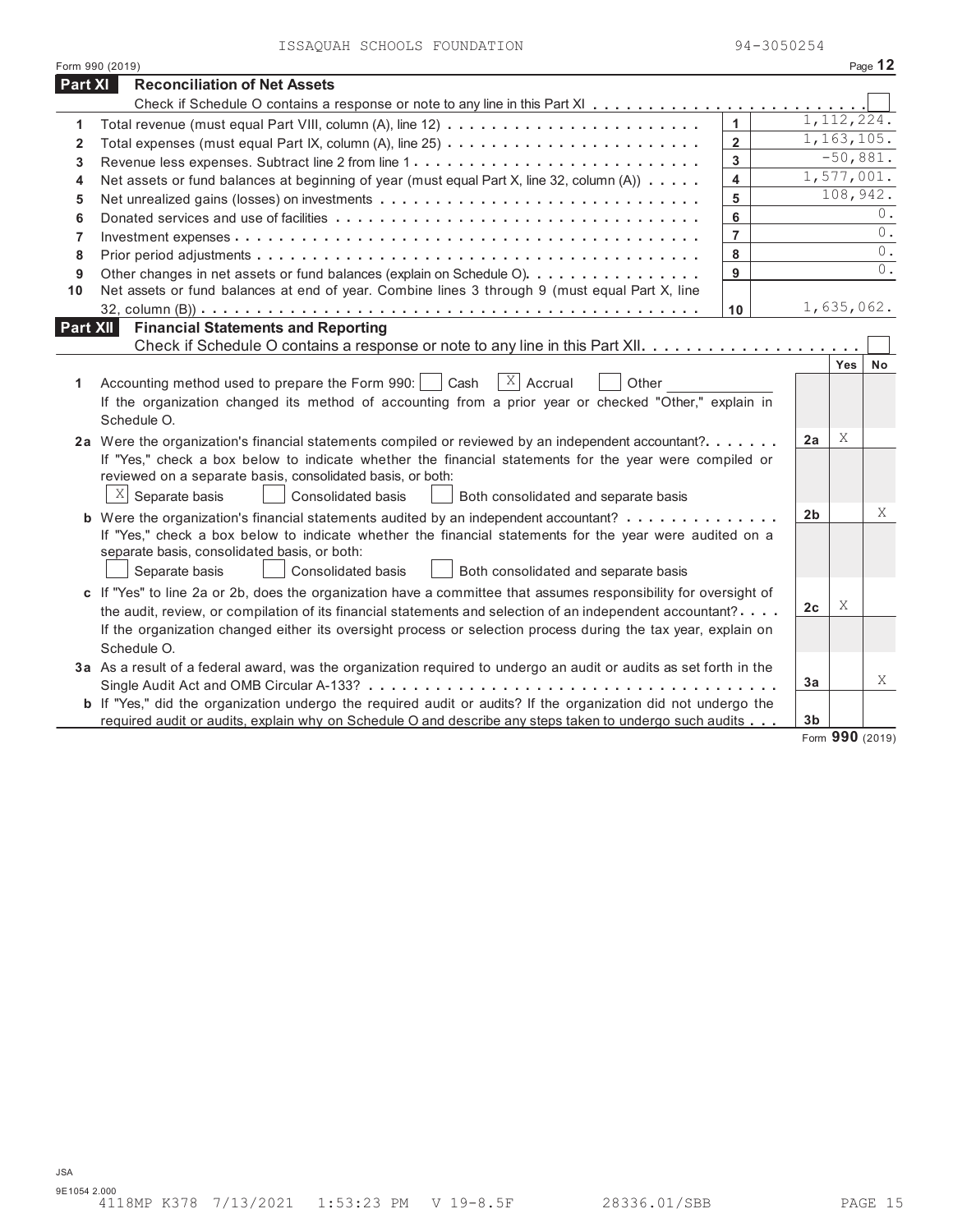SCHEDULE A **Public Charity Status and Public Support**<br>(Form 990 or 990-EZ) complete if the organization is a section 501(c)(3) organization or a section 4947(a)(1) nonexempt charitable trust. **Attach 501(c)(3) organization or a section 4**<br>► Attach to Form 990 or Form 990-EZ.

|                |    | Department of the Treasury         |                                                            | Attach to Form 990 or Form 990-EZ.                                                                                                                                                                                                                                                                                                                 |     |                                       |                                       | Open to Public                                                                                                                      |
|----------------|----|------------------------------------|------------------------------------------------------------|----------------------------------------------------------------------------------------------------------------------------------------------------------------------------------------------------------------------------------------------------------------------------------------------------------------------------------------------------|-----|---------------------------------------|---------------------------------------|-------------------------------------------------------------------------------------------------------------------------------------|
|                |    | <b>Internal Revenue Service</b>    |                                                            | Go to www.irs.gov/Form990 for instructions and the latest information.                                                                                                                                                                                                                                                                             |     |                                       |                                       | Inspection                                                                                                                          |
|                |    | Name of the organization           |                                                            |                                                                                                                                                                                                                                                                                                                                                    |     |                                       | <b>Employer identification number</b> |                                                                                                                                     |
|                |    | ISSAQUAH SCHOOLS FOUNDATION        |                                                            |                                                                                                                                                                                                                                                                                                                                                    |     |                                       | 94-3050254                            |                                                                                                                                     |
| Part I         |    |                                    |                                                            | Reason for Public Charity Status (All organizations must complete this part.) See instructions.                                                                                                                                                                                                                                                    |     |                                       |                                       |                                                                                                                                     |
|                |    |                                    |                                                            | The organization is not a private foundation because it is: (For lines 1 through 12, check only one box.)                                                                                                                                                                                                                                          |     |                                       |                                       |                                                                                                                                     |
| 1              |    |                                    |                                                            | A church, convention of churches, or association of churches described in section 170(b)(1)(A)(i).                                                                                                                                                                                                                                                 |     |                                       |                                       |                                                                                                                                     |
| $\overline{2}$ |    |                                    |                                                            | A school described in section 170(b)(1)(A)(ii). (Attach Schedule E (Form 990 or 990-EZ).)                                                                                                                                                                                                                                                          |     |                                       |                                       |                                                                                                                                     |
| 3              |    |                                    |                                                            | A hospital or a cooperative hospital service organization described in section 170(b)(1)(A)(iii).                                                                                                                                                                                                                                                  |     |                                       |                                       |                                                                                                                                     |
| 4              |    |                                    |                                                            | A medical research organization operated in conjunction with a hospital described in section 170(b)(1)(A)(iii). Enter the                                                                                                                                                                                                                          |     |                                       |                                       |                                                                                                                                     |
|                |    | hospital's name, city, and state:  |                                                            |                                                                                                                                                                                                                                                                                                                                                    |     |                                       |                                       |                                                                                                                                     |
| 5              |    |                                    |                                                            |                                                                                                                                                                                                                                                                                                                                                    |     |                                       |                                       | An organization operated for the benefit of a college or university owned or operated by a governmental unit described in           |
|                |    |                                    | section 170(b)(1)(A)(iv). (Complete Part II.)              |                                                                                                                                                                                                                                                                                                                                                    |     |                                       |                                       |                                                                                                                                     |
| 6              |    |                                    |                                                            | A federal, state, or local government or governmental unit described in section 170(b)(1)(A)(v).                                                                                                                                                                                                                                                   |     |                                       |                                       |                                                                                                                                     |
| 7              | ΙX |                                    |                                                            |                                                                                                                                                                                                                                                                                                                                                    |     |                                       |                                       | An organization that normally receives a substantial part of its support from a governmental unit or from the general public        |
|                |    |                                    | described in section 170(b)(1)(A)(vi). (Complete Part II.) |                                                                                                                                                                                                                                                                                                                                                    |     |                                       |                                       |                                                                                                                                     |
| 8              |    |                                    |                                                            | A community trust described in section 170(b)(1)(A)(vi). (Complete Part II.)                                                                                                                                                                                                                                                                       |     |                                       |                                       |                                                                                                                                     |
| 9              |    |                                    |                                                            | An agricultural research organization described in section 170(b)(1)(A)(ix) operated in conjunction with a land-grant college                                                                                                                                                                                                                      |     |                                       |                                       |                                                                                                                                     |
|                |    |                                    |                                                            | or university or a non-land-grant college of agriculture (see instructions). Enter the name, city, and state of the college or                                                                                                                                                                                                                     |     |                                       |                                       |                                                                                                                                     |
|                |    | university:                        |                                                            | An organization that normally receives: (1) more than 331/3 % of its support from contributions, membership fees, and gross                                                                                                                                                                                                                        |     |                                       |                                       |                                                                                                                                     |
| 10             |    |                                    |                                                            | receipts from activities related to its exempt functions - subject to certain exceptions, and (2) no more than 331/3% of its<br>support from gross investment income and unrelated business taxable income (less section 511 tax) from businesses<br>acquired by the organization after June 30, 1975. See section 509(a)(2). (Complete Part III.) |     |                                       |                                       |                                                                                                                                     |
| 11             |    |                                    |                                                            | An organization organized and operated exclusively to test for public safety. See section 509(a)(4).                                                                                                                                                                                                                                               |     |                                       |                                       |                                                                                                                                     |
| 12             |    |                                    |                                                            |                                                                                                                                                                                                                                                                                                                                                    |     |                                       |                                       | An organization organized and operated exclusively for the benefit of, to perform the functions of, or to carry out the purposes    |
|                |    |                                    |                                                            |                                                                                                                                                                                                                                                                                                                                                    |     |                                       |                                       | of one or more publicly supported organizations described in section $509(a)(1)$ or section $509(a)(2)$ . See section $509(a)(3)$ . |
|                |    |                                    |                                                            |                                                                                                                                                                                                                                                                                                                                                    |     |                                       |                                       | Check the box in lines 12a through 12d that describes the type of supporting organization and complete lines 12e, 12f, and 12g.     |
| a              |    |                                    |                                                            | Type I. A supporting organization operated, supervised, or controlled by its supported organization(s), typically by giving                                                                                                                                                                                                                        |     |                                       |                                       |                                                                                                                                     |
|                |    |                                    |                                                            | the supported organization(s) the power to regularly appoint or elect a majority of the directors or trustees of the                                                                                                                                                                                                                               |     |                                       |                                       |                                                                                                                                     |
|                |    |                                    |                                                            | supporting organization. You must complete Part IV, Sections A and B.                                                                                                                                                                                                                                                                              |     |                                       |                                       |                                                                                                                                     |
| b              |    |                                    |                                                            | Type II. A supporting organization supervised or controlled in connection with its supported organization(s), by having                                                                                                                                                                                                                            |     |                                       |                                       |                                                                                                                                     |
|                |    |                                    |                                                            | control or management of the supporting organization vested in the same persons that control or manage the supported                                                                                                                                                                                                                               |     |                                       |                                       |                                                                                                                                     |
|                |    |                                    |                                                            | organization(s). You must complete Part IV, Sections A and C.<br>Type III functionally integrated. A supporting organization operated in connection with, and functionally integrated with,                                                                                                                                                        |     |                                       |                                       |                                                                                                                                     |
| с              |    |                                    |                                                            | its supported organization(s) (see instructions). You must complete Part IV, Sections A, D, and E.                                                                                                                                                                                                                                                 |     |                                       |                                       |                                                                                                                                     |
| d              |    |                                    |                                                            | Type III non-functionally integrated. A supporting organization operated in connection with its supported organization(s)                                                                                                                                                                                                                          |     |                                       |                                       |                                                                                                                                     |
|                |    |                                    |                                                            | that is not functionally integrated. The organization generally must satisfy a distribution requirement and an attentiveness                                                                                                                                                                                                                       |     |                                       |                                       |                                                                                                                                     |
|                |    |                                    |                                                            | requirement (see instructions). You must complete Part IV, Sections A and D, and Part V.                                                                                                                                                                                                                                                           |     |                                       |                                       |                                                                                                                                     |
| е              |    |                                    |                                                            | Check this box if the organization received a written determination from the IRS that it is a Type I, Type II, Type III                                                                                                                                                                                                                            |     |                                       |                                       |                                                                                                                                     |
|                |    |                                    |                                                            | functionally integrated, or Type III non-functionally integrated supporting organization.                                                                                                                                                                                                                                                          |     |                                       |                                       |                                                                                                                                     |
| f              |    |                                    |                                                            |                                                                                                                                                                                                                                                                                                                                                    |     |                                       |                                       |                                                                                                                                     |
| g              |    |                                    |                                                            | Provide the following information about the supported organization(s).                                                                                                                                                                                                                                                                             |     |                                       |                                       |                                                                                                                                     |
|                |    | (i) Name of supported organization | (ii) EIN                                                   | (iii) Type of organization                                                                                                                                                                                                                                                                                                                         |     | (iv) Is the organization              | (v) Amount of monetary                | (vi) Amount of                                                                                                                      |
|                |    |                                    |                                                            | (described on lines 1-10<br>above (see instructions))                                                                                                                                                                                                                                                                                              |     | listed in your governing<br>document? | support (see<br>instructions)         | other support (see<br>instructions)                                                                                                 |
|                |    |                                    |                                                            |                                                                                                                                                                                                                                                                                                                                                    | Yes | No                                    |                                       |                                                                                                                                     |
| (A)            |    |                                    |                                                            |                                                                                                                                                                                                                                                                                                                                                    |     |                                       |                                       |                                                                                                                                     |
| (B)            |    |                                    |                                                            |                                                                                                                                                                                                                                                                                                                                                    |     |                                       |                                       |                                                                                                                                     |
| (C)            |    |                                    |                                                            |                                                                                                                                                                                                                                                                                                                                                    |     |                                       |                                       |                                                                                                                                     |
| (D)            |    |                                    |                                                            |                                                                                                                                                                                                                                                                                                                                                    |     |                                       |                                       |                                                                                                                                     |
|                |    |                                    |                                                            |                                                                                                                                                                                                                                                                                                                                                    |     |                                       |                                       |                                                                                                                                     |
| (E)            |    |                                    |                                                            |                                                                                                                                                                                                                                                                                                                                                    |     |                                       |                                       |                                                                                                                                     |
| <b>Total</b>   |    |                                    |                                                            |                                                                                                                                                                                                                                                                                                                                                    |     |                                       |                                       |                                                                                                                                     |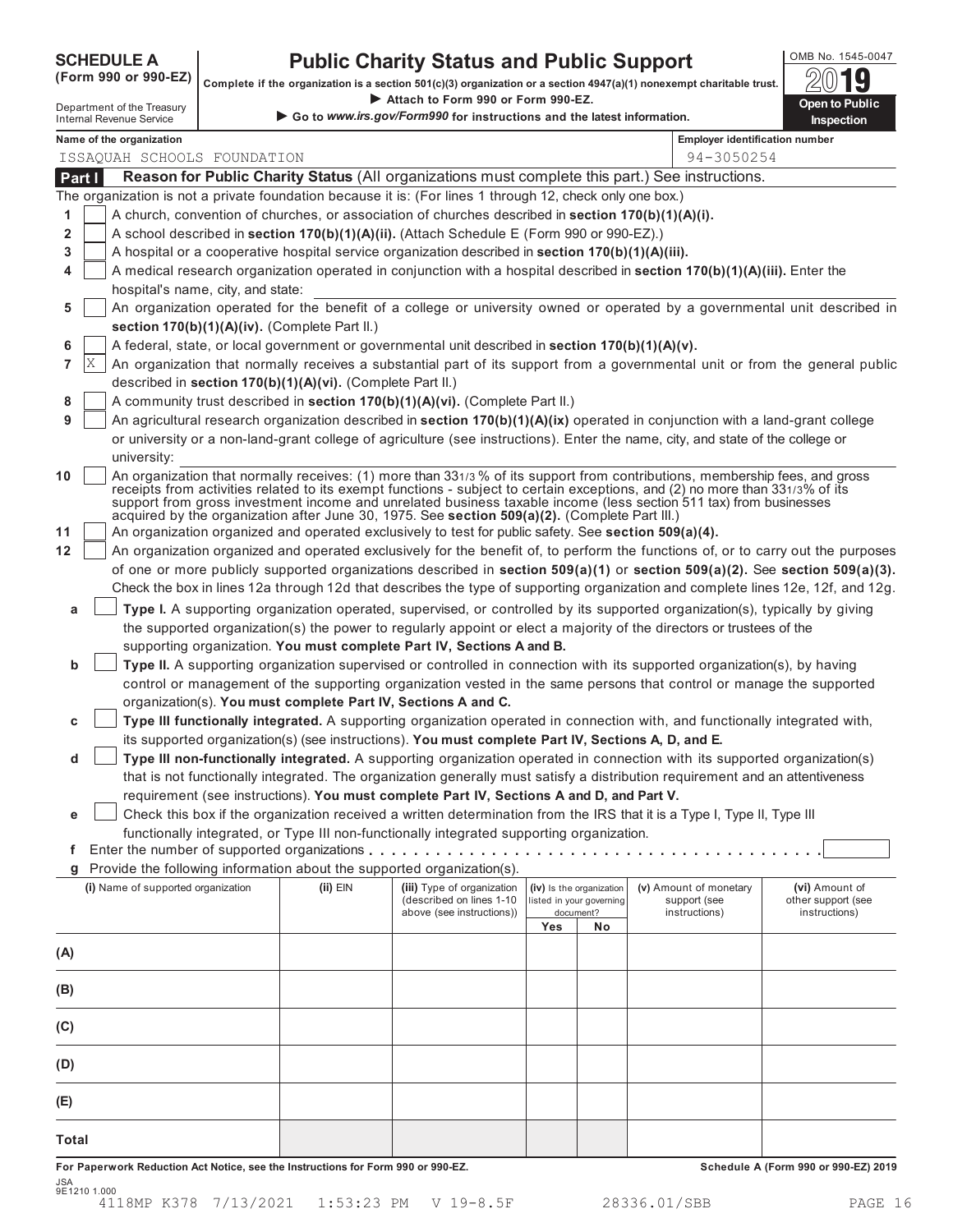#### Schedule A (Form 990 or 990-EZ) 2019 Page **2**

**Support Schedule for Organizations Described in Sections 170(b)(1)(A)(iv) and 170(b)(1)(A)(vi)** (Complete only if you checked the box on line 5, 7, or 8 of Part I or if the organization failed to qualify under Part III. If the organization fails to qualify under the tests listed below, please complete Part III.) **Part II**

| Calendar year (or fiscal year beginning in) ▶<br>(a) 2015<br>(b) 2016<br>$(d)$ 2018<br>(e) 2019<br>(f) Total<br>(c) 2017<br>1.<br>Gifts, grants, contributions, and<br>membership fees received. (Do not<br>1,574,828.<br>1,971,094.<br>1,596,660.<br>1,780,331.<br>1,103,679.<br>include any "unusual grants.") $\ldots$<br>$\mathbf{2}$<br>Tax revenues levied for the<br>organization's benefit and either paid<br>The value of services or facilities<br>3<br>furnished by a governmental unit to the<br>50,053.<br>54,280.<br>52,956.<br>52,956.<br>52,956.<br>organization without charge<br>1,624,881.<br>2,025,374.<br>1,649,616.<br>1,833,287.<br>1,156,635<br>Total. Add lines 1 through 3.<br>4<br>5<br>The portion of total contributions by<br>each person (other than a<br>governmental unit or publicly<br>supported organization) included on<br>line 1 that exceeds 2% of the amount<br>shown on line 11, column (f)<br>Public support. Subtract line 5 from line 4<br>6<br>8,289,793.<br><b>Section B. Total Support</b><br>Calendar year (or fiscal year beginning in) ▶<br>(a) 2015<br>(b) 2016<br>(c) 2017<br>(e) 2019<br>(f) Total<br>$(d)$ 2018<br>1,624,881.<br>2,025,374.<br>1,649,616.<br>1,833,287.<br>1,156,635<br>8,289,793.<br>7<br>Amounts from line 4<br>8<br>Gross income from interest, dividends.<br>payments received on securities loans,<br>rents, royalties, and income from<br>29,700.<br>25,731.<br>13,705.<br>7,897.<br>36,581.<br>similar sources<br>Net income from unrelated business<br>9<br>activities, whether or not the business<br>is regularly carried on<br>10<br>Other income. Do not include gain or<br>loss from the sale of capital assets<br>157.<br>(Explain in Part VI.)<br>8,403,564.<br>11<br>Total support. Add lines 7 through 10<br>12<br>First five years. If the Form 990 is for the organization's first, second, third, fourth, or fifth tax year as a section 501(c)(3)<br>13<br><b>Section C. Computation of Public Support Percentage</b><br>98.65%<br>Public support percentage for 2019 (line 6, column (f) divided by line 11, column (f)).<br>14<br>14<br>98.92%<br>15<br>X<br>box and stop here. The organization qualifies as a publicly supported organization<br>b 331/3% support test - 2018. If the organization did not check a box on line 13 or 16a, and line 15 is 331/3% or more, check<br>17a 10%-facts-and-circumstances test - 2019. If the organization did not check a box on line 13, 16a, or 16b, and line 14 is<br>10% or more, and if the organization meets the "facts-and-circumstances" test, check this box and stop here. Explain in<br>Part VI how the organization meets the "facts-and-circumstances" test. The organization qualifies as a publicly supported<br>b 10%-facts-and-circumstances test - 2018. If the organization did not check a box on line 13, 16a, 16b, or 17a, and line<br>15 is 10% or more, and if the organization meets the "facts-and-circumstances" test, check this box and stop here.<br>Explain in Part VI how the organization meets the "facts-and-circumstances" test. The organization qualifies as a publicly<br>Private foundation. If the organization did not check a box on line 13, 16a, 16b, 17a, or 17b, check this box and see<br>18<br><b>Cohodule A (Form 000 or 000 F7)</b> | <b>Section A. Public Support</b> |  |  |  |  |  |            |
|----------------------------------------------------------------------------------------------------------------------------------------------------------------------------------------------------------------------------------------------------------------------------------------------------------------------------------------------------------------------------------------------------------------------------------------------------------------------------------------------------------------------------------------------------------------------------------------------------------------------------------------------------------------------------------------------------------------------------------------------------------------------------------------------------------------------------------------------------------------------------------------------------------------------------------------------------------------------------------------------------------------------------------------------------------------------------------------------------------------------------------------------------------------------------------------------------------------------------------------------------------------------------------------------------------------------------------------------------------------------------------------------------------------------------------------------------------------------------------------------------------------------------------------------------------------------------------------------------------------------------------------------------------------------------------------------------------------------------------------------------------------------------------------------------------------------------------------------------------------------------------------------------------------------------------------------------------------------------------------------------------------------------------------------------------------------------------------------------------------------------------------------------------------------------------------------------------------------------------------------------------------------------------------------------------------------------------------------------------------------------------------------------------------------------------------------------------------------------------------------------------------------------------------------------------------------------------------------------------------------------------------------------------------------------------------------------------------------------------------------------------------------------------------------------------------------------------------------------------------------------------------------------------------------------------------------------------------------------------------------------------------------------------------------------------------------------------------------------------------------------------------------------------------------------------------------------------------------------------------------------------------------------------------------------------------------------------|----------------------------------|--|--|--|--|--|------------|
|                                                                                                                                                                                                                                                                                                                                                                                                                                                                                                                                                                                                                                                                                                                                                                                                                                                                                                                                                                                                                                                                                                                                                                                                                                                                                                                                                                                                                                                                                                                                                                                                                                                                                                                                                                                                                                                                                                                                                                                                                                                                                                                                                                                                                                                                                                                                                                                                                                                                                                                                                                                                                                                                                                                                                                                                                                                                                                                                                                                                                                                                                                                                                                                                                                                                                                                                  |                                  |  |  |  |  |  |            |
|                                                                                                                                                                                                                                                                                                                                                                                                                                                                                                                                                                                                                                                                                                                                                                                                                                                                                                                                                                                                                                                                                                                                                                                                                                                                                                                                                                                                                                                                                                                                                                                                                                                                                                                                                                                                                                                                                                                                                                                                                                                                                                                                                                                                                                                                                                                                                                                                                                                                                                                                                                                                                                                                                                                                                                                                                                                                                                                                                                                                                                                                                                                                                                                                                                                                                                                                  |                                  |  |  |  |  |  | 8,026,592. |
|                                                                                                                                                                                                                                                                                                                                                                                                                                                                                                                                                                                                                                                                                                                                                                                                                                                                                                                                                                                                                                                                                                                                                                                                                                                                                                                                                                                                                                                                                                                                                                                                                                                                                                                                                                                                                                                                                                                                                                                                                                                                                                                                                                                                                                                                                                                                                                                                                                                                                                                                                                                                                                                                                                                                                                                                                                                                                                                                                                                                                                                                                                                                                                                                                                                                                                                                  |                                  |  |  |  |  |  | 0.         |
|                                                                                                                                                                                                                                                                                                                                                                                                                                                                                                                                                                                                                                                                                                                                                                                                                                                                                                                                                                                                                                                                                                                                                                                                                                                                                                                                                                                                                                                                                                                                                                                                                                                                                                                                                                                                                                                                                                                                                                                                                                                                                                                                                                                                                                                                                                                                                                                                                                                                                                                                                                                                                                                                                                                                                                                                                                                                                                                                                                                                                                                                                                                                                                                                                                                                                                                                  |                                  |  |  |  |  |  | 263,201.   |
|                                                                                                                                                                                                                                                                                                                                                                                                                                                                                                                                                                                                                                                                                                                                                                                                                                                                                                                                                                                                                                                                                                                                                                                                                                                                                                                                                                                                                                                                                                                                                                                                                                                                                                                                                                                                                                                                                                                                                                                                                                                                                                                                                                                                                                                                                                                                                                                                                                                                                                                                                                                                                                                                                                                                                                                                                                                                                                                                                                                                                                                                                                                                                                                                                                                                                                                                  |                                  |  |  |  |  |  | 8,289,793. |
|                                                                                                                                                                                                                                                                                                                                                                                                                                                                                                                                                                                                                                                                                                                                                                                                                                                                                                                                                                                                                                                                                                                                                                                                                                                                                                                                                                                                                                                                                                                                                                                                                                                                                                                                                                                                                                                                                                                                                                                                                                                                                                                                                                                                                                                                                                                                                                                                                                                                                                                                                                                                                                                                                                                                                                                                                                                                                                                                                                                                                                                                                                                                                                                                                                                                                                                                  |                                  |  |  |  |  |  | 0.         |
|                                                                                                                                                                                                                                                                                                                                                                                                                                                                                                                                                                                                                                                                                                                                                                                                                                                                                                                                                                                                                                                                                                                                                                                                                                                                                                                                                                                                                                                                                                                                                                                                                                                                                                                                                                                                                                                                                                                                                                                                                                                                                                                                                                                                                                                                                                                                                                                                                                                                                                                                                                                                                                                                                                                                                                                                                                                                                                                                                                                                                                                                                                                                                                                                                                                                                                                                  |                                  |  |  |  |  |  |            |
|                                                                                                                                                                                                                                                                                                                                                                                                                                                                                                                                                                                                                                                                                                                                                                                                                                                                                                                                                                                                                                                                                                                                                                                                                                                                                                                                                                                                                                                                                                                                                                                                                                                                                                                                                                                                                                                                                                                                                                                                                                                                                                                                                                                                                                                                                                                                                                                                                                                                                                                                                                                                                                                                                                                                                                                                                                                                                                                                                                                                                                                                                                                                                                                                                                                                                                                                  |                                  |  |  |  |  |  |            |
|                                                                                                                                                                                                                                                                                                                                                                                                                                                                                                                                                                                                                                                                                                                                                                                                                                                                                                                                                                                                                                                                                                                                                                                                                                                                                                                                                                                                                                                                                                                                                                                                                                                                                                                                                                                                                                                                                                                                                                                                                                                                                                                                                                                                                                                                                                                                                                                                                                                                                                                                                                                                                                                                                                                                                                                                                                                                                                                                                                                                                                                                                                                                                                                                                                                                                                                                  |                                  |  |  |  |  |  |            |
|                                                                                                                                                                                                                                                                                                                                                                                                                                                                                                                                                                                                                                                                                                                                                                                                                                                                                                                                                                                                                                                                                                                                                                                                                                                                                                                                                                                                                                                                                                                                                                                                                                                                                                                                                                                                                                                                                                                                                                                                                                                                                                                                                                                                                                                                                                                                                                                                                                                                                                                                                                                                                                                                                                                                                                                                                                                                                                                                                                                                                                                                                                                                                                                                                                                                                                                                  |                                  |  |  |  |  |  |            |
|                                                                                                                                                                                                                                                                                                                                                                                                                                                                                                                                                                                                                                                                                                                                                                                                                                                                                                                                                                                                                                                                                                                                                                                                                                                                                                                                                                                                                                                                                                                                                                                                                                                                                                                                                                                                                                                                                                                                                                                                                                                                                                                                                                                                                                                                                                                                                                                                                                                                                                                                                                                                                                                                                                                                                                                                                                                                                                                                                                                                                                                                                                                                                                                                                                                                                                                                  |                                  |  |  |  |  |  | 113,614.   |
|                                                                                                                                                                                                                                                                                                                                                                                                                                                                                                                                                                                                                                                                                                                                                                                                                                                                                                                                                                                                                                                                                                                                                                                                                                                                                                                                                                                                                                                                                                                                                                                                                                                                                                                                                                                                                                                                                                                                                                                                                                                                                                                                                                                                                                                                                                                                                                                                                                                                                                                                                                                                                                                                                                                                                                                                                                                                                                                                                                                                                                                                                                                                                                                                                                                                                                                                  |                                  |  |  |  |  |  | 0.         |
|                                                                                                                                                                                                                                                                                                                                                                                                                                                                                                                                                                                                                                                                                                                                                                                                                                                                                                                                                                                                                                                                                                                                                                                                                                                                                                                                                                                                                                                                                                                                                                                                                                                                                                                                                                                                                                                                                                                                                                                                                                                                                                                                                                                                                                                                                                                                                                                                                                                                                                                                                                                                                                                                                                                                                                                                                                                                                                                                                                                                                                                                                                                                                                                                                                                                                                                                  |                                  |  |  |  |  |  | 157.       |
| 16a 331/3% support test - 2019. If the organization did not check the box on line 13, and line 14 is 331/3% or more, check this                                                                                                                                                                                                                                                                                                                                                                                                                                                                                                                                                                                                                                                                                                                                                                                                                                                                                                                                                                                                                                                                                                                                                                                                                                                                                                                                                                                                                                                                                                                                                                                                                                                                                                                                                                                                                                                                                                                                                                                                                                                                                                                                                                                                                                                                                                                                                                                                                                                                                                                                                                                                                                                                                                                                                                                                                                                                                                                                                                                                                                                                                                                                                                                                  |                                  |  |  |  |  |  |            |
|                                                                                                                                                                                                                                                                                                                                                                                                                                                                                                                                                                                                                                                                                                                                                                                                                                                                                                                                                                                                                                                                                                                                                                                                                                                                                                                                                                                                                                                                                                                                                                                                                                                                                                                                                                                                                                                                                                                                                                                                                                                                                                                                                                                                                                                                                                                                                                                                                                                                                                                                                                                                                                                                                                                                                                                                                                                                                                                                                                                                                                                                                                                                                                                                                                                                                                                                  |                                  |  |  |  |  |  |            |
|                                                                                                                                                                                                                                                                                                                                                                                                                                                                                                                                                                                                                                                                                                                                                                                                                                                                                                                                                                                                                                                                                                                                                                                                                                                                                                                                                                                                                                                                                                                                                                                                                                                                                                                                                                                                                                                                                                                                                                                                                                                                                                                                                                                                                                                                                                                                                                                                                                                                                                                                                                                                                                                                                                                                                                                                                                                                                                                                                                                                                                                                                                                                                                                                                                                                                                                                  |                                  |  |  |  |  |  |            |
|                                                                                                                                                                                                                                                                                                                                                                                                                                                                                                                                                                                                                                                                                                                                                                                                                                                                                                                                                                                                                                                                                                                                                                                                                                                                                                                                                                                                                                                                                                                                                                                                                                                                                                                                                                                                                                                                                                                                                                                                                                                                                                                                                                                                                                                                                                                                                                                                                                                                                                                                                                                                                                                                                                                                                                                                                                                                                                                                                                                                                                                                                                                                                                                                                                                                                                                                  |                                  |  |  |  |  |  |            |
|                                                                                                                                                                                                                                                                                                                                                                                                                                                                                                                                                                                                                                                                                                                                                                                                                                                                                                                                                                                                                                                                                                                                                                                                                                                                                                                                                                                                                                                                                                                                                                                                                                                                                                                                                                                                                                                                                                                                                                                                                                                                                                                                                                                                                                                                                                                                                                                                                                                                                                                                                                                                                                                                                                                                                                                                                                                                                                                                                                                                                                                                                                                                                                                                                                                                                                                                  |                                  |  |  |  |  |  |            |
|                                                                                                                                                                                                                                                                                                                                                                                                                                                                                                                                                                                                                                                                                                                                                                                                                                                                                                                                                                                                                                                                                                                                                                                                                                                                                                                                                                                                                                                                                                                                                                                                                                                                                                                                                                                                                                                                                                                                                                                                                                                                                                                                                                                                                                                                                                                                                                                                                                                                                                                                                                                                                                                                                                                                                                                                                                                                                                                                                                                                                                                                                                                                                                                                                                                                                                                                  |                                  |  |  |  |  |  |            |
|                                                                                                                                                                                                                                                                                                                                                                                                                                                                                                                                                                                                                                                                                                                                                                                                                                                                                                                                                                                                                                                                                                                                                                                                                                                                                                                                                                                                                                                                                                                                                                                                                                                                                                                                                                                                                                                                                                                                                                                                                                                                                                                                                                                                                                                                                                                                                                                                                                                                                                                                                                                                                                                                                                                                                                                                                                                                                                                                                                                                                                                                                                                                                                                                                                                                                                                                  |                                  |  |  |  |  |  |            |
|                                                                                                                                                                                                                                                                                                                                                                                                                                                                                                                                                                                                                                                                                                                                                                                                                                                                                                                                                                                                                                                                                                                                                                                                                                                                                                                                                                                                                                                                                                                                                                                                                                                                                                                                                                                                                                                                                                                                                                                                                                                                                                                                                                                                                                                                                                                                                                                                                                                                                                                                                                                                                                                                                                                                                                                                                                                                                                                                                                                                                                                                                                                                                                                                                                                                                                                                  |                                  |  |  |  |  |  |            |
|                                                                                                                                                                                                                                                                                                                                                                                                                                                                                                                                                                                                                                                                                                                                                                                                                                                                                                                                                                                                                                                                                                                                                                                                                                                                                                                                                                                                                                                                                                                                                                                                                                                                                                                                                                                                                                                                                                                                                                                                                                                                                                                                                                                                                                                                                                                                                                                                                                                                                                                                                                                                                                                                                                                                                                                                                                                                                                                                                                                                                                                                                                                                                                                                                                                                                                                                  |                                  |  |  |  |  |  |            |
|                                                                                                                                                                                                                                                                                                                                                                                                                                                                                                                                                                                                                                                                                                                                                                                                                                                                                                                                                                                                                                                                                                                                                                                                                                                                                                                                                                                                                                                                                                                                                                                                                                                                                                                                                                                                                                                                                                                                                                                                                                                                                                                                                                                                                                                                                                                                                                                                                                                                                                                                                                                                                                                                                                                                                                                                                                                                                                                                                                                                                                                                                                                                                                                                                                                                                                                                  |                                  |  |  |  |  |  |            |
|                                                                                                                                                                                                                                                                                                                                                                                                                                                                                                                                                                                                                                                                                                                                                                                                                                                                                                                                                                                                                                                                                                                                                                                                                                                                                                                                                                                                                                                                                                                                                                                                                                                                                                                                                                                                                                                                                                                                                                                                                                                                                                                                                                                                                                                                                                                                                                                                                                                                                                                                                                                                                                                                                                                                                                                                                                                                                                                                                                                                                                                                                                                                                                                                                                                                                                                                  |                                  |  |  |  |  |  |            |
|                                                                                                                                                                                                                                                                                                                                                                                                                                                                                                                                                                                                                                                                                                                                                                                                                                                                                                                                                                                                                                                                                                                                                                                                                                                                                                                                                                                                                                                                                                                                                                                                                                                                                                                                                                                                                                                                                                                                                                                                                                                                                                                                                                                                                                                                                                                                                                                                                                                                                                                                                                                                                                                                                                                                                                                                                                                                                                                                                                                                                                                                                                                                                                                                                                                                                                                                  |                                  |  |  |  |  |  |            |
|                                                                                                                                                                                                                                                                                                                                                                                                                                                                                                                                                                                                                                                                                                                                                                                                                                                                                                                                                                                                                                                                                                                                                                                                                                                                                                                                                                                                                                                                                                                                                                                                                                                                                                                                                                                                                                                                                                                                                                                                                                                                                                                                                                                                                                                                                                                                                                                                                                                                                                                                                                                                                                                                                                                                                                                                                                                                                                                                                                                                                                                                                                                                                                                                                                                                                                                                  |                                  |  |  |  |  |  |            |
|                                                                                                                                                                                                                                                                                                                                                                                                                                                                                                                                                                                                                                                                                                                                                                                                                                                                                                                                                                                                                                                                                                                                                                                                                                                                                                                                                                                                                                                                                                                                                                                                                                                                                                                                                                                                                                                                                                                                                                                                                                                                                                                                                                                                                                                                                                                                                                                                                                                                                                                                                                                                                                                                                                                                                                                                                                                                                                                                                                                                                                                                                                                                                                                                                                                                                                                                  |                                  |  |  |  |  |  |            |
|                                                                                                                                                                                                                                                                                                                                                                                                                                                                                                                                                                                                                                                                                                                                                                                                                                                                                                                                                                                                                                                                                                                                                                                                                                                                                                                                                                                                                                                                                                                                                                                                                                                                                                                                                                                                                                                                                                                                                                                                                                                                                                                                                                                                                                                                                                                                                                                                                                                                                                                                                                                                                                                                                                                                                                                                                                                                                                                                                                                                                                                                                                                                                                                                                                                                                                                                  |                                  |  |  |  |  |  |            |
|                                                                                                                                                                                                                                                                                                                                                                                                                                                                                                                                                                                                                                                                                                                                                                                                                                                                                                                                                                                                                                                                                                                                                                                                                                                                                                                                                                                                                                                                                                                                                                                                                                                                                                                                                                                                                                                                                                                                                                                                                                                                                                                                                                                                                                                                                                                                                                                                                                                                                                                                                                                                                                                                                                                                                                                                                                                                                                                                                                                                                                                                                                                                                                                                                                                                                                                                  |                                  |  |  |  |  |  |            |
|                                                                                                                                                                                                                                                                                                                                                                                                                                                                                                                                                                                                                                                                                                                                                                                                                                                                                                                                                                                                                                                                                                                                                                                                                                                                                                                                                                                                                                                                                                                                                                                                                                                                                                                                                                                                                                                                                                                                                                                                                                                                                                                                                                                                                                                                                                                                                                                                                                                                                                                                                                                                                                                                                                                                                                                                                                                                                                                                                                                                                                                                                                                                                                                                                                                                                                                                  |                                  |  |  |  |  |  |            |
|                                                                                                                                                                                                                                                                                                                                                                                                                                                                                                                                                                                                                                                                                                                                                                                                                                                                                                                                                                                                                                                                                                                                                                                                                                                                                                                                                                                                                                                                                                                                                                                                                                                                                                                                                                                                                                                                                                                                                                                                                                                                                                                                                                                                                                                                                                                                                                                                                                                                                                                                                                                                                                                                                                                                                                                                                                                                                                                                                                                                                                                                                                                                                                                                                                                                                                                                  |                                  |  |  |  |  |  |            |
|                                                                                                                                                                                                                                                                                                                                                                                                                                                                                                                                                                                                                                                                                                                                                                                                                                                                                                                                                                                                                                                                                                                                                                                                                                                                                                                                                                                                                                                                                                                                                                                                                                                                                                                                                                                                                                                                                                                                                                                                                                                                                                                                                                                                                                                                                                                                                                                                                                                                                                                                                                                                                                                                                                                                                                                                                                                                                                                                                                                                                                                                                                                                                                                                                                                                                                                                  |                                  |  |  |  |  |  |            |
|                                                                                                                                                                                                                                                                                                                                                                                                                                                                                                                                                                                                                                                                                                                                                                                                                                                                                                                                                                                                                                                                                                                                                                                                                                                                                                                                                                                                                                                                                                                                                                                                                                                                                                                                                                                                                                                                                                                                                                                                                                                                                                                                                                                                                                                                                                                                                                                                                                                                                                                                                                                                                                                                                                                                                                                                                                                                                                                                                                                                                                                                                                                                                                                                                                                                                                                                  |                                  |  |  |  |  |  |            |

**Schedule A (Form 990 or 990-EZ) 2019**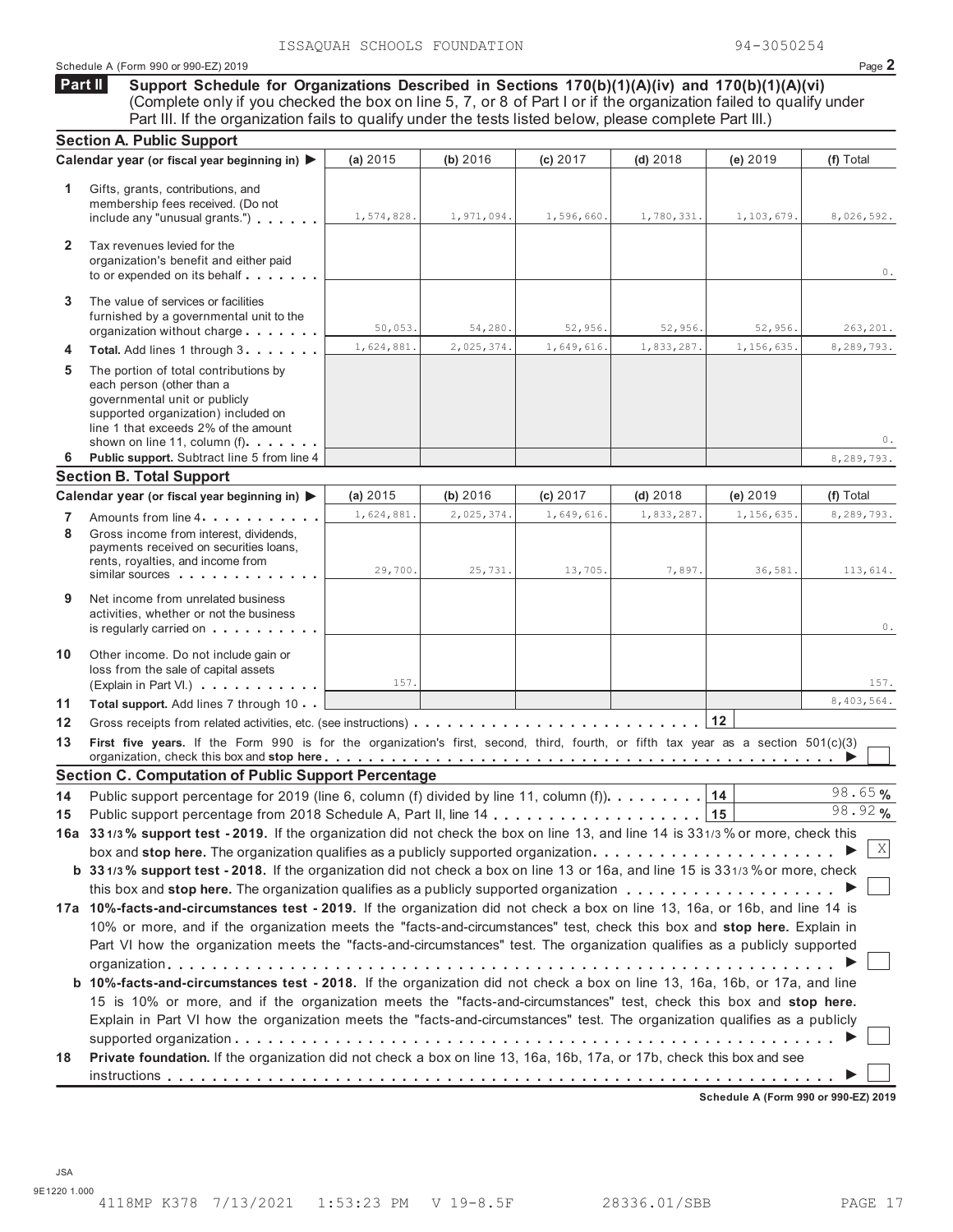#### Schedule A (Form 990 or 990-EZ) 2019 Page **3**

#### **Support Schedule for Organizations Described in Section 509(a)(2)** (Complete only if you checked the box on line 10 of Part I or if the organization failed to qualify under Part II. **Part III**

If the organization fails to qualify under the tests listed below, please complete Part II.)

|            | <b>Section A. Public Support</b>                                                                                                    |          |          |          |            |                                      |               |
|------------|-------------------------------------------------------------------------------------------------------------------------------------|----------|----------|----------|------------|--------------------------------------|---------------|
|            | Calendar year (or fiscal year beginning in) $\blacktriangleright$                                                                   | (a) 2015 | (b) 2016 | (c) 2017 | $(d)$ 2018 | (e) 2019                             | (f) Total     |
| 1.         | Gifts, grants, contributions, and membership fees                                                                                   |          |          |          |            |                                      |               |
|            | received. (Do not include any "unusual grants.")                                                                                    |          |          |          |            |                                      |               |
| 2          | Gross receipts from admissions, merchandise                                                                                         |          |          |          |            |                                      |               |
|            | sold or services performed, or facilities                                                                                           |          |          |          |            |                                      |               |
|            | furnished in any activity that is related to the                                                                                    |          |          |          |            |                                      |               |
|            | organization's tax-exempt purpose                                                                                                   |          |          |          |            |                                      |               |
| 3          | Gross receipts from activities that are not an                                                                                      |          |          |          |            |                                      |               |
|            | unrelated trade or business under section 513                                                                                       |          |          |          |            |                                      |               |
| 4          | Tax revenues levied for the                                                                                                         |          |          |          |            |                                      |               |
|            | organization's benefit and either paid to                                                                                           |          |          |          |            |                                      |               |
|            | or expended on its behalf                                                                                                           |          |          |          |            |                                      |               |
| 5          | The value of services or facilities                                                                                                 |          |          |          |            |                                      |               |
|            | furnished by a governmental unit to the                                                                                             |          |          |          |            |                                      |               |
|            | organization without charge                                                                                                         |          |          |          |            |                                      |               |
| 6          | Total. Add lines 1 through 5                                                                                                        |          |          |          |            |                                      |               |
|            | 7a Amounts included on lines 1, 2, and 3                                                                                            |          |          |          |            |                                      |               |
|            | received from disqualified persons                                                                                                  |          |          |          |            |                                      |               |
|            | <b>b</b> Amounts included on lines 2 and 3<br>received from other than disqualified                                                 |          |          |          |            |                                      |               |
|            | persons that exceed the greater of \$5,000                                                                                          |          |          |          |            |                                      |               |
|            | or 1% of the amount on line 13 for the year                                                                                         |          |          |          |            |                                      |               |
|            | c Add lines 7a and 7b                                                                                                               |          |          |          |            |                                      |               |
| 8          | Public support. (Subtract line 7c from                                                                                              |          |          |          |            |                                      |               |
|            | $line 6.)$                                                                                                                          |          |          |          |            |                                      |               |
|            | <b>Section B. Total Support</b>                                                                                                     |          |          |          |            |                                      |               |
|            | Calendar year (or fiscal year beginning in)                                                                                         | (a) 2015 | (b) 2016 | (c) 2017 | $(d)$ 2018 | (e) 2019                             | (f) Total     |
|            | 9 Amounts from line 6.<br>10 a Gross income from interest, dividends,                                                               |          |          |          |            |                                      |               |
|            | payments received on securities loans,                                                                                              |          |          |          |            |                                      |               |
|            | rents, royalties, and income from similar                                                                                           |          |          |          |            |                                      |               |
|            | sources.                                                                                                                            |          |          |          |            |                                      |               |
|            | <b>b</b> Unrelated business taxable income (less                                                                                    |          |          |          |            |                                      |               |
|            | section 511 taxes) from businesses<br>acquired after June 30, 1975                                                                  |          |          |          |            |                                      |               |
|            | c Add lines 10a and 10b                                                                                                             |          |          |          |            |                                      |               |
| 11         | Net income from unrelated business                                                                                                  |          |          |          |            |                                      |               |
|            | activities not included in line 10b, whether                                                                                        |          |          |          |            |                                      |               |
|            | or not the business is regularly carried on                                                                                         |          |          |          |            |                                      |               |
|            |                                                                                                                                     |          |          |          |            |                                      |               |
| 12         | Other income. Do not include gain or                                                                                                |          |          |          |            |                                      |               |
|            | loss from the sale of capital assets<br>(Explain in Part VI.)                                                                       |          |          |          |            |                                      |               |
| 13         | Total support. (Add lines 9, 10c, 11,                                                                                               |          |          |          |            |                                      |               |
|            | and $12.$ ) $\ldots$ $\ldots$ $\ldots$ $\ldots$ $\ldots$ $\ldots$ $\ldots$                                                          |          |          |          |            |                                      |               |
| 14         | First five years. If the Form 990 is for the organization's first, second, third, fourth, or fifth tax year as a section 501(c)(3)  |          |          |          |            |                                      |               |
|            |                                                                                                                                     |          |          |          |            |                                      |               |
|            | Section C. Computation of Public Support Percentage                                                                                 |          |          |          |            |                                      |               |
| 15         | Public support percentage for 2019 (line 8, column (f), divided by line 13, column (f)) $\ldots$ ,,,,,,,,,,,,,                      |          |          |          |            | $15\,$                               | $\%$          |
| 16         |                                                                                                                                     |          |          |          |            | 16                                   | $\frac{0}{0}$ |
|            | Section D. Computation of Investment Income Percentage                                                                              |          |          |          |            |                                      |               |
| 17         | Investment income percentage for 2019 (line 10c, column (f), divided by line 13, column (f)),                                       |          |          |          |            | 17                                   | $\%$          |
| 18         |                                                                                                                                     |          |          |          |            | 18                                   | $\%$          |
|            | 19a 331/3% support tests - 2019. If the organization did not check the box on line 14, and line 15 is more than 331/3%, and line    |          |          |          |            |                                      |               |
|            | 17 is not more than 331/3%, check this box and stop here. The organization qualifies as a publicly supported organization           |          |          |          |            |                                      |               |
|            | b 331/3% support tests - 2018. If the organization did not check a box on line 14 or line 19a, and line 16 is more than 331/3%, and |          |          |          |            |                                      |               |
|            | line 18 is not more than 331/3%, check this box and stop here. The organization qualifies as a publicly supported organization      |          |          |          |            |                                      |               |
| 20         | Private foundation. If the organization did not check a box on line 14, 19a, or 19b, check this box and see instructions            |          |          |          |            |                                      |               |
| <b>JSA</b> | 9E1221 1.000                                                                                                                        |          |          |          |            | Schedule A (Form 990 or 990-EZ) 2019 |               |
|            |                                                                                                                                     |          |          |          |            |                                      |               |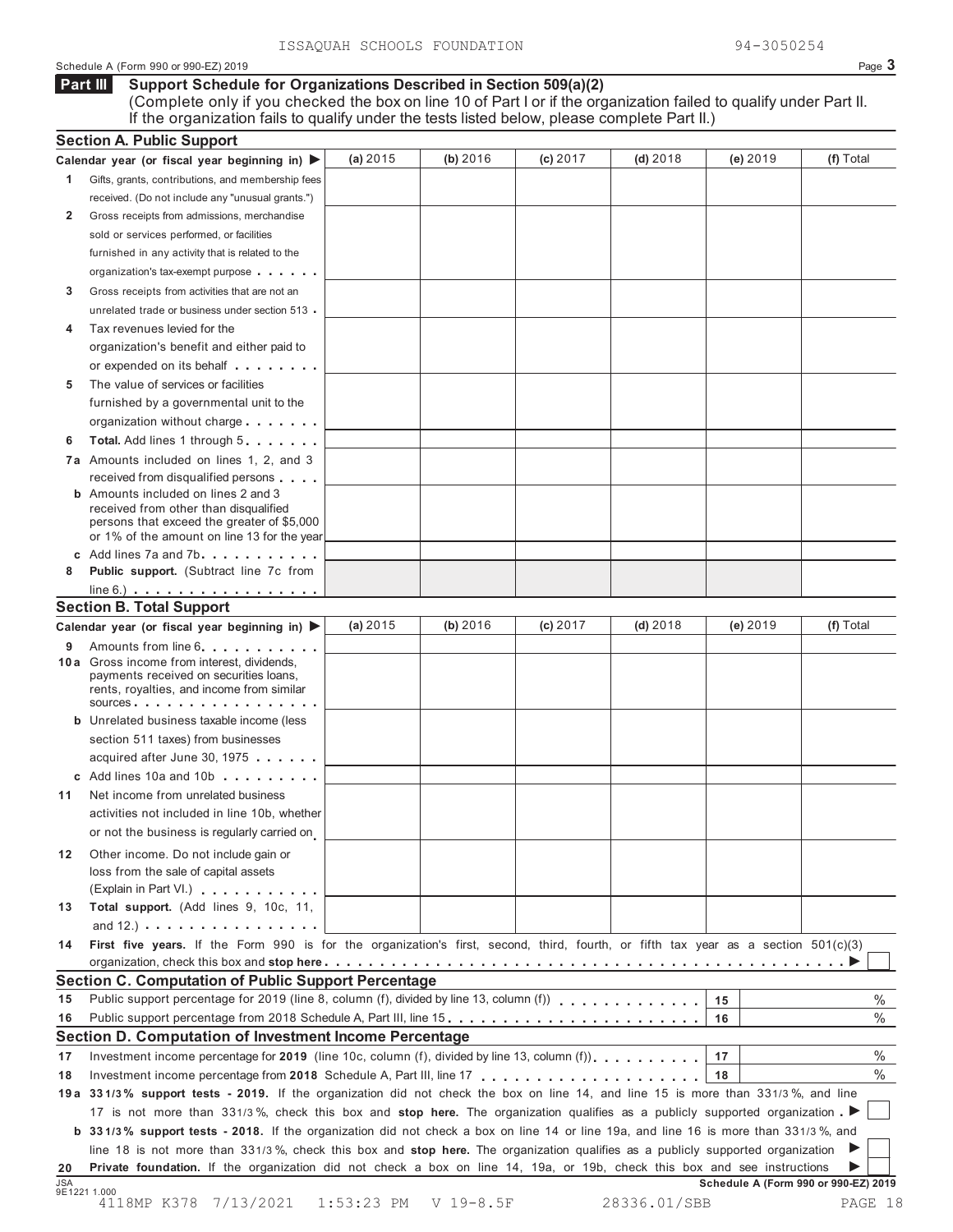**Yes No**

**2**

**3a**

**3b**

**3c**

**4a**

**4b**

**4c**

**5a**

**5b 5c**

**6**

**7**

**8**

**9a**

**9b**

**9c**

**10a**

#### **Part IV Supporting Organizations**

(Complete only if you checked a box in line 12 on Part I. If you checked 12a of Part I, complete Sections A and B. If you checked 12b of Part I, complete Sections A and C. If you checked 12c of Part I, complete Sections A, D, and E. If you checked 12d of Part I, complete Sections A and D, and complete Part V.)

## **Section A. All Supporting Organizations**

- **1** Are all of the organization's supported organizations listed by name in the organization's governing documents? *If "No," describe in Part VI how the supported organizations are designated. If designated by class or purpose, describe the designation. If historic and continuing relationship, explain.* **1**
- **2** Did the organization have any supported organization that does not have an IRS determination of status under section 509(a)(1) or (2)? *If "Yes," explain in Part VI how the organization determined that the supported organization was described in section 509(a)(1) or (2).*
- **3 a** Did the organization have a supported organization described in section 501(c)(4), (5), or (6)? *If "Yes," answer (b) and (c) below.*
- **b** Did the organization confirm that each supported organization qualified under section 501(c)(4), (5), or (6) and satisfied the public support tests under section 509(a)(2)? *If "Yes," describe in Part VI when and how the organization made the determination.*
- **c** Did the organization ensure that all support to such organizations was used exclusively for section 170(c)(2)(B) purposes? *If "Yes," explain in Part VI what controls the organization put in place to ensure such use.*
- **4 a** Was any supported organization not organized in the United States ("foreign supported organization")? *If "Yes," and if you checked 12a or 12b in Part I, answer (b) and (c) below.*
- **b** Did the organization have ultimate control and discretion in deciding whether to make grants to the foreign supported organization? *If "Yes," describe in Part VI how the organization had such control and discretion despite being controlled or supervised by or in connection with its supported organizations.*
- **c** Did the organization support any foreign supported organization that does not have an IRS determination under sections 501(c)(3) and 509(a)(1) or (2)? *If "Yes," explain in Part VI what controls the organization used to ensure that all support to the foreign supported organization was used exclusively for section 170(c)(2)(B) purposes.*
- **5 a** Did the organization add, substitute, or remove any supported organizations during the tax year? *If "Yes," answer (b) and (c) below (if applicable). Also, provide detail in Part VI, including (i) the names and EIN numbers of the supported organizations added, substituted, or removed; (ii) the reasons for each such action; (iii) the authority under the organization's organizing document authorizing such action; and (iv) how the action was accomplished (such as by amendment to the organizing document).*
- **b Type I or Type II only.** Was any added or substituted supported organization part of a class already designated in the organization's organizing document?
- **c Substitutions only.** Was the substitution the result of an event beyond the organization's control?
- **6** Did the organization provide support (whether in the form of grants or the provision of services or facilities) to anyone other than (i) its supported organizations, (ii) individuals that are part of the charitable class benefited by one or more of its supported organizations, or (iii) other supporting organizations that also support or benefit one or more of the filing organization's supported organizations? *If "Yes," provide detail in Part VI.*
- **7** Did the organization provide a grant, loan, compensation, or other similar payment to a substantial contributor (as defined in section 4958(c)(3)(C)), a family member of a substantial contributor, or a 35% controlled entity with regard to a substantial contributor? *If "Yes," complete Part I of Schedule L (Form 990 or 990-EZ).*
- **8** Did the organization make a loan to a disqualified person (as defined in section 4958) not described in line 7? *If "Yes," complete Part I of Schedule L (Form 990 or 990-EZ).*
- **a 9** Was the organization controlled directly or indirectly at any time during the tax year by one or more disqualified persons as defined in section 4946 (other than foundation managers and organizations described in section 509(a)(1) or (2))? *If "Yes," provide detail in Part VI.*
- **b** Did one or more disqualified persons (as defined in line 9a) hold a controlling interest in any entity in which the supporting organization had an interest? *If "Yes," provide detail in Part VI.*
- **c** Did a disqualified person (as defined in line 9a) have an ownership interest in, or derive any personal benefit from, assets in which the supporting organization also had an interest? *If "Yes," provide detail in Part VI.*
- **10 a** Was the organization subject to the excess business holdings rules of section 4943 because of section 4943(f) (regarding certain Type II supporting organizations, and all Type III non-functionally integrated supporting organizations)? *If "Yes," answer 10b below.*
	- **b** Did the organization have any excess business holdings in the tax year? *(Use Schedule C, Form 4720, to determine whether the organization had excess business holdings.)*

**10b Schedule A (Form 990 or 990-EZ) 2019** JSA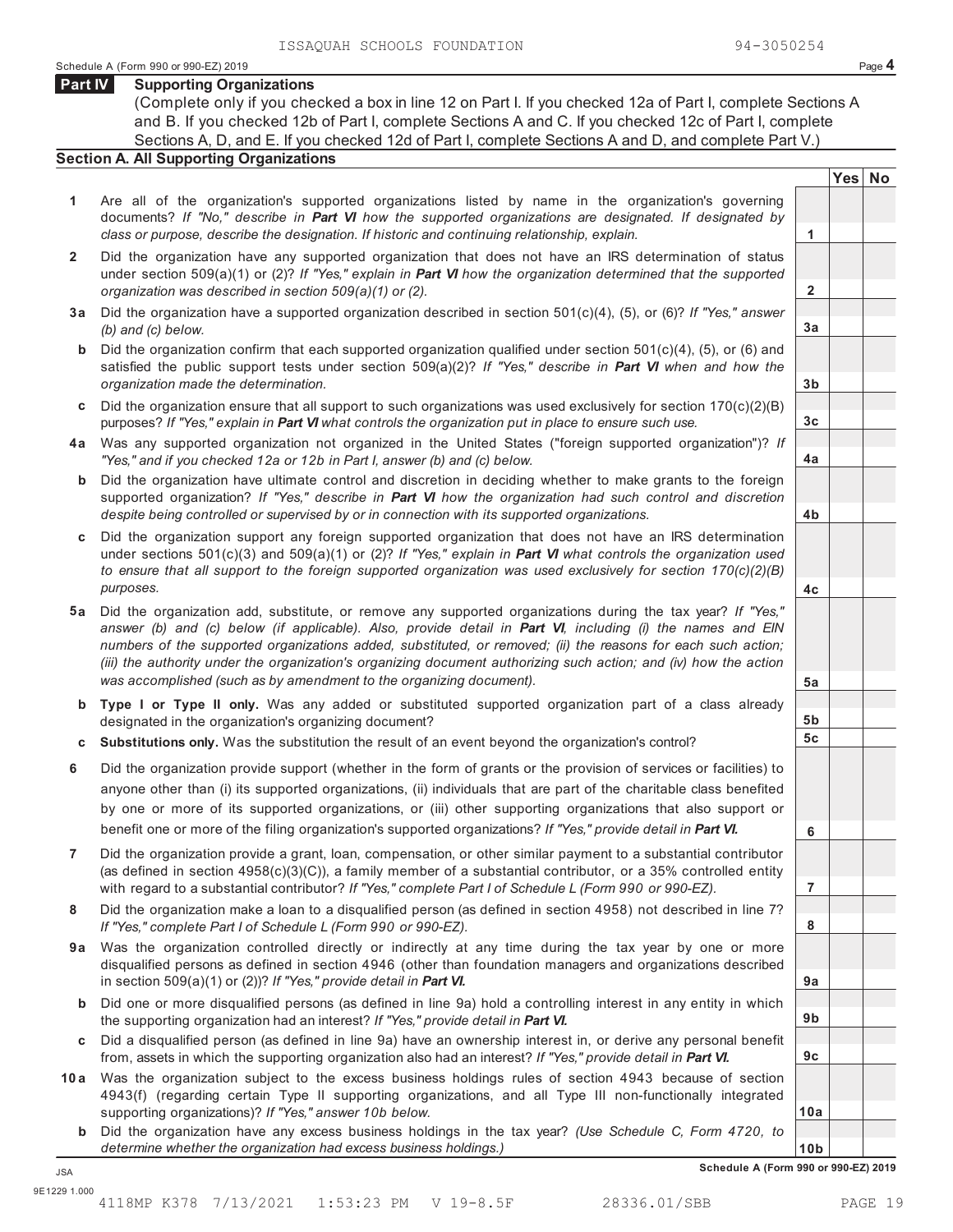Schedule A (Form 990 or 990-EZ) 2019 Page 5

| Part IV      | <b>Supporting Organizations (continued)</b>                                                                                                                                                                                            |                        |            |           |
|--------------|----------------------------------------------------------------------------------------------------------------------------------------------------------------------------------------------------------------------------------------|------------------------|------------|-----------|
|              |                                                                                                                                                                                                                                        |                        | Yes        | <b>No</b> |
| 11           | Has the organization accepted a gift or contribution from any of the following persons?                                                                                                                                                |                        |            |           |
| a            | A person who directly or indirectly controls, either alone or together with persons described in (b) and (c)                                                                                                                           |                        |            |           |
|              | below, the governing body of a supported organization?                                                                                                                                                                                 | 11a                    |            |           |
|              | <b>b</b> A family member of a person described in (a) above?<br>c A 35% controlled entity of a person described in (a) or (b) above? If "Yes" to a, b, or c, provide detail in Part VI.                                                | 11 <sub>b</sub><br>11c |            |           |
|              | <b>Section B. Type I Supporting Organizations</b>                                                                                                                                                                                      |                        |            |           |
|              |                                                                                                                                                                                                                                        |                        | Yes        | <b>No</b> |
| 1            | Did the directors, trustees, or membership of one or more supported organizations have the power to                                                                                                                                    |                        |            |           |
|              | regularly appoint or elect at least a majority of the organization's directors or trustees at all times during the                                                                                                                     |                        |            |           |
|              | tax year? If "No," describe in Part VI how the supported organization(s) effectively operated, supervised, or                                                                                                                          |                        |            |           |
|              | controlled the organization's activities. If the organization had more than one supported organization,                                                                                                                                |                        |            |           |
|              | describe how the powers to appoint and/or remove directors or trustees were allocated among the supported                                                                                                                              |                        |            |           |
|              | organizations and what conditions or restrictions, if any, applied to such powers during the tax year.                                                                                                                                 | 1                      |            |           |
| $\mathbf{2}$ | Did the organization operate for the benefit of any supported organization other than the supported                                                                                                                                    |                        |            |           |
|              | organization(s) that operated, supervised, or controlled the supporting organization? If "Yes," explain in Part                                                                                                                        |                        |            |           |
|              | VI how providing such benefit carried out the purposes of the supported organization(s) that operated,<br>supervised, or controlled the supporting organization.                                                                       |                        |            |           |
|              | <b>Section C. Type II Supporting Organizations</b>                                                                                                                                                                                     | $\mathbf 2$            |            |           |
|              |                                                                                                                                                                                                                                        |                        | Yes        | <b>No</b> |
|              | Were a majority of the organization's directors or trustees during the tax year also a majority of the directors                                                                                                                       |                        |            |           |
| 1            | or trustees of each of the organization's supported organization(s)? If "No," describe in Part VI how control                                                                                                                          |                        |            |           |
|              | or management of the supporting organization was vested in the same persons that controlled or managed                                                                                                                                 |                        |            |           |
|              | the supported organization(s).                                                                                                                                                                                                         | 1                      |            |           |
|              | <b>Section D. All Type III Supporting Organizations</b>                                                                                                                                                                                |                        |            |           |
|              |                                                                                                                                                                                                                                        |                        | <b>Yes</b> | <b>No</b> |
| 1            | Did the organization provide to each of its supported organizations, by the last day of the fifth month of the<br>organization's tax year, (i) a written notice describing the type and amount of support provided during the prior    |                        |            |           |
|              | tax year, (ii) a copy of the Form 990 that was most recently filed as of the date of notification, and (iii) copies of                                                                                                                 |                        |            |           |
|              | the organization's governing documents in effect on the date of notification, to the extent not previously                                                                                                                             |                        |            |           |
|              | provided?                                                                                                                                                                                                                              | 1                      |            |           |
| $\mathbf{2}$ | Were any of the organization's officers, directors, or trustees either (i) appointed or elected by the supported<br>organization(s) or (ii) serving on the governing body of a supported organization? If "No," explain in Part VI how |                        |            |           |
|              | the organization maintained a close and continuous working relationship with the supported organization(s).                                                                                                                            | $\overline{2}$         |            |           |
|              |                                                                                                                                                                                                                                        |                        |            |           |
| 3            | By reason of the relationship described in (2), did the organization's supported organizations have a<br>significant voice in the organization's investment policies and in directing the use of the organization's                    |                        |            |           |
|              | income or assets at all times during the tax year? If "Yes," describe in Part VI the role the organization's                                                                                                                           |                        |            |           |
|              | supported organizations played in this regard.                                                                                                                                                                                         | 3                      |            |           |
|              | Section E. Type III Functionally Integrated Supporting Organizations                                                                                                                                                                   |                        |            |           |
| 1            | Check the box next to the method that the organization used to satisfy the Integral Part Test during the year (see instructions).                                                                                                      |                        |            |           |
| a            | The organization satisfied the Activities Test. Complete line 2 below.                                                                                                                                                                 |                        |            |           |
| b            | The organization is the parent of each of its supported organizations. Complete line 3 below.                                                                                                                                          |                        |            |           |
| С            | The organization supported a governmental entity. Describe in Part VI how you supported a government entity (see instructions).                                                                                                        |                        |            |           |
| $\mathbf{2}$ | Activities Test. Answer (a) and (b) below.                                                                                                                                                                                             |                        |            | Yes No    |
| a            | Did substantially all of the organization's activities during the tax year directly further the exempt purposes of                                                                                                                     |                        |            |           |
|              | the supported organization(s) to which the organization was responsive? If "Yes," then in Part VI identify                                                                                                                             |                        |            |           |
|              | those supported organizations and explain how these activities directly furthered their exempt purposes,                                                                                                                               |                        |            |           |
|              | how the organization was responsive to those supported organizations, and how the organization determined<br>that these activities constituted substantially all of its activities.                                                    | 2a                     |            |           |
|              |                                                                                                                                                                                                                                        |                        |            |           |
| b            | Did the activities described in (a) constitute activities that, but for the organization's involvement, one or more                                                                                                                    |                        |            |           |
|              | of the organization's supported organization(s) would have been engaged in? If "Yes," explain in Part VI the<br>reasons for the organization's position that its supported organization(s) would have engaged in these                 |                        |            |           |
|              | activities but for the organization's involvement.                                                                                                                                                                                     | 2 <sub>b</sub>         |            |           |
| 3            | Parent of Supported Organizations. Answer (a) and (b) below.                                                                                                                                                                           |                        |            |           |
| а            | Did the organization have the power to regularly appoint or elect a majority of the officers, directors, or                                                                                                                            |                        |            |           |
|              | trustees of each of the supported organizations? Provide details in Part VI.                                                                                                                                                           | 3a                     |            |           |
| b            | Did the organization exercise a substantial degree of direction over the policies, programs, and activities of each                                                                                                                    |                        |            |           |
|              | of its supported organizations? If "Yes," describe in Part VI the role played by the organization in this regard.                                                                                                                      | 3 <sub>b</sub>         |            |           |
| <b>JSA</b>   | Schedule A (Form 990 or 990-EZ) 2019                                                                                                                                                                                                   |                        |            |           |
| 9E1230 1.000 | 4118MP K378 7/13/2021<br>$1:53:23$ PM<br>V 19-8.5F<br>28336.01/SBB                                                                                                                                                                     |                        |            | PAGE 20   |
|              |                                                                                                                                                                                                                                        |                        |            |           |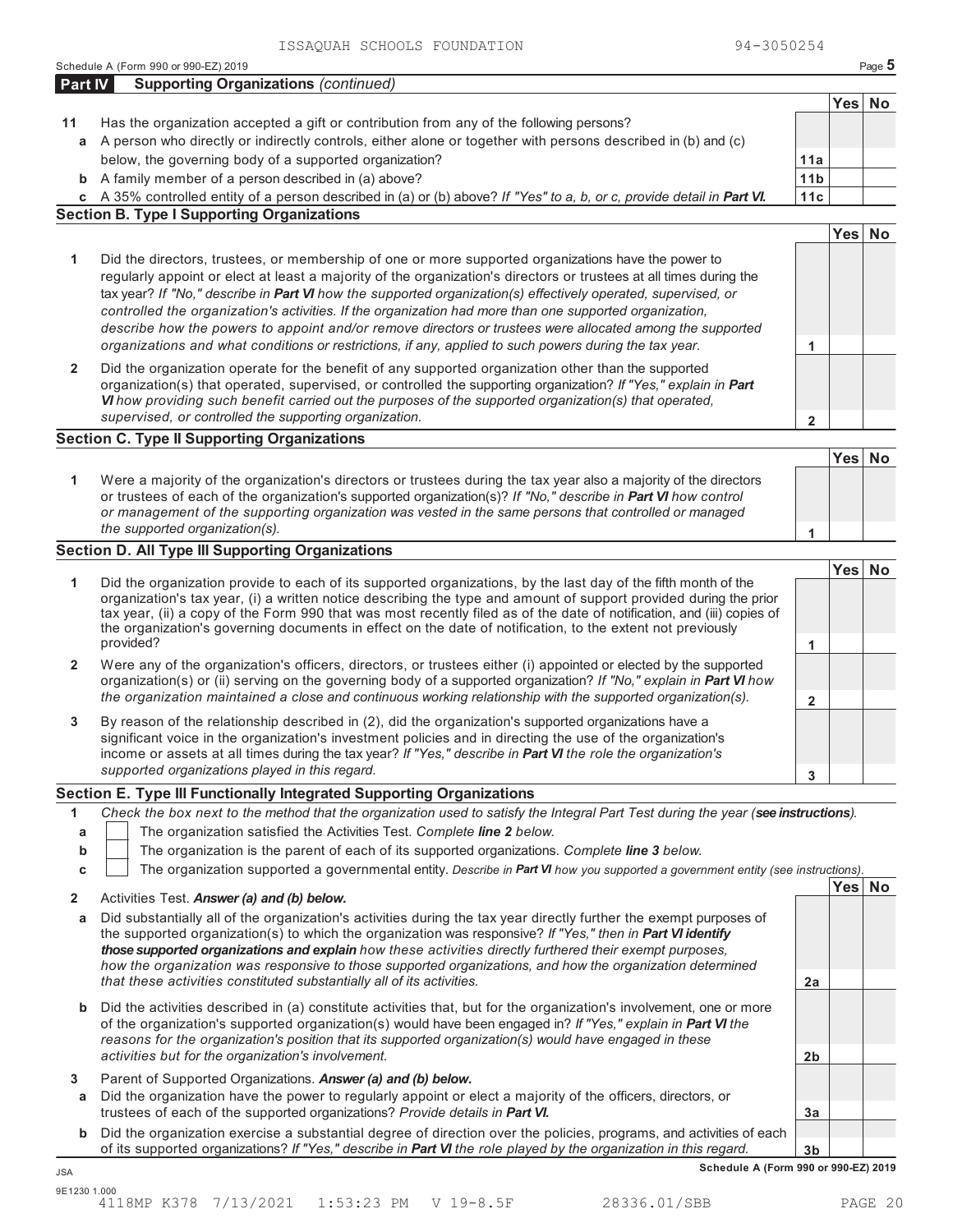| ISSAQUAN SUNUUDS FUUNDAIIUN                                                                                                           |                |                | シューコいついとつせ                     |
|---------------------------------------------------------------------------------------------------------------------------------------|----------------|----------------|--------------------------------|
| Schedule A (Form 990 or 990-EZ) 2019                                                                                                  |                |                | Page $6$                       |
| Type III Non-Functionally Integrated 509(a)(3) Supporting Organizations<br>Part V                                                     |                |                |                                |
| Check here if the organization satisfied the Integral Part Test as a qualifying trust on Nov. 20, 1970 (explain in Part VI). See<br>1 |                |                |                                |
| instructions. All other Type III non-functionally integrated supporting organizations must complete Sections A through E.             |                |                |                                |
| <b>Section A - Adjusted Net Income</b>                                                                                                |                | (A) Prior Year | (B) Current Year<br>(optional) |
| 1 Net short-term capital gain                                                                                                         | 1              |                |                                |
| 2 Recoveries of prior-year distributions                                                                                              | $\overline{2}$ |                |                                |
| 3 Other gross income (see instructions)                                                                                               | 3              |                |                                |
| 4 Add lines 1 through 3.                                                                                                              | 4              |                |                                |
| 5 Depreciation and depletion                                                                                                          | 5              |                |                                |
| 6 Portion of operating expenses paid or incurred for production or                                                                    |                |                |                                |
| collection of gross income or for management, conservation, or                                                                        |                |                |                                |
| maintenance of property held for production of income (see instructions)                                                              | 6              |                |                                |
| 7 Other expenses (see instructions)                                                                                                   | $\overline{7}$ |                |                                |
| 8 Adjusted Net Income (subtract lines 5, 6, and 7 from line 4)                                                                        | 8              |                |                                |
| <b>Section B - Minimum Asset Amount</b>                                                                                               |                | (A) Prior Year | (B) Current Year               |
|                                                                                                                                       |                |                | (optional)                     |
| 1 Aggregate fair market value of all non-exempt-use assets (see                                                                       |                |                |                                |
| instructions for short tax year or assets held for part of year):                                                                     |                |                |                                |
| a Average monthly value of securities                                                                                                 | 1a             |                |                                |
| <b>b</b> Average monthly cash balances                                                                                                | 1 <sub>b</sub> |                |                                |
| c Fair market value of other non-exempt-use assets                                                                                    | 1 <sub>c</sub> |                |                                |
| d Total (add lines 1a, 1b, and 1c)                                                                                                    | 1 <sub>d</sub> |                |                                |
| e Discount claimed for blockage or other                                                                                              |                |                |                                |
| factors (explain in detail in Part VI):                                                                                               |                |                |                                |
| 2 Acquisition indebtedness applicable to non-exempt-use assets                                                                        | $\overline{2}$ |                |                                |
| 3 Subtract line 2 from line 1d.                                                                                                       | 3              |                |                                |
| 4 Cash deemed held for exempt use. Enter 1-1/2% of line 3 (for greater amount,                                                        |                |                |                                |
| see instructions).                                                                                                                    | 4              |                |                                |
| 5 Net value of non-exempt-use assets (subtract line 4 from line 3)                                                                    | 5              |                |                                |
| 6 Multiply line 5 by .035.                                                                                                            | 6              |                |                                |
| 7 Recoveries of prior-year distributions                                                                                              | $\overline{7}$ |                |                                |
| 8 Minimum Asset Amount (add line 7 to line 6)                                                                                         | 8              |                |                                |
| <b>Section C - Distributable Amount</b>                                                                                               |                |                | <b>Current Year</b>            |
| 1 Adjusted net income for prior year (from Section A, line 8, Column A)                                                               | 1              |                |                                |
| 2 Enter 85% of line 1.                                                                                                                | $\overline{2}$ |                |                                |
| 3 Minimum asset amount for prior year (from Section B, line 8, Column A)                                                              | 3              |                |                                |
| 4 Enter greater of line 2 or line 3.                                                                                                  | 4              |                |                                |
| 5 Income tax imposed in prior year                                                                                                    | 5              |                |                                |
| 6 Distributable Amount. Subtract line 5 from line 4, unless subject to                                                                |                |                |                                |

emergency temporary reduction (see instructions).

**7** Check here if the current year is the organization's first as a non-functionally integrated Type III supporting organization (see instructions).

**Schedule A (Form 990 or 990-EZ) 2019**

**6**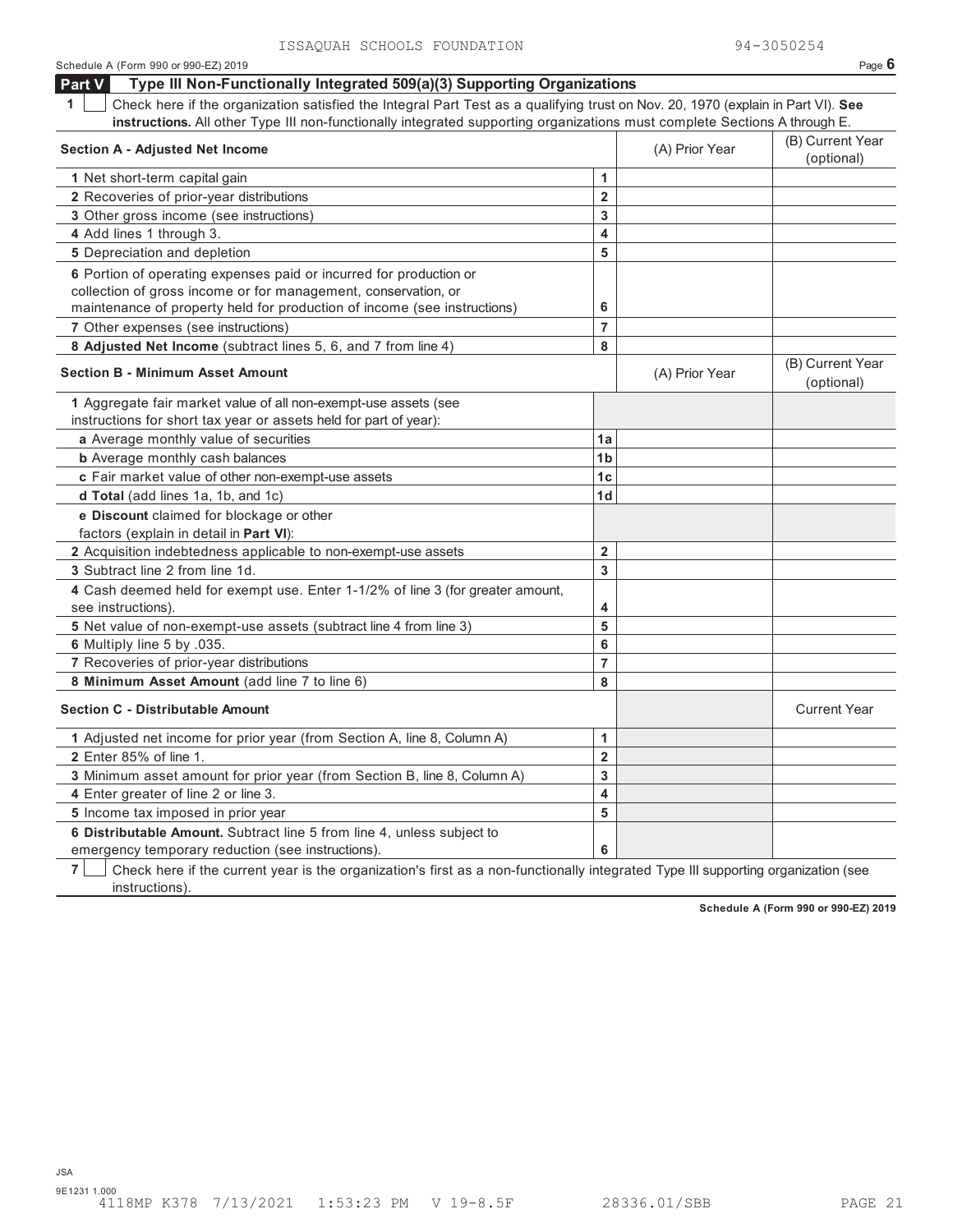|                | Schedule A (Form 990 or 990-EZ) 2019                                                       |                                             |                                               | Page 7                                                  |
|----------------|--------------------------------------------------------------------------------------------|---------------------------------------------|-----------------------------------------------|---------------------------------------------------------|
| <b>Part V</b>  | Type III Non-Functionally Integrated 509(a)(3) Supporting Organizations (continued)        |                                             |                                               |                                                         |
|                | <b>Section D - Distributions</b>                                                           |                                             |                                               | <b>Current Year</b>                                     |
| 1              | Amounts paid to supported organizations to accomplish exempt purposes                      |                                             |                                               |                                                         |
| 2              | Amounts paid to perform activity that directly furthers exempt purposes of supported       |                                             |                                               |                                                         |
|                | organizations, in excess of income from activity                                           |                                             |                                               |                                                         |
| 3              | Administrative expenses paid to accomplish exempt purposes of supported organizations      |                                             |                                               |                                                         |
| 4              | Amounts paid to acquire exempt-use assets                                                  |                                             |                                               |                                                         |
| 5              | Qualified set-aside amounts (prior IRS approval required)                                  |                                             |                                               |                                                         |
| 6              | Other distributions (describe in Part VI). See instructions.                               |                                             |                                               |                                                         |
| 7              | Total annual distributions. Add lines 1 through 6.                                         |                                             |                                               |                                                         |
| 8              | Distributions to attentive supported organizations to which the organization is responsive |                                             |                                               |                                                         |
|                | (provide details in Part VI). See instructions.                                            |                                             |                                               |                                                         |
| 9              | Distributable amount for 2019 from Section C, line 6                                       |                                             |                                               |                                                         |
| 10             | Line 8 amount divided by line 9 amount                                                     |                                             |                                               |                                                         |
|                | <b>Section E - Distribution Allocations (see instructions)</b>                             | $\mathbf{I}$<br><b>Excess Distributions</b> | (ii)<br><b>Underdistributions</b><br>Pre-2019 | (iii)<br><b>Distributable</b><br><b>Amount for 2019</b> |
| 1              | Distributable amount for 2019 from Section C, line 6                                       |                                             |                                               |                                                         |
| $\overline{2}$ | Underdistributions, if any, for years prior to 2019                                        |                                             |                                               |                                                         |
|                | (reasonable cause required - explain in Part VI). See                                      |                                             |                                               |                                                         |
|                | instructions.                                                                              |                                             |                                               |                                                         |
| 3              | Excess distributions carryover, if any, to 2019                                            |                                             |                                               |                                                         |
| а              | From 2014                                                                                  |                                             |                                               |                                                         |
| b              | From 2015 $\ldots$                                                                         |                                             |                                               |                                                         |
| c              | From 2016                                                                                  |                                             |                                               |                                                         |
| d              | From 2017 $\ldots$                                                                         |                                             |                                               |                                                         |
| е              | From 2018                                                                                  |                                             |                                               |                                                         |
| f              | Total of lines 3a through e                                                                |                                             |                                               |                                                         |
| g              | Applied to underdistributions of prior years                                               |                                             |                                               |                                                         |
| h              | Applied to 2019 distributable amount                                                       |                                             |                                               |                                                         |
| j.             | Carryover from 2014 not applied (see instructions)                                         |                                             |                                               |                                                         |
|                | Remainder. Subtract lines 3g, 3h, and 3i from 3f.                                          |                                             |                                               |                                                         |
| 4              | Distributions for 2019 from                                                                |                                             |                                               |                                                         |
|                | Section D, line 7:<br>\$                                                                   |                                             |                                               |                                                         |
| a              | Applied to underdistributions of prior years                                               |                                             |                                               |                                                         |
| b              | Applied to 2019 distributable amount                                                       |                                             |                                               |                                                         |
| C              | Remainder. Subtract lines 4a and 4b from 4.                                                |                                             |                                               |                                                         |
| 5              | Remaining underdistributions for years prior to 2019, if                                   |                                             |                                               |                                                         |
|                | any. Subtract lines 3g and 4a from line 2. For result                                      |                                             |                                               |                                                         |
|                | greater than zero, explain in Part VI. See instructions.                                   |                                             |                                               |                                                         |
| 6              | Remaining underdistributions for 2019. Subtract lines 3h                                   |                                             |                                               |                                                         |
|                | and 4b from line 1. For result greater than zero, explain in                               |                                             |                                               |                                                         |
|                | <b>Part VI.</b> See instructions.                                                          |                                             |                                               |                                                         |
| $\overline{7}$ | Excess distributions carryover to 2020. Add lines 3j                                       |                                             |                                               |                                                         |
|                | and 4c.                                                                                    |                                             |                                               |                                                         |
| 8              | Breakdown of line 7:                                                                       |                                             |                                               |                                                         |
| а              | Excess from 2015                                                                           |                                             |                                               |                                                         |
| b              | Excess from 2016                                                                           |                                             |                                               |                                                         |
| C              | Excess from 2017                                                                           |                                             |                                               |                                                         |
| d              | Excess from 2018                                                                           |                                             |                                               |                                                         |
| е              | Excess from 2019                                                                           |                                             |                                               |                                                         |
|                |                                                                                            |                                             |                                               |                                                         |

**Schedule A (Form 990 or 990-EZ) 2019**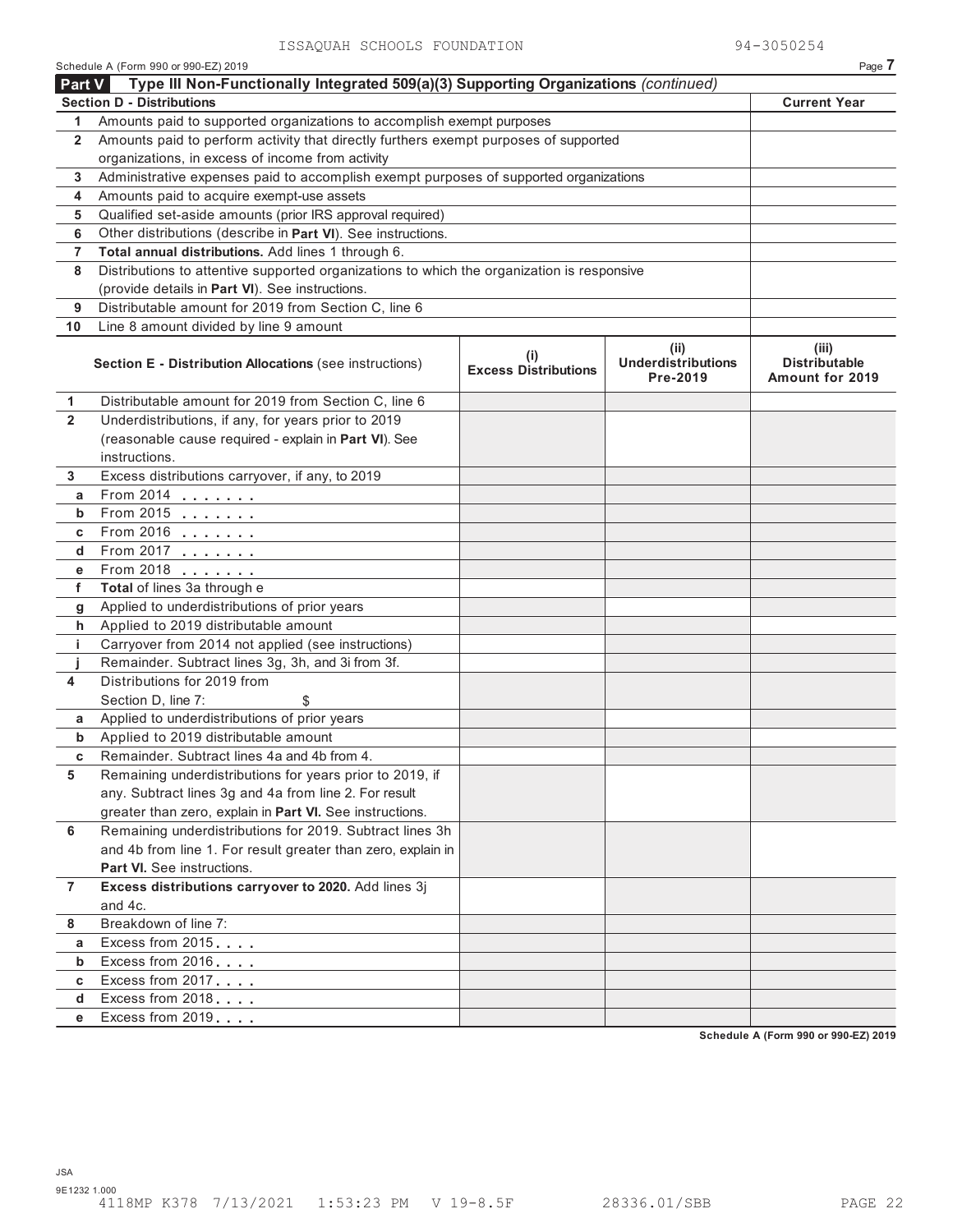**Supplemental Information.** Provide the explanations required by Part II, line 10; Part II, line 17a or 17b; Part **Part VI** III, line 12; Part IV, Section A, lines 1, 2, 3b, 3c, 4b, 4c, 5a, 6, 9a, 9b, 9c, 11a, 11b, and 11c; Part IV, Section B, lines 1 and 2; Part IV, Section C, line 1; Part IV, Section D, lines 2 and 3; Part IV, Section E, lines 1c, 2a, 2b, 3a and 3b; Part V, line 1; Part V, Section B, line 1e; Part V, Section D, lines 5, 6, and 8; and Part V, Section E, lines 2, 5, and 6. Also complete this part for any additional information. (See instructions.)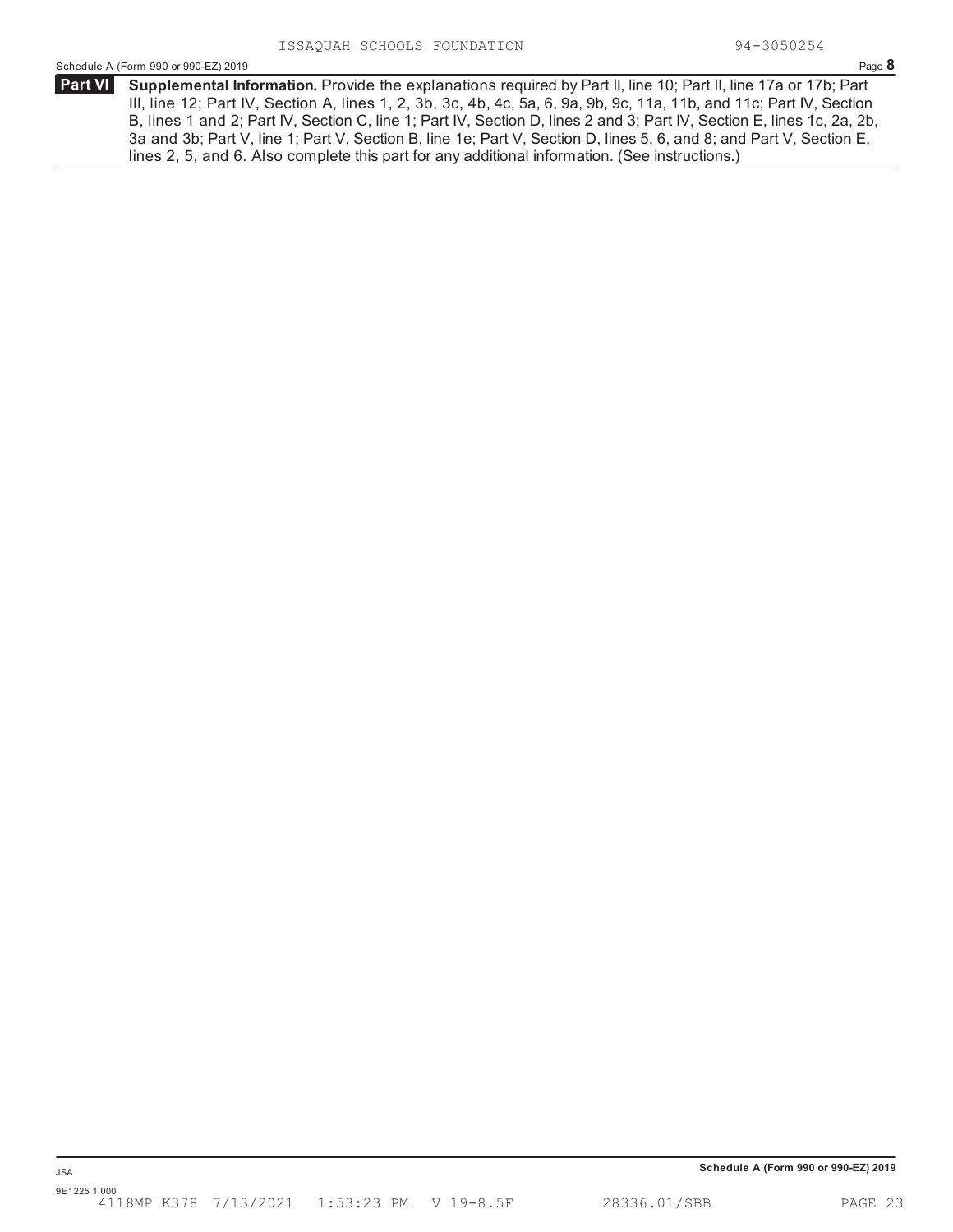**(Form 990, 990-EZ, or 990-PF)** Department of the Treasury Internal Revenue Service

## **Schedule B**  $\bigcup_{\text{OMB No. 1545-0047}}$

 **Attach to Form 990, Form 990-EZ, or Form 990-PF. Go to** *www.irs.gov/Form990* **for the latest information.**

2019

94-3050254

Name of the organization **Employer identification number Employer identification number** 

ISSAQUAH SCHOOLS FOUNDATION

#### **Organization type** (check one):

| Filers of:         | Section:                                                                    |
|--------------------|-----------------------------------------------------------------------------|
| Form 990 or 990-EZ | $\vert X \vert$<br>$501(c)$ $(3$<br>) (enter number) organization           |
|                    | $4947(a)(1)$ nonexempt charitable trust not treated as a private foundation |
|                    | 527 political organization                                                  |
| Form 990-PF        | $501(c)(3)$ exempt private foundation                                       |
|                    | 4947(a)(1) nonexempt charitable trust treated as a private foundation       |
|                    | $501(c)(3)$ taxable private foundation                                      |

Check if your organization is covered by the **General Rule** or a **Special Rule.**

**Note:** Only a section 501(c)(7), (8), or (10) organization can check boxes for both the General Rule and a Special Rule. See instructions.

#### **General Rule**

For an organization filing Form 990, 990-EZ, or 990-PF that received, during the year, contributions totaling \$5,000 or more (in money or property) from any one contributor. Complete Parts I and II. See instructions for determining a contributor's total contributions.

#### **Special Rules**

 $\mathbb{X}$   $\Box$  For an organization described in section 501(c)(3) filing Form 990 or 990-EZ that met the 33 1/3% support test of the regulations under sections 509(a)(1) and 170(b)(1)(A)(vi), that checked Schedule A (Form 990 or 990-EZ), Part II, line 13, 16a, or 16b, and that received from any one contributor, during the year, total contributions of the greater of **(1)** \$5,000; or **(2)** 2% of the amount on (i) Form 990, Part VIII, line 1h; or (ii) Form 990-EZ, line 1. Complete Parts I and II.

For an organization described in section 501(c)(7), (8), or (10) filing Form 990 or 990-EZ that received from any one contributor, during the year, total contributions of more than \$1,000 *exclusively* for religious, charitable, scientific, literary, or educational purposes, or for the prevention of cruelty to children or animals. Complete Parts I, II, and III.

For an organization described in section 501(c)(7), (8), or (10) filing Form 990 or 990-EZ that received from any one contributor, during the year, contributions *exclusively* for religious, charitable, etc., purposes, but no such contributions totaled more than \$1,000. If this box is checked, enter here the total contributions that were received during the year for an *exclusively* religious, charitable, etc., purpose. Don't complete any of the parts unless the **General Rule** applies to this organization because it received *nonexclusively* religious, charitable, etc., contributions totaling \$5,000 or more during the year  $\ldots \ldots \ldots \ldots \ldots \ldots \ldots \ldots \ldots \vdots$ 

**Caution:** An organization that isn't covered by the General Rule and/or the Special Rules doesn't file Schedule B (Form 990, 990-EZ, or 990-PF), but it **must** answer "No" on Part IV, line 2, of its Form 990; or check the box on line H of its Form 990-EZ or on its Form 990-PF, Part I, line 2, to certify that it doesn't meet the filing requirements of Schedule B (Form 990, 990-EZ, or 990-PF).

**For Paperwork Reduction Act Notice, see the instructions for Form 990, 990-EZ, or 990-PF. Schedule B (Form 990, 990-EZ, or 990-PF) (2019)**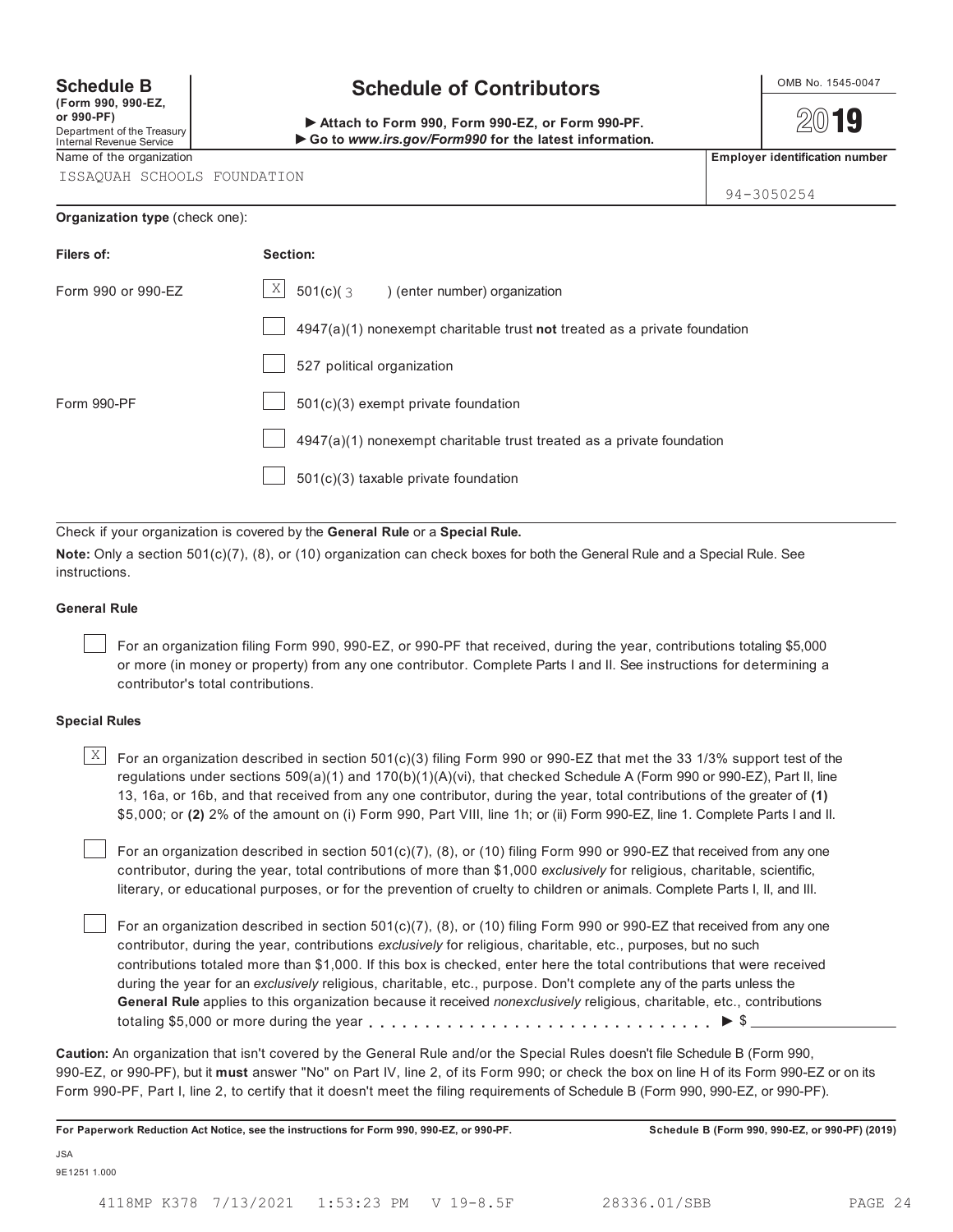| Schedule B (Form 990, 990-EZ, or 990-PF) (2019) |                                       | Page                                  |
|-------------------------------------------------|---------------------------------------|---------------------------------------|
| Name<br>∵ organization<br>nt.                   | :hootis<br>wundati<br>LSSAQUAH 1<br>. | <b>Employer identification number</b> |

| Part I     | Contributors (see instructions). Use duplicate copies of Part I if additional space is needed. |                                                                  |                                                                                       |  |  |  |
|------------|------------------------------------------------------------------------------------------------|------------------------------------------------------------------|---------------------------------------------------------------------------------------|--|--|--|
| (a)<br>No. | (b)<br>Name, address, and ZIP + 4                                                              | (c)<br>(d)<br><b>Total contributions</b><br>Type of contribution |                                                                                       |  |  |  |
| 1          |                                                                                                | 93,590.<br>\$                                                    | Χ<br>Person<br>Payroll<br>Noncash<br>(Complete Part II for<br>noncash contributions.) |  |  |  |
| (a)<br>No. | (b)<br>Name, address, and ZIP + 4                                                              | (c)<br><b>Total contributions</b>                                | (d)<br>Type of contribution                                                           |  |  |  |
| 2          |                                                                                                | 25,000.<br>\$                                                    | Χ<br>Person<br>Payroll<br>Noncash<br>(Complete Part II for<br>noncash contributions.) |  |  |  |
| (a)<br>No. | (b)<br>Name, address, and ZIP + 4                                                              | (c)<br><b>Total contributions</b>                                | (d)<br>Type of contribution                                                           |  |  |  |
| 3          |                                                                                                | 23,510.<br>\$                                                    | Χ<br>Person<br>Payroll<br>Noncash<br>(Complete Part II for<br>noncash contributions.) |  |  |  |
| (a)<br>No. | (b)<br>Name, address, and ZIP + 4                                                              | (c)<br><b>Total contributions</b>                                | (d)<br>Type of contribution                                                           |  |  |  |
|            |                                                                                                | \$                                                               | Person<br>Payroll<br>Noncash<br>(Complete Part II for<br>noncash contributions.)      |  |  |  |
| (a)<br>No. | (b)<br>Name, address, and ZIP + 4                                                              | (c)<br><b>Total contributions</b>                                | (d)<br>Type of contribution                                                           |  |  |  |
|            |                                                                                                | \$                                                               | Person<br>Payroll<br>Noncash<br>(Complete Part II for<br>noncash contributions.)      |  |  |  |
| (a)<br>No. | (b)<br>Name, address, and ZIP + 4                                                              | (c)<br><b>Total contributions</b>                                | (d)<br>Type of contribution                                                           |  |  |  |
|            |                                                                                                | \$                                                               | Person<br>Payroll<br>Noncash<br>(Complete Part II for<br>noncash contributions.)      |  |  |  |

**Schedule B (Form 990, 990-EZ, or 990-PF) (2019)** JSA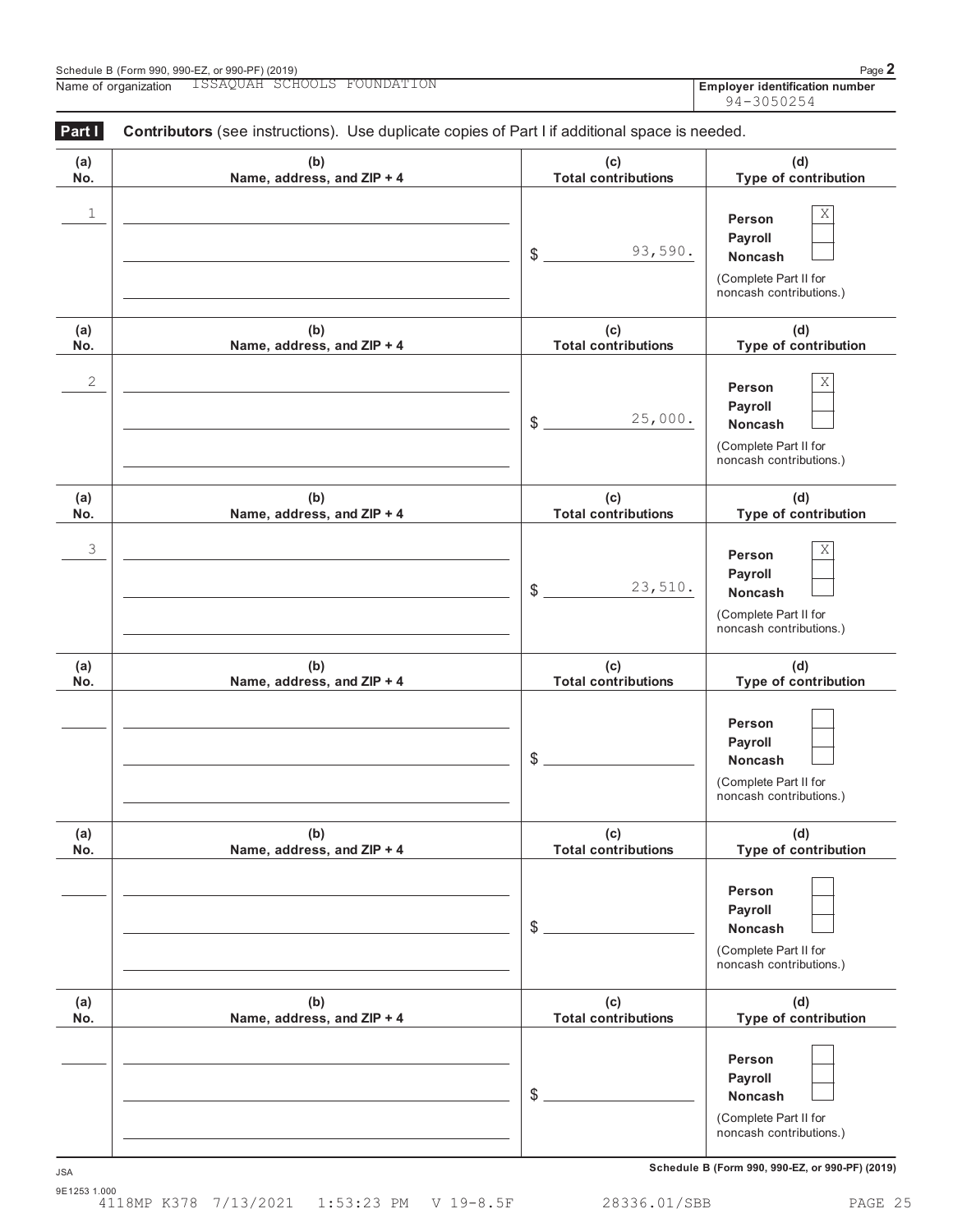| ISSAQUAH SCHOOLS FOUNDATION | Name of organization |  |  |  |  | <b>Employer identification number</b> |  |
|-----------------------------|----------------------|--|--|--|--|---------------------------------------|--|
|-----------------------------|----------------------|--|--|--|--|---------------------------------------|--|

94-3050254

| (a) No.<br>from<br>Part I | (b)<br>Description of noncash property given | (c)<br>FMV (or estimate)<br>(See instructions.) | (d)<br>Date received |
|---------------------------|----------------------------------------------|-------------------------------------------------|----------------------|
|                           |                                              | $\frac{1}{2}$                                   |                      |
| (a) No.<br>from<br>Part I | (b)<br>Description of noncash property given | (c)<br>FMV (or estimate)<br>(See instructions.) | (d)<br>Date received |
|                           |                                              | $\frac{1}{2}$                                   |                      |
| (a) No.<br>from<br>Part I | (b)<br>Description of noncash property given | (c)<br>FMV (or estimate)<br>(See instructions.) | (d)<br>Date received |
|                           |                                              | $$-$                                            |                      |
| (a) No.<br>from<br>Part I | (b)<br>Description of noncash property given | (c)<br>FMV (or estimate)<br>(See instructions.) | (d)<br>Date received |
|                           |                                              | $\mathcal{L}$                                   |                      |
| (a) No.<br>from<br>Part I | (b)<br>Description of noncash property given | (c)<br>FMV (or estimate)<br>(See instructions.) | (d)<br>Date received |
|                           |                                              | \$                                              |                      |
| (a) No.<br>from<br>Part I | (b)<br>Description of noncash property given | (c)<br>FMV (or estimate)<br>(See instructions.) | (d)<br>Date received |
|                           |                                              |                                                 |                      |
|                           |                                              | $\mathcal{S}$ .                                 |                      |

**Schedule B (Form 990, 990-EZ, or 990-PF) (2019)** JSA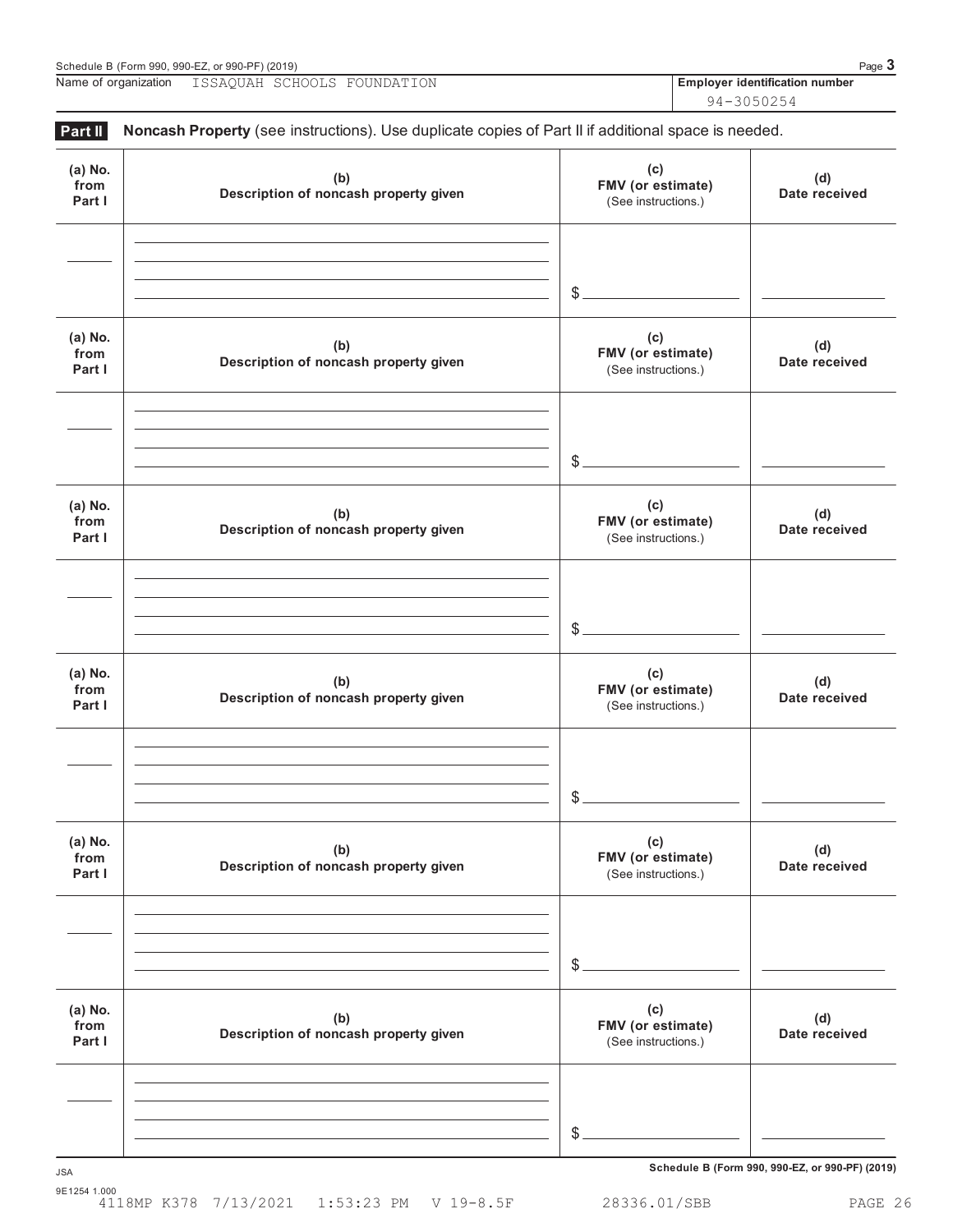|                             | Name of organization ISSAQUAH SCHOOLS FOUNDATION                                                                                                                                                                                                                                                                                                                                                                                                                                                                                                           |                      |  | <b>Employer identification number</b><br>94-3050254 |  |  |
|-----------------------------|------------------------------------------------------------------------------------------------------------------------------------------------------------------------------------------------------------------------------------------------------------------------------------------------------------------------------------------------------------------------------------------------------------------------------------------------------------------------------------------------------------------------------------------------------------|----------------------|--|-----------------------------------------------------|--|--|
| Part III                    | Exclusively religious, charitable, etc., contributions to organizations described in section 501(c)(7), (8), or<br>(10) that total more than \$1,000 for the year from any one contributor. Complete columns (a) through (e) and<br>the following line entry. For organizations completing Part III, enter the total of exclusively religious, charitable, etc.,<br>contributions of \$1,000 or less for the year. (Enter this information once. See instructions.) $\triangleright$ \$<br>Use duplicate copies of Part III if additional space is needed. |                      |  |                                                     |  |  |
| $(a)$ No.<br>from<br>Part I | (b) Purpose of gift                                                                                                                                                                                                                                                                                                                                                                                                                                                                                                                                        | (c) Use of gift      |  | (d) Description of how gift is held                 |  |  |
|                             |                                                                                                                                                                                                                                                                                                                                                                                                                                                                                                                                                            | (e) Transfer of gift |  |                                                     |  |  |
|                             | Transferee's name, address, and ZIP + 4                                                                                                                                                                                                                                                                                                                                                                                                                                                                                                                    |                      |  | Relationship of transferor to transferee            |  |  |
| (a) No.<br>from<br>Part I   | (b) Purpose of gift                                                                                                                                                                                                                                                                                                                                                                                                                                                                                                                                        | (c) Use of gift      |  | (d) Description of how gift is held                 |  |  |
|                             | Transferee's name, address, and ZIP + 4                                                                                                                                                                                                                                                                                                                                                                                                                                                                                                                    | (e) Transfer of gift |  | Relationship of transferor to transferee            |  |  |
| (a) No.<br>from<br>Part I   | (b) Purpose of gift                                                                                                                                                                                                                                                                                                                                                                                                                                                                                                                                        | (c) Use of gift      |  | (d) Description of how gift is held                 |  |  |
|                             |                                                                                                                                                                                                                                                                                                                                                                                                                                                                                                                                                            | (e) Transfer of gift |  |                                                     |  |  |
|                             | Transferee's name, address, and ZIP + 4                                                                                                                                                                                                                                                                                                                                                                                                                                                                                                                    |                      |  | Relationship of transferor to transferee            |  |  |
| (a) No.<br>from<br>Part I   | (c) Use of gift<br>(b) Purpose of gift                                                                                                                                                                                                                                                                                                                                                                                                                                                                                                                     |                      |  | (d) Description of how gift is held                 |  |  |
|                             | (e) Transfer of gift                                                                                                                                                                                                                                                                                                                                                                                                                                                                                                                                       |                      |  |                                                     |  |  |
|                             | Transferee's name, address, and ZIP + 4                                                                                                                                                                                                                                                                                                                                                                                                                                                                                                                    |                      |  | Relationship of transferor to transferee            |  |  |
| <b>JSA</b>                  |                                                                                                                                                                                                                                                                                                                                                                                                                                                                                                                                                            |                      |  | Schedule B (Form 990, 990-EZ, or 990-PF) (2019)     |  |  |

Schedule B (Form 990, 990-EZ, or 990-PF) (2019) Page **4**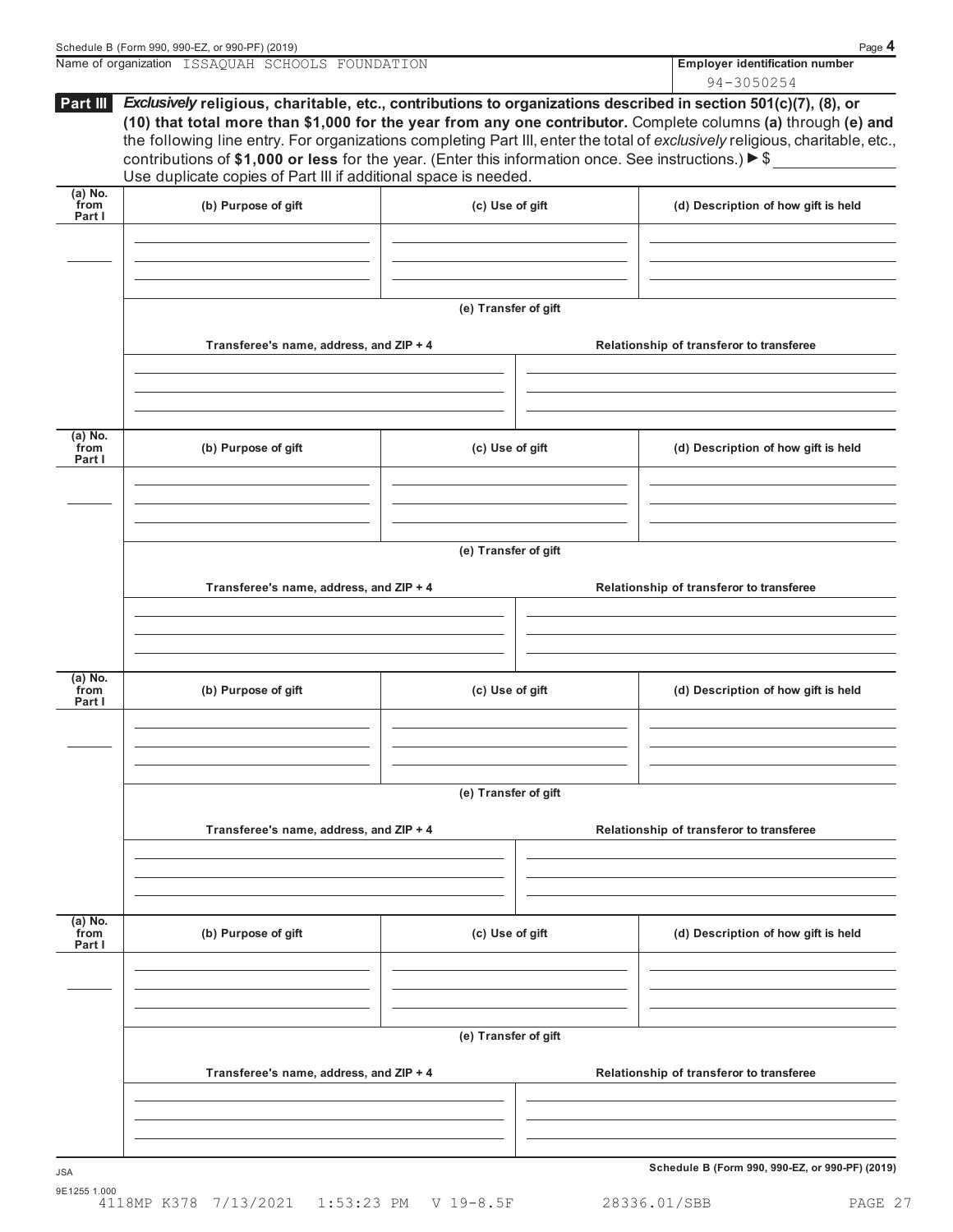| <b>SCHEDULE D</b> |  |
|-------------------|--|
| (Form 990)        |  |

# SCHEDULE D<br>
Supplemental Financial Statements<br>
Form 990) Part IV, line 6, 7, 8, 9, 10, 11a, 11b, 11c, 11d, 11e, 11f, 12a, or 12b.

**• Complete if the organization answered "Yes" on Form 990.** 2019<br> **Department of the Treasury Part IV**, line 6, 7, 8, 9, 10, 11a, 11b, 11c, 11d, 11e, 11f, 12a, or 12b.<br> **Attach to Form 990.** Open to Public

**■** Go to *www.irs.gov/Form990* for instructions and the latest information

|                | Internal Revenue Service                                                                                                                                                                                                       | $\sim$ GO to www.irs.gov/Formsso for instructions and the latest information.                | <b>IIISpection</b><br><b>Employer identification number</b> |
|----------------|--------------------------------------------------------------------------------------------------------------------------------------------------------------------------------------------------------------------------------|----------------------------------------------------------------------------------------------|-------------------------------------------------------------|
|                | Name of the organization                                                                                                                                                                                                       |                                                                                              | 94-3050254                                                  |
|                | ISSAQUAH SCHOOLS FOUNDATION                                                                                                                                                                                                    | Organizations Maintaining Donor Advised Funds or Other Similar Funds or Accounts.            |                                                             |
|                | Part I                                                                                                                                                                                                                         | Complete if the organization answered "Yes" on Form 990, Part IV, line 6.                    |                                                             |
|                |                                                                                                                                                                                                                                | (a) Donor advised funds                                                                      | (b) Funds and other accounts                                |
|                |                                                                                                                                                                                                                                |                                                                                              |                                                             |
| 1              | Total number at end of year<br>Aggregate value of contributions to (during year)                                                                                                                                               |                                                                                              |                                                             |
| 2<br>3         | Aggregate value of grants from (during year)                                                                                                                                                                                   |                                                                                              |                                                             |
| 4              | Aggregate value at end of year<br>                                                                                                                                                                                             |                                                                                              |                                                             |
| 5              | Did the organization inform all donors and donor advisors in writing that the assets held in donor advised                                                                                                                     |                                                                                              |                                                             |
|                | funds are the organization's property, subject to the organization's exclusive legal control?                                                                                                                                  |                                                                                              | <b>Yes</b><br><b>No</b>                                     |
| 6              | Did the organization inform all grantees, donors, and donor advisors in writing that grant funds can be used                                                                                                                   |                                                                                              |                                                             |
|                | only for charitable purposes and not for the benefit of the donor or donor advisor, or for any other purpose                                                                                                                   |                                                                                              |                                                             |
|                |                                                                                                                                                                                                                                |                                                                                              | <b>Yes</b><br><b>No</b>                                     |
|                | <b>Conservation Easements.</b><br>Part II                                                                                                                                                                                      |                                                                                              |                                                             |
|                |                                                                                                                                                                                                                                | Complete if the organization answered "Yes" on Form 990, Part IV, line 7.                    |                                                             |
| 1              | Purpose(s) of conservation easements held by the organization (check all that apply).                                                                                                                                          |                                                                                              |                                                             |
|                | Preservation of land for public use (for example, recreation or education)                                                                                                                                                     |                                                                                              | Preservation of a historically important land area          |
|                | Protection of natural habitat                                                                                                                                                                                                  |                                                                                              | Preservation of a certified historic structure              |
|                | Preservation of open space                                                                                                                                                                                                     |                                                                                              |                                                             |
| $\mathbf{2}$   | Complete lines 2a through 2d if the organization held a qualified conservation contribution in the form of a conservation                                                                                                      |                                                                                              |                                                             |
|                | easement on the last day of the tax year.                                                                                                                                                                                      |                                                                                              | Held at the End of the Tax Year                             |
| а              |                                                                                                                                                                                                                                |                                                                                              | 2a                                                          |
| b              |                                                                                                                                                                                                                                |                                                                                              | 2 <sub>b</sub>                                              |
| C              | Number of conservation easements on a certified historic structure included in (a)                                                                                                                                             |                                                                                              | 2 <sub>c</sub>                                              |
| d              | Number of conservation easements included in (c) acquired after 7/25/06, and not on a                                                                                                                                          |                                                                                              |                                                             |
|                |                                                                                                                                                                                                                                |                                                                                              | 2d                                                          |
| 3              | Number of conservation easements modified, transferred, released, extinguished, or terminated by the organization during the                                                                                                   |                                                                                              |                                                             |
|                |                                                                                                                                                                                                                                |                                                                                              |                                                             |
| 4              | Number of states where property subject to conservation easement is located ▶ _______                                                                                                                                          |                                                                                              |                                                             |
| 5              | Does the organization have a written policy regarding the periodic monitoring, inspection, handling of                                                                                                                         |                                                                                              |                                                             |
| 6              | Staff and volunteer hours devoted to monitoring, inspecting, handling of violations, and enforcing conservation easements during the year                                                                                      |                                                                                              | <b>Yes</b><br><b>No</b>                                     |
|                |                                                                                                                                                                                                                                |                                                                                              |                                                             |
| 7              | Amount of expenses incurred in monitoring, inspecting, handling of violations, and enforcing conservation easements during the year                                                                                            |                                                                                              |                                                             |
|                | $\triangleright$ \$                                                                                                                                                                                                            |                                                                                              |                                                             |
| 8              | Does each conservation easement reported on line 2(d) above satisfy the requirements of section 170(h)(4)(B)(i)                                                                                                                |                                                                                              |                                                             |
|                |                                                                                                                                                                                                                                |                                                                                              | <b>No</b><br>⊥ Yes                                          |
| 9              | In Part XIII, describe how the organization reports conservation easements in its revenue and expense statement and                                                                                                            |                                                                                              |                                                             |
|                | balance sheet, and include, if applicable, the text of the footnote to the organization's financial statements that describes the                                                                                              |                                                                                              |                                                             |
|                | organization's accounting for conservation easements.                                                                                                                                                                          |                                                                                              |                                                             |
|                | Part III                                                                                                                                                                                                                       | Organizations Maintaining Collections of Art, Historical Treasures, or Other Similar Assets. |                                                             |
|                |                                                                                                                                                                                                                                | Complete if the organization answered "Yes" on Form 990, Part IV, line 8.                    |                                                             |
| 1a             | If the organization elected, as permitted under FASB ASC 958, not to report in its revenue statement and balance sheet works                                                                                                   |                                                                                              |                                                             |
|                | of art, historical treasures, or other similar assets held for public exhibition, education, or research in furtherance of public service, provide in Part XIII the text of the footnote to its financial statements that desc |                                                                                              |                                                             |
| $\mathbf b$    | If the organization elected, as permitted under FASB ASC 958, to report in its revenue statement and balance sheet works of                                                                                                    |                                                                                              |                                                             |
|                | art, historical treasures, or other similar assets held for public exhibition, education, or research in furtherance of public service,<br>provide the following amounts relating to these items:                              |                                                                                              |                                                             |
|                |                                                                                                                                                                                                                                |                                                                                              |                                                             |
|                |                                                                                                                                                                                                                                |                                                                                              |                                                             |
| $\overline{2}$ | If the organization received or held works of art, historical treasures, or other similar assets for financial gain, provide the                                                                                               |                                                                                              |                                                             |
|                | following amounts required to be reported under FASB ASC 958 relating to these items:                                                                                                                                          |                                                                                              |                                                             |
| а              |                                                                                                                                                                                                                                |                                                                                              |                                                             |
| b              |                                                                                                                                                                                                                                |                                                                                              |                                                             |
|                | For Paperwork Reduction Act Notice, see the Instructions for Form 990.                                                                                                                                                         |                                                                                              | Schedule D (Form 990) 2019                                  |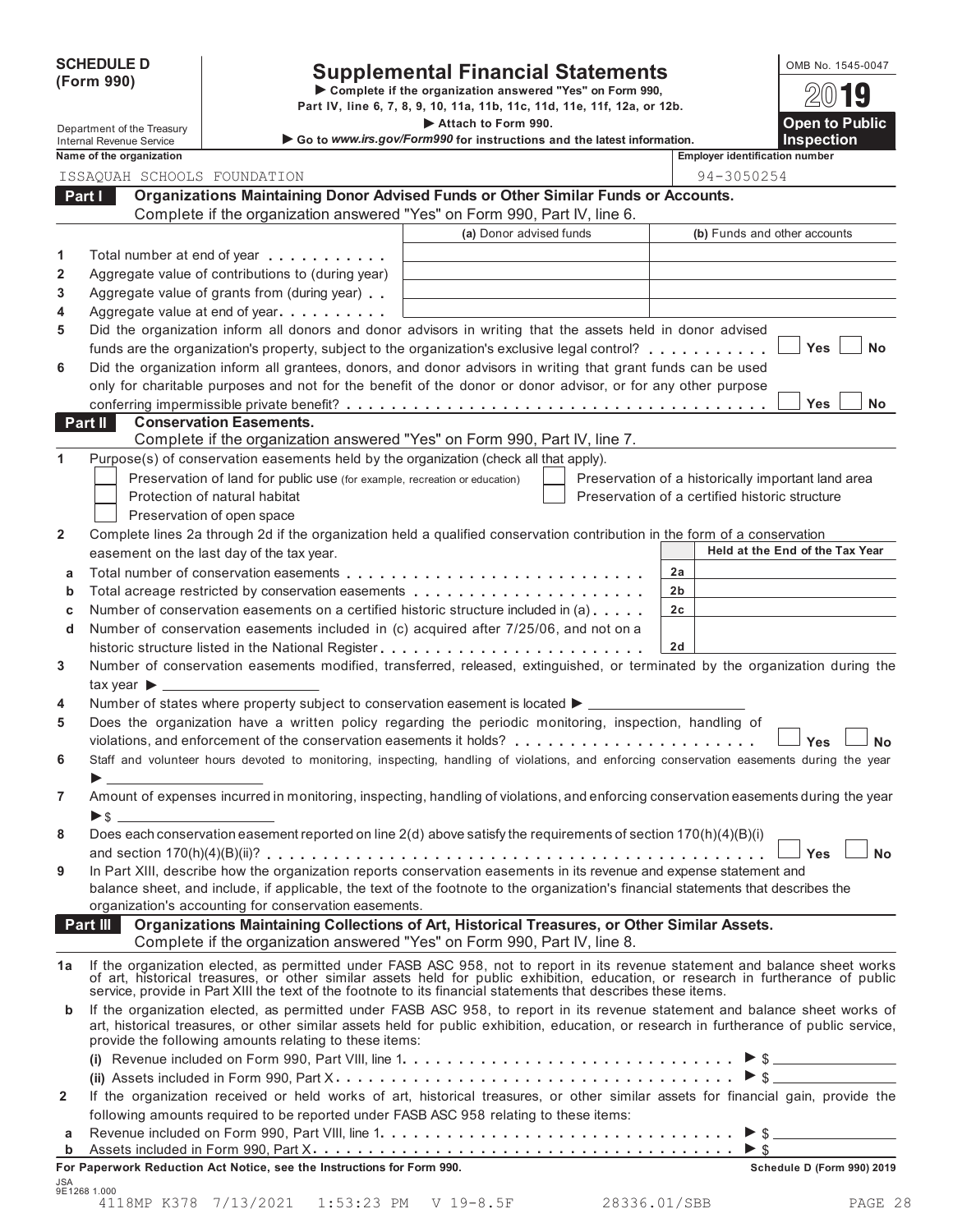| Schedule D (Form 990) 2019<br>Page 2<br>Organizations Maintaining Collections of Art, Historical Treasures, or Other Similar Assets (continued)<br>Part III<br>Using the organization's acquisition, accession, and other records, check any of the following that make significant use of its<br>3<br>collection items (check all that apply):<br>Public exhibition<br>Loan or exchange program<br>d<br>a<br>Scholarly research<br>b<br>Other<br>е<br>Preservation for future generations<br>C<br>Provide a description of the organization's collections and explain how they further the organization's exempt purpose in Part<br>4<br>XIII.<br>During the year, did the organization solicit or receive donations of art, historical treasures, or other similar<br>5<br>assets to be sold to raise funds rather than to be maintained as part of the organization's collection?<br><b>Yes</b><br>No<br><b>Escrow and Custodial Arrangements.</b><br>Part IV<br>Complete if the organization answered "Yes" on Form 990, Part IV, line 9, or reported an amount on Form<br>990, Part X, line 21.<br>1a Is the organization an agent, trustee, custodian or other intermediary for contributions or other assets not<br>Yes<br><b>No</b><br>b If "Yes," explain the arrangement in Part XIII and complete the following table:<br>Amount<br>С<br>1c<br>1d<br>1e<br>1f<br>Did the organization include an amount on Form 990, Part X, line 21, for escrow or custodial account liability?<br><b>Yes</b><br><b>No</b><br>2a<br>b If "Yes," explain the arrangement in Part XIII. Check here if the explanation has been provided on Part XIII<br>Part V<br><b>Endowment Funds.</b><br>Complete if the organization answered "Yes" on Form 990, Part IV, line 10.<br>(c) Two years back<br>(b) Prior year<br>(d) Three years back<br>(e) Four years back<br>(a) Current year<br>727,041.<br>1, 157, 057.<br>1, 145, 826.<br>874,198.<br>496,645.<br>1a Beginning of year balance<br>150,000.<br>49,650.<br>175,000.<br>31,803.<br>Contributions<br>b<br>Net investment earnings, gains,<br>c<br>136,307.<br>$-20,572.$<br>121,628.<br>97,507.<br>55,396.<br>and losses<br>d Grants or scholarships<br>e Other expenditures for facilities<br>and programs<br>Administrative expenses<br>1,293,364.<br>1, 157, 057.<br>727,041.<br>1, 145, 826.<br>874,198.<br>End of year balance<br>g<br>Provide the estimated percentage of the current year end balance (line 1g, column (a)) held as:<br>a Board designated or quasi-endowment > 100.0000 %<br>Permanent endowment ><br>$\%$<br>Term endowment ▶<br>С<br>The percentages on lines 2a, 2b, and 2c should equal 100%.<br>3a Are there endowment funds not in the possession of the organization that are held and administered for the<br>Yes<br>No<br>organization by:<br>Χ<br>3a(i)<br>Χ<br>3a(ii)<br><b>b</b> If "Yes" on line 3a(ii), are the related organizations listed as required on Schedule R?<br>3b<br>Describe in Part XIII the intended uses of the organization's endowment funds.<br>4<br>Land, Buildings, and Equipment.<br><b>Part VI</b><br>Complete if the organization answered "Yes" on Form 990, Part IV, line 11a. See Form 990, Part X, line 10.<br>Description of property<br>(b) Cost or other basis<br>(a) Cost or other basis<br>(c) Accumulated<br>(d) Book value<br>(investment)<br>depreciation<br>(other)<br>1a Land<br>Buildings<br>Leasehold improvements<br>15, 475.<br>15,103.<br>372.<br>Equipment<br>372.<br>Total. Add lines 1a through 1e. (Column (d) must equal Form 990, Part X, column (B), line 10c.), , |  | ISSAQUAN SUNUUS PUUNDAIIUN |  |  |  |  |  | フォーコロンロムコキ |  |  |
|----------------------------------------------------------------------------------------------------------------------------------------------------------------------------------------------------------------------------------------------------------------------------------------------------------------------------------------------------------------------------------------------------------------------------------------------------------------------------------------------------------------------------------------------------------------------------------------------------------------------------------------------------------------------------------------------------------------------------------------------------------------------------------------------------------------------------------------------------------------------------------------------------------------------------------------------------------------------------------------------------------------------------------------------------------------------------------------------------------------------------------------------------------------------------------------------------------------------------------------------------------------------------------------------------------------------------------------------------------------------------------------------------------------------------------------------------------------------------------------------------------------------------------------------------------------------------------------------------------------------------------------------------------------------------------------------------------------------------------------------------------------------------------------------------------------------------------------------------------------------------------------------------------------------------------------------------------------------------------------------------------------------------------------------------------------------------------------------------------------------------------------------------------------------------------------------------------------------------------------------------------------------------------------------------------------------------------------------------------------------------------------------------------------------------------------------------------------------------------------------------------------------------------------------------------------------------------------------------------------------------------------------------------------------------------------------------------------------------------------------------------------------------------------------------------------------------------------------------------------------------------------------------------------------------------------------------------------------------------------------------------------------------------------------------------------------------------------------------------------------------------------------------------------------------------------------------------------------------------------------------------------------------------------------------------------------------------------------------------------------------------------------------------------------------------------------------------------------------------------------------------------------------------------------------------------------------------------------------------|--|----------------------------|--|--|--|--|--|------------|--|--|
|                                                                                                                                                                                                                                                                                                                                                                                                                                                                                                                                                                                                                                                                                                                                                                                                                                                                                                                                                                                                                                                                                                                                                                                                                                                                                                                                                                                                                                                                                                                                                                                                                                                                                                                                                                                                                                                                                                                                                                                                                                                                                                                                                                                                                                                                                                                                                                                                                                                                                                                                                                                                                                                                                                                                                                                                                                                                                                                                                                                                                                                                                                                                                                                                                                                                                                                                                                                                                                                                                                                                                                                                          |  |                            |  |  |  |  |  |            |  |  |
|                                                                                                                                                                                                                                                                                                                                                                                                                                                                                                                                                                                                                                                                                                                                                                                                                                                                                                                                                                                                                                                                                                                                                                                                                                                                                                                                                                                                                                                                                                                                                                                                                                                                                                                                                                                                                                                                                                                                                                                                                                                                                                                                                                                                                                                                                                                                                                                                                                                                                                                                                                                                                                                                                                                                                                                                                                                                                                                                                                                                                                                                                                                                                                                                                                                                                                                                                                                                                                                                                                                                                                                                          |  |                            |  |  |  |  |  |            |  |  |
|                                                                                                                                                                                                                                                                                                                                                                                                                                                                                                                                                                                                                                                                                                                                                                                                                                                                                                                                                                                                                                                                                                                                                                                                                                                                                                                                                                                                                                                                                                                                                                                                                                                                                                                                                                                                                                                                                                                                                                                                                                                                                                                                                                                                                                                                                                                                                                                                                                                                                                                                                                                                                                                                                                                                                                                                                                                                                                                                                                                                                                                                                                                                                                                                                                                                                                                                                                                                                                                                                                                                                                                                          |  |                            |  |  |  |  |  |            |  |  |
|                                                                                                                                                                                                                                                                                                                                                                                                                                                                                                                                                                                                                                                                                                                                                                                                                                                                                                                                                                                                                                                                                                                                                                                                                                                                                                                                                                                                                                                                                                                                                                                                                                                                                                                                                                                                                                                                                                                                                                                                                                                                                                                                                                                                                                                                                                                                                                                                                                                                                                                                                                                                                                                                                                                                                                                                                                                                                                                                                                                                                                                                                                                                                                                                                                                                                                                                                                                                                                                                                                                                                                                                          |  |                            |  |  |  |  |  |            |  |  |
|                                                                                                                                                                                                                                                                                                                                                                                                                                                                                                                                                                                                                                                                                                                                                                                                                                                                                                                                                                                                                                                                                                                                                                                                                                                                                                                                                                                                                                                                                                                                                                                                                                                                                                                                                                                                                                                                                                                                                                                                                                                                                                                                                                                                                                                                                                                                                                                                                                                                                                                                                                                                                                                                                                                                                                                                                                                                                                                                                                                                                                                                                                                                                                                                                                                                                                                                                                                                                                                                                                                                                                                                          |  |                            |  |  |  |  |  |            |  |  |
|                                                                                                                                                                                                                                                                                                                                                                                                                                                                                                                                                                                                                                                                                                                                                                                                                                                                                                                                                                                                                                                                                                                                                                                                                                                                                                                                                                                                                                                                                                                                                                                                                                                                                                                                                                                                                                                                                                                                                                                                                                                                                                                                                                                                                                                                                                                                                                                                                                                                                                                                                                                                                                                                                                                                                                                                                                                                                                                                                                                                                                                                                                                                                                                                                                                                                                                                                                                                                                                                                                                                                                                                          |  |                            |  |  |  |  |  |            |  |  |
|                                                                                                                                                                                                                                                                                                                                                                                                                                                                                                                                                                                                                                                                                                                                                                                                                                                                                                                                                                                                                                                                                                                                                                                                                                                                                                                                                                                                                                                                                                                                                                                                                                                                                                                                                                                                                                                                                                                                                                                                                                                                                                                                                                                                                                                                                                                                                                                                                                                                                                                                                                                                                                                                                                                                                                                                                                                                                                                                                                                                                                                                                                                                                                                                                                                                                                                                                                                                                                                                                                                                                                                                          |  |                            |  |  |  |  |  |            |  |  |
|                                                                                                                                                                                                                                                                                                                                                                                                                                                                                                                                                                                                                                                                                                                                                                                                                                                                                                                                                                                                                                                                                                                                                                                                                                                                                                                                                                                                                                                                                                                                                                                                                                                                                                                                                                                                                                                                                                                                                                                                                                                                                                                                                                                                                                                                                                                                                                                                                                                                                                                                                                                                                                                                                                                                                                                                                                                                                                                                                                                                                                                                                                                                                                                                                                                                                                                                                                                                                                                                                                                                                                                                          |  |                            |  |  |  |  |  |            |  |  |
|                                                                                                                                                                                                                                                                                                                                                                                                                                                                                                                                                                                                                                                                                                                                                                                                                                                                                                                                                                                                                                                                                                                                                                                                                                                                                                                                                                                                                                                                                                                                                                                                                                                                                                                                                                                                                                                                                                                                                                                                                                                                                                                                                                                                                                                                                                                                                                                                                                                                                                                                                                                                                                                                                                                                                                                                                                                                                                                                                                                                                                                                                                                                                                                                                                                                                                                                                                                                                                                                                                                                                                                                          |  |                            |  |  |  |  |  |            |  |  |
|                                                                                                                                                                                                                                                                                                                                                                                                                                                                                                                                                                                                                                                                                                                                                                                                                                                                                                                                                                                                                                                                                                                                                                                                                                                                                                                                                                                                                                                                                                                                                                                                                                                                                                                                                                                                                                                                                                                                                                                                                                                                                                                                                                                                                                                                                                                                                                                                                                                                                                                                                                                                                                                                                                                                                                                                                                                                                                                                                                                                                                                                                                                                                                                                                                                                                                                                                                                                                                                                                                                                                                                                          |  |                            |  |  |  |  |  |            |  |  |
|                                                                                                                                                                                                                                                                                                                                                                                                                                                                                                                                                                                                                                                                                                                                                                                                                                                                                                                                                                                                                                                                                                                                                                                                                                                                                                                                                                                                                                                                                                                                                                                                                                                                                                                                                                                                                                                                                                                                                                                                                                                                                                                                                                                                                                                                                                                                                                                                                                                                                                                                                                                                                                                                                                                                                                                                                                                                                                                                                                                                                                                                                                                                                                                                                                                                                                                                                                                                                                                                                                                                                                                                          |  |                            |  |  |  |  |  |            |  |  |
|                                                                                                                                                                                                                                                                                                                                                                                                                                                                                                                                                                                                                                                                                                                                                                                                                                                                                                                                                                                                                                                                                                                                                                                                                                                                                                                                                                                                                                                                                                                                                                                                                                                                                                                                                                                                                                                                                                                                                                                                                                                                                                                                                                                                                                                                                                                                                                                                                                                                                                                                                                                                                                                                                                                                                                                                                                                                                                                                                                                                                                                                                                                                                                                                                                                                                                                                                                                                                                                                                                                                                                                                          |  |                            |  |  |  |  |  |            |  |  |
|                                                                                                                                                                                                                                                                                                                                                                                                                                                                                                                                                                                                                                                                                                                                                                                                                                                                                                                                                                                                                                                                                                                                                                                                                                                                                                                                                                                                                                                                                                                                                                                                                                                                                                                                                                                                                                                                                                                                                                                                                                                                                                                                                                                                                                                                                                                                                                                                                                                                                                                                                                                                                                                                                                                                                                                                                                                                                                                                                                                                                                                                                                                                                                                                                                                                                                                                                                                                                                                                                                                                                                                                          |  |                            |  |  |  |  |  |            |  |  |
|                                                                                                                                                                                                                                                                                                                                                                                                                                                                                                                                                                                                                                                                                                                                                                                                                                                                                                                                                                                                                                                                                                                                                                                                                                                                                                                                                                                                                                                                                                                                                                                                                                                                                                                                                                                                                                                                                                                                                                                                                                                                                                                                                                                                                                                                                                                                                                                                                                                                                                                                                                                                                                                                                                                                                                                                                                                                                                                                                                                                                                                                                                                                                                                                                                                                                                                                                                                                                                                                                                                                                                                                          |  |                            |  |  |  |  |  |            |  |  |
|                                                                                                                                                                                                                                                                                                                                                                                                                                                                                                                                                                                                                                                                                                                                                                                                                                                                                                                                                                                                                                                                                                                                                                                                                                                                                                                                                                                                                                                                                                                                                                                                                                                                                                                                                                                                                                                                                                                                                                                                                                                                                                                                                                                                                                                                                                                                                                                                                                                                                                                                                                                                                                                                                                                                                                                                                                                                                                                                                                                                                                                                                                                                                                                                                                                                                                                                                                                                                                                                                                                                                                                                          |  |                            |  |  |  |  |  |            |  |  |
|                                                                                                                                                                                                                                                                                                                                                                                                                                                                                                                                                                                                                                                                                                                                                                                                                                                                                                                                                                                                                                                                                                                                                                                                                                                                                                                                                                                                                                                                                                                                                                                                                                                                                                                                                                                                                                                                                                                                                                                                                                                                                                                                                                                                                                                                                                                                                                                                                                                                                                                                                                                                                                                                                                                                                                                                                                                                                                                                                                                                                                                                                                                                                                                                                                                                                                                                                                                                                                                                                                                                                                                                          |  |                            |  |  |  |  |  |            |  |  |
|                                                                                                                                                                                                                                                                                                                                                                                                                                                                                                                                                                                                                                                                                                                                                                                                                                                                                                                                                                                                                                                                                                                                                                                                                                                                                                                                                                                                                                                                                                                                                                                                                                                                                                                                                                                                                                                                                                                                                                                                                                                                                                                                                                                                                                                                                                                                                                                                                                                                                                                                                                                                                                                                                                                                                                                                                                                                                                                                                                                                                                                                                                                                                                                                                                                                                                                                                                                                                                                                                                                                                                                                          |  |                            |  |  |  |  |  |            |  |  |
|                                                                                                                                                                                                                                                                                                                                                                                                                                                                                                                                                                                                                                                                                                                                                                                                                                                                                                                                                                                                                                                                                                                                                                                                                                                                                                                                                                                                                                                                                                                                                                                                                                                                                                                                                                                                                                                                                                                                                                                                                                                                                                                                                                                                                                                                                                                                                                                                                                                                                                                                                                                                                                                                                                                                                                                                                                                                                                                                                                                                                                                                                                                                                                                                                                                                                                                                                                                                                                                                                                                                                                                                          |  |                            |  |  |  |  |  |            |  |  |
|                                                                                                                                                                                                                                                                                                                                                                                                                                                                                                                                                                                                                                                                                                                                                                                                                                                                                                                                                                                                                                                                                                                                                                                                                                                                                                                                                                                                                                                                                                                                                                                                                                                                                                                                                                                                                                                                                                                                                                                                                                                                                                                                                                                                                                                                                                                                                                                                                                                                                                                                                                                                                                                                                                                                                                                                                                                                                                                                                                                                                                                                                                                                                                                                                                                                                                                                                                                                                                                                                                                                                                                                          |  |                            |  |  |  |  |  |            |  |  |
|                                                                                                                                                                                                                                                                                                                                                                                                                                                                                                                                                                                                                                                                                                                                                                                                                                                                                                                                                                                                                                                                                                                                                                                                                                                                                                                                                                                                                                                                                                                                                                                                                                                                                                                                                                                                                                                                                                                                                                                                                                                                                                                                                                                                                                                                                                                                                                                                                                                                                                                                                                                                                                                                                                                                                                                                                                                                                                                                                                                                                                                                                                                                                                                                                                                                                                                                                                                                                                                                                                                                                                                                          |  |                            |  |  |  |  |  |            |  |  |
|                                                                                                                                                                                                                                                                                                                                                                                                                                                                                                                                                                                                                                                                                                                                                                                                                                                                                                                                                                                                                                                                                                                                                                                                                                                                                                                                                                                                                                                                                                                                                                                                                                                                                                                                                                                                                                                                                                                                                                                                                                                                                                                                                                                                                                                                                                                                                                                                                                                                                                                                                                                                                                                                                                                                                                                                                                                                                                                                                                                                                                                                                                                                                                                                                                                                                                                                                                                                                                                                                                                                                                                                          |  |                            |  |  |  |  |  |            |  |  |
|                                                                                                                                                                                                                                                                                                                                                                                                                                                                                                                                                                                                                                                                                                                                                                                                                                                                                                                                                                                                                                                                                                                                                                                                                                                                                                                                                                                                                                                                                                                                                                                                                                                                                                                                                                                                                                                                                                                                                                                                                                                                                                                                                                                                                                                                                                                                                                                                                                                                                                                                                                                                                                                                                                                                                                                                                                                                                                                                                                                                                                                                                                                                                                                                                                                                                                                                                                                                                                                                                                                                                                                                          |  |                            |  |  |  |  |  |            |  |  |
|                                                                                                                                                                                                                                                                                                                                                                                                                                                                                                                                                                                                                                                                                                                                                                                                                                                                                                                                                                                                                                                                                                                                                                                                                                                                                                                                                                                                                                                                                                                                                                                                                                                                                                                                                                                                                                                                                                                                                                                                                                                                                                                                                                                                                                                                                                                                                                                                                                                                                                                                                                                                                                                                                                                                                                                                                                                                                                                                                                                                                                                                                                                                                                                                                                                                                                                                                                                                                                                                                                                                                                                                          |  |                            |  |  |  |  |  |            |  |  |
|                                                                                                                                                                                                                                                                                                                                                                                                                                                                                                                                                                                                                                                                                                                                                                                                                                                                                                                                                                                                                                                                                                                                                                                                                                                                                                                                                                                                                                                                                                                                                                                                                                                                                                                                                                                                                                                                                                                                                                                                                                                                                                                                                                                                                                                                                                                                                                                                                                                                                                                                                                                                                                                                                                                                                                                                                                                                                                                                                                                                                                                                                                                                                                                                                                                                                                                                                                                                                                                                                                                                                                                                          |  |                            |  |  |  |  |  |            |  |  |
|                                                                                                                                                                                                                                                                                                                                                                                                                                                                                                                                                                                                                                                                                                                                                                                                                                                                                                                                                                                                                                                                                                                                                                                                                                                                                                                                                                                                                                                                                                                                                                                                                                                                                                                                                                                                                                                                                                                                                                                                                                                                                                                                                                                                                                                                                                                                                                                                                                                                                                                                                                                                                                                                                                                                                                                                                                                                                                                                                                                                                                                                                                                                                                                                                                                                                                                                                                                                                                                                                                                                                                                                          |  |                            |  |  |  |  |  |            |  |  |
|                                                                                                                                                                                                                                                                                                                                                                                                                                                                                                                                                                                                                                                                                                                                                                                                                                                                                                                                                                                                                                                                                                                                                                                                                                                                                                                                                                                                                                                                                                                                                                                                                                                                                                                                                                                                                                                                                                                                                                                                                                                                                                                                                                                                                                                                                                                                                                                                                                                                                                                                                                                                                                                                                                                                                                                                                                                                                                                                                                                                                                                                                                                                                                                                                                                                                                                                                                                                                                                                                                                                                                                                          |  |                            |  |  |  |  |  |            |  |  |
|                                                                                                                                                                                                                                                                                                                                                                                                                                                                                                                                                                                                                                                                                                                                                                                                                                                                                                                                                                                                                                                                                                                                                                                                                                                                                                                                                                                                                                                                                                                                                                                                                                                                                                                                                                                                                                                                                                                                                                                                                                                                                                                                                                                                                                                                                                                                                                                                                                                                                                                                                                                                                                                                                                                                                                                                                                                                                                                                                                                                                                                                                                                                                                                                                                                                                                                                                                                                                                                                                                                                                                                                          |  |                            |  |  |  |  |  |            |  |  |
|                                                                                                                                                                                                                                                                                                                                                                                                                                                                                                                                                                                                                                                                                                                                                                                                                                                                                                                                                                                                                                                                                                                                                                                                                                                                                                                                                                                                                                                                                                                                                                                                                                                                                                                                                                                                                                                                                                                                                                                                                                                                                                                                                                                                                                                                                                                                                                                                                                                                                                                                                                                                                                                                                                                                                                                                                                                                                                                                                                                                                                                                                                                                                                                                                                                                                                                                                                                                                                                                                                                                                                                                          |  |                            |  |  |  |  |  |            |  |  |
|                                                                                                                                                                                                                                                                                                                                                                                                                                                                                                                                                                                                                                                                                                                                                                                                                                                                                                                                                                                                                                                                                                                                                                                                                                                                                                                                                                                                                                                                                                                                                                                                                                                                                                                                                                                                                                                                                                                                                                                                                                                                                                                                                                                                                                                                                                                                                                                                                                                                                                                                                                                                                                                                                                                                                                                                                                                                                                                                                                                                                                                                                                                                                                                                                                                                                                                                                                                                                                                                                                                                                                                                          |  |                            |  |  |  |  |  |            |  |  |
|                                                                                                                                                                                                                                                                                                                                                                                                                                                                                                                                                                                                                                                                                                                                                                                                                                                                                                                                                                                                                                                                                                                                                                                                                                                                                                                                                                                                                                                                                                                                                                                                                                                                                                                                                                                                                                                                                                                                                                                                                                                                                                                                                                                                                                                                                                                                                                                                                                                                                                                                                                                                                                                                                                                                                                                                                                                                                                                                                                                                                                                                                                                                                                                                                                                                                                                                                                                                                                                                                                                                                                                                          |  |                            |  |  |  |  |  |            |  |  |
|                                                                                                                                                                                                                                                                                                                                                                                                                                                                                                                                                                                                                                                                                                                                                                                                                                                                                                                                                                                                                                                                                                                                                                                                                                                                                                                                                                                                                                                                                                                                                                                                                                                                                                                                                                                                                                                                                                                                                                                                                                                                                                                                                                                                                                                                                                                                                                                                                                                                                                                                                                                                                                                                                                                                                                                                                                                                                                                                                                                                                                                                                                                                                                                                                                                                                                                                                                                                                                                                                                                                                                                                          |  |                            |  |  |  |  |  |            |  |  |
|                                                                                                                                                                                                                                                                                                                                                                                                                                                                                                                                                                                                                                                                                                                                                                                                                                                                                                                                                                                                                                                                                                                                                                                                                                                                                                                                                                                                                                                                                                                                                                                                                                                                                                                                                                                                                                                                                                                                                                                                                                                                                                                                                                                                                                                                                                                                                                                                                                                                                                                                                                                                                                                                                                                                                                                                                                                                                                                                                                                                                                                                                                                                                                                                                                                                                                                                                                                                                                                                                                                                                                                                          |  |                            |  |  |  |  |  |            |  |  |
|                                                                                                                                                                                                                                                                                                                                                                                                                                                                                                                                                                                                                                                                                                                                                                                                                                                                                                                                                                                                                                                                                                                                                                                                                                                                                                                                                                                                                                                                                                                                                                                                                                                                                                                                                                                                                                                                                                                                                                                                                                                                                                                                                                                                                                                                                                                                                                                                                                                                                                                                                                                                                                                                                                                                                                                                                                                                                                                                                                                                                                                                                                                                                                                                                                                                                                                                                                                                                                                                                                                                                                                                          |  |                            |  |  |  |  |  |            |  |  |
|                                                                                                                                                                                                                                                                                                                                                                                                                                                                                                                                                                                                                                                                                                                                                                                                                                                                                                                                                                                                                                                                                                                                                                                                                                                                                                                                                                                                                                                                                                                                                                                                                                                                                                                                                                                                                                                                                                                                                                                                                                                                                                                                                                                                                                                                                                                                                                                                                                                                                                                                                                                                                                                                                                                                                                                                                                                                                                                                                                                                                                                                                                                                                                                                                                                                                                                                                                                                                                                                                                                                                                                                          |  |                            |  |  |  |  |  |            |  |  |
|                                                                                                                                                                                                                                                                                                                                                                                                                                                                                                                                                                                                                                                                                                                                                                                                                                                                                                                                                                                                                                                                                                                                                                                                                                                                                                                                                                                                                                                                                                                                                                                                                                                                                                                                                                                                                                                                                                                                                                                                                                                                                                                                                                                                                                                                                                                                                                                                                                                                                                                                                                                                                                                                                                                                                                                                                                                                                                                                                                                                                                                                                                                                                                                                                                                                                                                                                                                                                                                                                                                                                                                                          |  |                            |  |  |  |  |  |            |  |  |
|                                                                                                                                                                                                                                                                                                                                                                                                                                                                                                                                                                                                                                                                                                                                                                                                                                                                                                                                                                                                                                                                                                                                                                                                                                                                                                                                                                                                                                                                                                                                                                                                                                                                                                                                                                                                                                                                                                                                                                                                                                                                                                                                                                                                                                                                                                                                                                                                                                                                                                                                                                                                                                                                                                                                                                                                                                                                                                                                                                                                                                                                                                                                                                                                                                                                                                                                                                                                                                                                                                                                                                                                          |  |                            |  |  |  |  |  |            |  |  |
|                                                                                                                                                                                                                                                                                                                                                                                                                                                                                                                                                                                                                                                                                                                                                                                                                                                                                                                                                                                                                                                                                                                                                                                                                                                                                                                                                                                                                                                                                                                                                                                                                                                                                                                                                                                                                                                                                                                                                                                                                                                                                                                                                                                                                                                                                                                                                                                                                                                                                                                                                                                                                                                                                                                                                                                                                                                                                                                                                                                                                                                                                                                                                                                                                                                                                                                                                                                                                                                                                                                                                                                                          |  |                            |  |  |  |  |  |            |  |  |
|                                                                                                                                                                                                                                                                                                                                                                                                                                                                                                                                                                                                                                                                                                                                                                                                                                                                                                                                                                                                                                                                                                                                                                                                                                                                                                                                                                                                                                                                                                                                                                                                                                                                                                                                                                                                                                                                                                                                                                                                                                                                                                                                                                                                                                                                                                                                                                                                                                                                                                                                                                                                                                                                                                                                                                                                                                                                                                                                                                                                                                                                                                                                                                                                                                                                                                                                                                                                                                                                                                                                                                                                          |  |                            |  |  |  |  |  |            |  |  |
|                                                                                                                                                                                                                                                                                                                                                                                                                                                                                                                                                                                                                                                                                                                                                                                                                                                                                                                                                                                                                                                                                                                                                                                                                                                                                                                                                                                                                                                                                                                                                                                                                                                                                                                                                                                                                                                                                                                                                                                                                                                                                                                                                                                                                                                                                                                                                                                                                                                                                                                                                                                                                                                                                                                                                                                                                                                                                                                                                                                                                                                                                                                                                                                                                                                                                                                                                                                                                                                                                                                                                                                                          |  |                            |  |  |  |  |  |            |  |  |
|                                                                                                                                                                                                                                                                                                                                                                                                                                                                                                                                                                                                                                                                                                                                                                                                                                                                                                                                                                                                                                                                                                                                                                                                                                                                                                                                                                                                                                                                                                                                                                                                                                                                                                                                                                                                                                                                                                                                                                                                                                                                                                                                                                                                                                                                                                                                                                                                                                                                                                                                                                                                                                                                                                                                                                                                                                                                                                                                                                                                                                                                                                                                                                                                                                                                                                                                                                                                                                                                                                                                                                                                          |  |                            |  |  |  |  |  |            |  |  |
|                                                                                                                                                                                                                                                                                                                                                                                                                                                                                                                                                                                                                                                                                                                                                                                                                                                                                                                                                                                                                                                                                                                                                                                                                                                                                                                                                                                                                                                                                                                                                                                                                                                                                                                                                                                                                                                                                                                                                                                                                                                                                                                                                                                                                                                                                                                                                                                                                                                                                                                                                                                                                                                                                                                                                                                                                                                                                                                                                                                                                                                                                                                                                                                                                                                                                                                                                                                                                                                                                                                                                                                                          |  |                            |  |  |  |  |  |            |  |  |
|                                                                                                                                                                                                                                                                                                                                                                                                                                                                                                                                                                                                                                                                                                                                                                                                                                                                                                                                                                                                                                                                                                                                                                                                                                                                                                                                                                                                                                                                                                                                                                                                                                                                                                                                                                                                                                                                                                                                                                                                                                                                                                                                                                                                                                                                                                                                                                                                                                                                                                                                                                                                                                                                                                                                                                                                                                                                                                                                                                                                                                                                                                                                                                                                                                                                                                                                                                                                                                                                                                                                                                                                          |  |                            |  |  |  |  |  |            |  |  |
|                                                                                                                                                                                                                                                                                                                                                                                                                                                                                                                                                                                                                                                                                                                                                                                                                                                                                                                                                                                                                                                                                                                                                                                                                                                                                                                                                                                                                                                                                                                                                                                                                                                                                                                                                                                                                                                                                                                                                                                                                                                                                                                                                                                                                                                                                                                                                                                                                                                                                                                                                                                                                                                                                                                                                                                                                                                                                                                                                                                                                                                                                                                                                                                                                                                                                                                                                                                                                                                                                                                                                                                                          |  |                            |  |  |  |  |  |            |  |  |
|                                                                                                                                                                                                                                                                                                                                                                                                                                                                                                                                                                                                                                                                                                                                                                                                                                                                                                                                                                                                                                                                                                                                                                                                                                                                                                                                                                                                                                                                                                                                                                                                                                                                                                                                                                                                                                                                                                                                                                                                                                                                                                                                                                                                                                                                                                                                                                                                                                                                                                                                                                                                                                                                                                                                                                                                                                                                                                                                                                                                                                                                                                                                                                                                                                                                                                                                                                                                                                                                                                                                                                                                          |  |                            |  |  |  |  |  |            |  |  |
|                                                                                                                                                                                                                                                                                                                                                                                                                                                                                                                                                                                                                                                                                                                                                                                                                                                                                                                                                                                                                                                                                                                                                                                                                                                                                                                                                                                                                                                                                                                                                                                                                                                                                                                                                                                                                                                                                                                                                                                                                                                                                                                                                                                                                                                                                                                                                                                                                                                                                                                                                                                                                                                                                                                                                                                                                                                                                                                                                                                                                                                                                                                                                                                                                                                                                                                                                                                                                                                                                                                                                                                                          |  |                            |  |  |  |  |  |            |  |  |
|                                                                                                                                                                                                                                                                                                                                                                                                                                                                                                                                                                                                                                                                                                                                                                                                                                                                                                                                                                                                                                                                                                                                                                                                                                                                                                                                                                                                                                                                                                                                                                                                                                                                                                                                                                                                                                                                                                                                                                                                                                                                                                                                                                                                                                                                                                                                                                                                                                                                                                                                                                                                                                                                                                                                                                                                                                                                                                                                                                                                                                                                                                                                                                                                                                                                                                                                                                                                                                                                                                                                                                                                          |  |                            |  |  |  |  |  |            |  |  |
|                                                                                                                                                                                                                                                                                                                                                                                                                                                                                                                                                                                                                                                                                                                                                                                                                                                                                                                                                                                                                                                                                                                                                                                                                                                                                                                                                                                                                                                                                                                                                                                                                                                                                                                                                                                                                                                                                                                                                                                                                                                                                                                                                                                                                                                                                                                                                                                                                                                                                                                                                                                                                                                                                                                                                                                                                                                                                                                                                                                                                                                                                                                                                                                                                                                                                                                                                                                                                                                                                                                                                                                                          |  |                            |  |  |  |  |  |            |  |  |
|                                                                                                                                                                                                                                                                                                                                                                                                                                                                                                                                                                                                                                                                                                                                                                                                                                                                                                                                                                                                                                                                                                                                                                                                                                                                                                                                                                                                                                                                                                                                                                                                                                                                                                                                                                                                                                                                                                                                                                                                                                                                                                                                                                                                                                                                                                                                                                                                                                                                                                                                                                                                                                                                                                                                                                                                                                                                                                                                                                                                                                                                                                                                                                                                                                                                                                                                                                                                                                                                                                                                                                                                          |  |                            |  |  |  |  |  |            |  |  |
|                                                                                                                                                                                                                                                                                                                                                                                                                                                                                                                                                                                                                                                                                                                                                                                                                                                                                                                                                                                                                                                                                                                                                                                                                                                                                                                                                                                                                                                                                                                                                                                                                                                                                                                                                                                                                                                                                                                                                                                                                                                                                                                                                                                                                                                                                                                                                                                                                                                                                                                                                                                                                                                                                                                                                                                                                                                                                                                                                                                                                                                                                                                                                                                                                                                                                                                                                                                                                                                                                                                                                                                                          |  |                            |  |  |  |  |  |            |  |  |
|                                                                                                                                                                                                                                                                                                                                                                                                                                                                                                                                                                                                                                                                                                                                                                                                                                                                                                                                                                                                                                                                                                                                                                                                                                                                                                                                                                                                                                                                                                                                                                                                                                                                                                                                                                                                                                                                                                                                                                                                                                                                                                                                                                                                                                                                                                                                                                                                                                                                                                                                                                                                                                                                                                                                                                                                                                                                                                                                                                                                                                                                                                                                                                                                                                                                                                                                                                                                                                                                                                                                                                                                          |  |                            |  |  |  |  |  |            |  |  |
|                                                                                                                                                                                                                                                                                                                                                                                                                                                                                                                                                                                                                                                                                                                                                                                                                                                                                                                                                                                                                                                                                                                                                                                                                                                                                                                                                                                                                                                                                                                                                                                                                                                                                                                                                                                                                                                                                                                                                                                                                                                                                                                                                                                                                                                                                                                                                                                                                                                                                                                                                                                                                                                                                                                                                                                                                                                                                                                                                                                                                                                                                                                                                                                                                                                                                                                                                                                                                                                                                                                                                                                                          |  |                            |  |  |  |  |  |            |  |  |
|                                                                                                                                                                                                                                                                                                                                                                                                                                                                                                                                                                                                                                                                                                                                                                                                                                                                                                                                                                                                                                                                                                                                                                                                                                                                                                                                                                                                                                                                                                                                                                                                                                                                                                                                                                                                                                                                                                                                                                                                                                                                                                                                                                                                                                                                                                                                                                                                                                                                                                                                                                                                                                                                                                                                                                                                                                                                                                                                                                                                                                                                                                                                                                                                                                                                                                                                                                                                                                                                                                                                                                                                          |  |                            |  |  |  |  |  |            |  |  |
|                                                                                                                                                                                                                                                                                                                                                                                                                                                                                                                                                                                                                                                                                                                                                                                                                                                                                                                                                                                                                                                                                                                                                                                                                                                                                                                                                                                                                                                                                                                                                                                                                                                                                                                                                                                                                                                                                                                                                                                                                                                                                                                                                                                                                                                                                                                                                                                                                                                                                                                                                                                                                                                                                                                                                                                                                                                                                                                                                                                                                                                                                                                                                                                                                                                                                                                                                                                                                                                                                                                                                                                                          |  |                            |  |  |  |  |  |            |  |  |

**Schedule D (Form 990) 2019**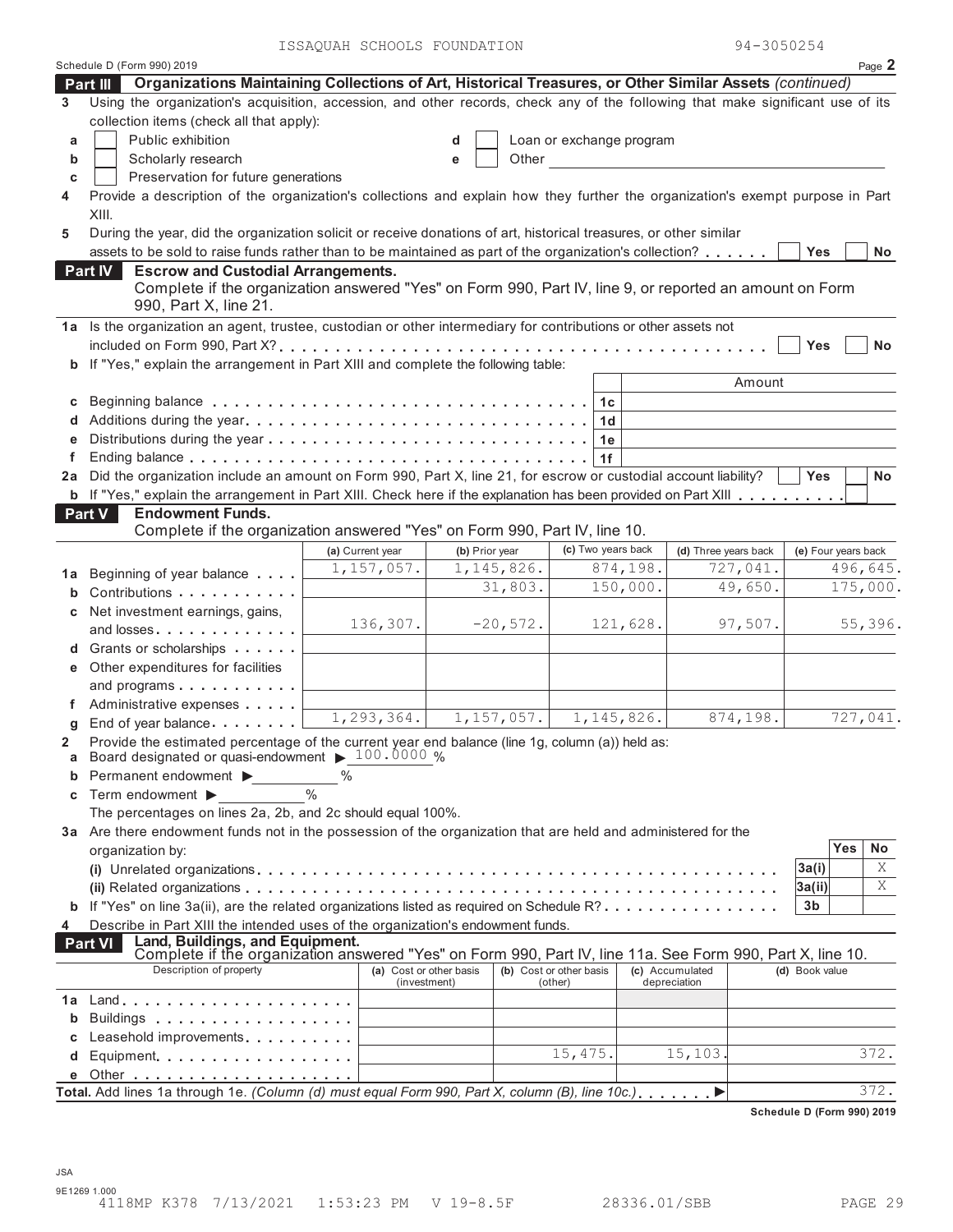| <b>Part VII</b>                                                                                                                            | Schedule D (Form 990) 2019                                                               |                              | Page 3                                                                                                     |
|--------------------------------------------------------------------------------------------------------------------------------------------|------------------------------------------------------------------------------------------|------------------------------|------------------------------------------------------------------------------------------------------------|
|                                                                                                                                            | <b>Investments - Other Securities.</b>                                                   |                              | Complete if the organization answered "Yes" on Form 990, Part IV, line 11b. See Form 990, Part X, line 12. |
|                                                                                                                                            | (a) Description of security or category<br>(including name of security)                  | (b) Book value               | (c) Method of valuation:<br>Cost or end-of-year market value                                               |
|                                                                                                                                            | (1) Financial derivatives                                                                |                              |                                                                                                            |
|                                                                                                                                            | (2) Closely held equity interests [1] [1] Closely held equity interests                  |                              |                                                                                                            |
|                                                                                                                                            | $(3)$ Other                                                                              |                              |                                                                                                            |
| (A)                                                                                                                                        |                                                                                          |                              |                                                                                                            |
| (B)                                                                                                                                        |                                                                                          |                              |                                                                                                            |
| (C)                                                                                                                                        |                                                                                          |                              |                                                                                                            |
| (D)<br>(E)                                                                                                                                 |                                                                                          |                              |                                                                                                            |
| (F)                                                                                                                                        |                                                                                          |                              |                                                                                                            |
| (G)                                                                                                                                        |                                                                                          |                              |                                                                                                            |
| (H)                                                                                                                                        |                                                                                          |                              |                                                                                                            |
|                                                                                                                                            | Total. (Column (b) must equal Form 990, Part X, col. (B) line 12.) $\blacktriangleright$ |                              |                                                                                                            |
| Part VIII                                                                                                                                  | <b>Investments - Program Related.</b>                                                    |                              | Complete if the organization answered "Yes" on Form 990, Part IV, line 11c. See Form 990, Part X, line 13. |
|                                                                                                                                            | (a) Description of investment                                                            | (b) Book value               | (c) Method of valuation:<br>Cost or end-of-year market value                                               |
|                                                                                                                                            |                                                                                          |                              |                                                                                                            |
| (1)<br>(2)                                                                                                                                 |                                                                                          |                              |                                                                                                            |
| (3)                                                                                                                                        |                                                                                          |                              |                                                                                                            |
| (4)                                                                                                                                        |                                                                                          |                              |                                                                                                            |
| (5)                                                                                                                                        |                                                                                          |                              |                                                                                                            |
| (6)                                                                                                                                        |                                                                                          |                              |                                                                                                            |
| (7)                                                                                                                                        |                                                                                          |                              |                                                                                                            |
|                                                                                                                                            |                                                                                          |                              |                                                                                                            |
|                                                                                                                                            |                                                                                          |                              |                                                                                                            |
| (8)<br>(9)                                                                                                                                 |                                                                                          |                              |                                                                                                            |
|                                                                                                                                            | Total. (Column (b) must equal Form 990, Part X, col. (B) line 13.) $\blacktriangleright$ |                              |                                                                                                            |
| Part IX                                                                                                                                    | <b>Other Assets.</b>                                                                     |                              | Complete if the organization answered "Yes" on Form 990, Part IV, line 11d. See Form 990, Part X, line 15. |
|                                                                                                                                            |                                                                                          | (a) Description              | (b) Book value                                                                                             |
|                                                                                                                                            |                                                                                          |                              |                                                                                                            |
|                                                                                                                                            |                                                                                          |                              |                                                                                                            |
|                                                                                                                                            |                                                                                          |                              |                                                                                                            |
|                                                                                                                                            |                                                                                          |                              |                                                                                                            |
|                                                                                                                                            |                                                                                          |                              |                                                                                                            |
|                                                                                                                                            |                                                                                          |                              |                                                                                                            |
|                                                                                                                                            |                                                                                          |                              |                                                                                                            |
|                                                                                                                                            |                                                                                          |                              |                                                                                                            |
|                                                                                                                                            |                                                                                          |                              | ▶                                                                                                          |
|                                                                                                                                            | <b>Other Liabilities.</b><br>line 25.                                                    |                              | Complete if the organization answered "Yes" on Form 990, Part IV, line 11e or 11f. See Form 990, Part X,   |
|                                                                                                                                            |                                                                                          | (a) Description of liability | (b) Book value                                                                                             |
|                                                                                                                                            | Federal income taxes                                                                     |                              |                                                                                                            |
|                                                                                                                                            |                                                                                          |                              |                                                                                                            |
|                                                                                                                                            |                                                                                          |                              |                                                                                                            |
|                                                                                                                                            |                                                                                          |                              |                                                                                                            |
|                                                                                                                                            |                                                                                          |                              |                                                                                                            |
|                                                                                                                                            |                                                                                          |                              |                                                                                                            |
|                                                                                                                                            |                                                                                          |                              |                                                                                                            |
|                                                                                                                                            |                                                                                          |                              |                                                                                                            |
| (1)<br>(2)<br>(3)<br>(4)<br>(5)<br>(6)<br>(7)<br>(8)<br>(9)<br>Part X<br>1.<br>(1)<br>(2)<br>(3)<br>(4)<br>(5)<br>(6)<br>(7)<br>(8)<br>(9) |                                                                                          |                              |                                                                                                            |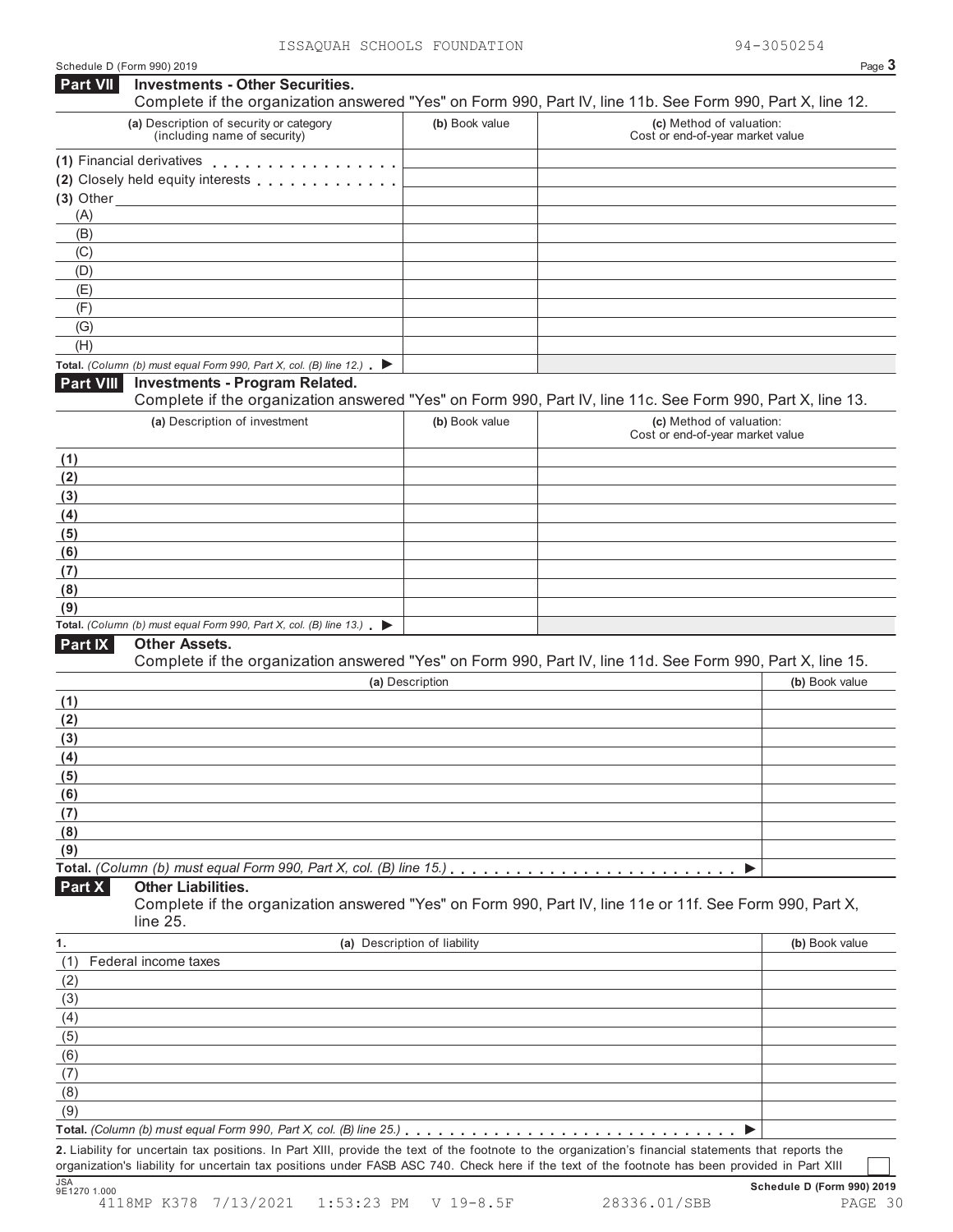| ISSAQUAH SCHOOLS FOUNDATION |  |
|-----------------------------|--|
|-----------------------------|--|

|                     | ISSAQUAH SUNUULS FUUNDAIIUN                                                                                                                                                                                                                                                      | ツォーコいついとつす   |                          |
|---------------------|----------------------------------------------------------------------------------------------------------------------------------------------------------------------------------------------------------------------------------------------------------------------------------|--------------|--------------------------|
| Part XI             | Schedule D (Form 990) 2019<br>Reconciliation of Revenue per Audited Financial Statements With Revenue per Return.                                                                                                                                                                |              | Page 4                   |
|                     | Complete if the organization answered "Yes" on Form 990, Part IV, line 12a.                                                                                                                                                                                                      |              |                          |
|                     | Total revenue, gains, and other support per audited financial statements                                                                                                                                                                                                         | $\mathbf{1}$ | 1,282,750.               |
| 1<br>$\overline{2}$ | Amounts included on line 1 but not on Form 990, Part VIII, line 12:                                                                                                                                                                                                              |              |                          |
| а                   | 108,942.<br>2a                                                                                                                                                                                                                                                                   |              |                          |
| b                   | 61,584.<br>2 <sub>b</sub>                                                                                                                                                                                                                                                        |              |                          |
| c                   | 2c<br>Recoveries of prior year grants                                                                                                                                                                                                                                            |              |                          |
| d                   | 2d                                                                                                                                                                                                                                                                               |              |                          |
| е                   |                                                                                                                                                                                                                                                                                  | 2е           | 170,526.                 |
| 3.                  |                                                                                                                                                                                                                                                                                  | 3            | 1, 112, 224.             |
| 4                   | Amounts included on Form 990, Part VIII, line 12, but not on line 1:                                                                                                                                                                                                             |              |                          |
| а                   | 4a<br>Investment expenses not included on Form 990, Part VIII, line 7b                                                                                                                                                                                                           |              |                          |
| b                   | 4b                                                                                                                                                                                                                                                                               |              |                          |
| C.                  |                                                                                                                                                                                                                                                                                  | 4c           |                          |
| 5.                  | Total revenue. Add lines 3 and 4c. (This must equal Form 990, Part I, line 12.)                                                                                                                                                                                                  | 5            | 1, 112, 224.             |
| <b>Part XII</b>     | Reconciliation of Expenses per Audited Financial Statements With Expenses per Return.                                                                                                                                                                                            |              |                          |
|                     | Complete if the organization answered "Yes" on Form 990, Part IV, line 12a.                                                                                                                                                                                                      |              | $\overline{1,224,689}$ . |
| 1                   |                                                                                                                                                                                                                                                                                  | 1            |                          |
| $\overline{2}$      | Amounts included on line 1 but not on Form 990, Part IX, line 25:<br>61,584.                                                                                                                                                                                                     |              |                          |
| a                   | 2a<br>2 <sub>b</sub>                                                                                                                                                                                                                                                             |              |                          |
| b                   | 2 <sub>c</sub>                                                                                                                                                                                                                                                                   |              |                          |
| c                   | 2d                                                                                                                                                                                                                                                                               |              |                          |
| d                   |                                                                                                                                                                                                                                                                                  | 2е           | 61,584.                  |
| е<br>3.             |                                                                                                                                                                                                                                                                                  | 3            | 1, 163, 105.             |
| 4                   | Amounts included on Form 990, Part IX, line 25, but not on line 1:                                                                                                                                                                                                               |              |                          |
| а                   | 4a<br>Investment expenses not included on Form 990, Part VIII, line 7b                                                                                                                                                                                                           |              |                          |
| b                   | 4b                                                                                                                                                                                                                                                                               |              |                          |
| C                   |                                                                                                                                                                                                                                                                                  | 4c           |                          |
| 5.                  | Total expenses. Add lines 3 and 4c. (This must equal Form 990, Part I, line 18.)                                                                                                                                                                                                 | 5            | 1,163,105.               |
|                     | <b>Part XIII</b> Supplemental Information.                                                                                                                                                                                                                                       |              |                          |
|                     | Provide the descriptions required for Part II, lines 3, 5, and 9; Part III, lines 1a and 4; Part IV, lines 1b and 2b; Part V, line 4; Part X, line<br>2; Part XI, lines 2d and 4b; and Part XII, lines 2d and 4b. Also complete this part to provide any additional information. |              |                          |
|                     |                                                                                                                                                                                                                                                                                  |              |                          |
|                     | PART X, LINE 2                                                                                                                                                                                                                                                                   |              |                          |
|                     | THE FOUNDATION EVALUATES ITS UNCERTAIN TAX POSITIONS AND A LOSS                                                                                                                                                                                                                  |              |                          |
|                     |                                                                                                                                                                                                                                                                                  |              |                          |
|                     | CONTINGENCY IS RECOGNIZED WHEN IT IS MORE LIKELY THAN NOT THAT A                                                                                                                                                                                                                 |              |                          |
|                     |                                                                                                                                                                                                                                                                                  |              |                          |
|                     | LIABILITY HAS BEEN INCURRED BY THE FOUNDATION AND THE AMOUNT CAN BE                                                                                                                                                                                                              |              |                          |
|                     |                                                                                                                                                                                                                                                                                  |              |                          |
|                     | REASONABLY ESTIMATED.                                                                                                                                                                                                                                                            |              |                          |
|                     |                                                                                                                                                                                                                                                                                  |              |                          |
|                     |                                                                                                                                                                                                                                                                                  |              |                          |
|                     |                                                                                                                                                                                                                                                                                  |              |                          |
|                     |                                                                                                                                                                                                                                                                                  |              |                          |
|                     |                                                                                                                                                                                                                                                                                  |              |                          |
|                     |                                                                                                                                                                                                                                                                                  |              |                          |
|                     |                                                                                                                                                                                                                                                                                  |              |                          |
|                     |                                                                                                                                                                                                                                                                                  |              |                          |
|                     |                                                                                                                                                                                                                                                                                  |              |                          |
|                     |                                                                                                                                                                                                                                                                                  |              |                          |
|                     |                                                                                                                                                                                                                                                                                  |              |                          |

**Schedule D (Form 990) 2019**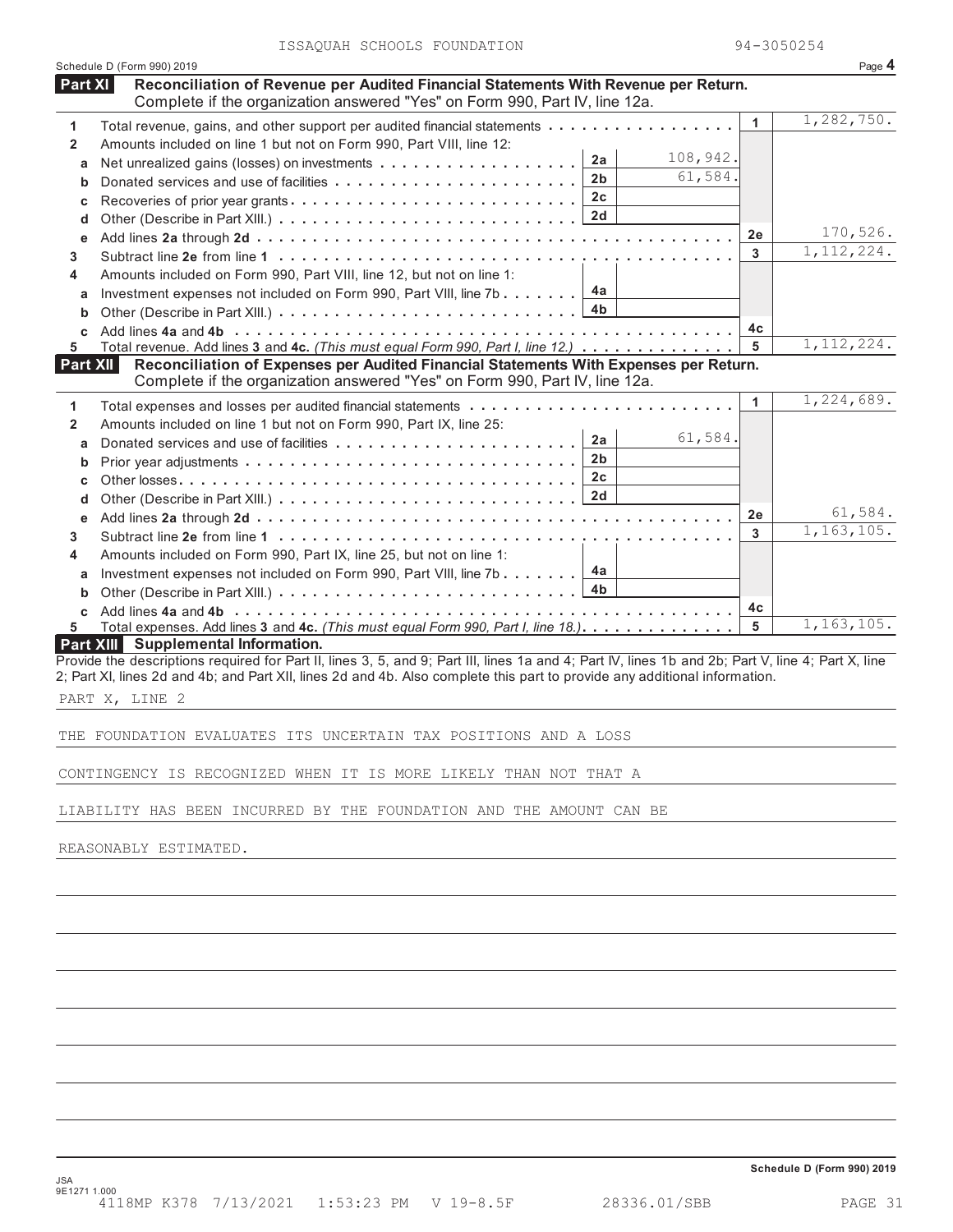**Schedule D (Form 990) 2019**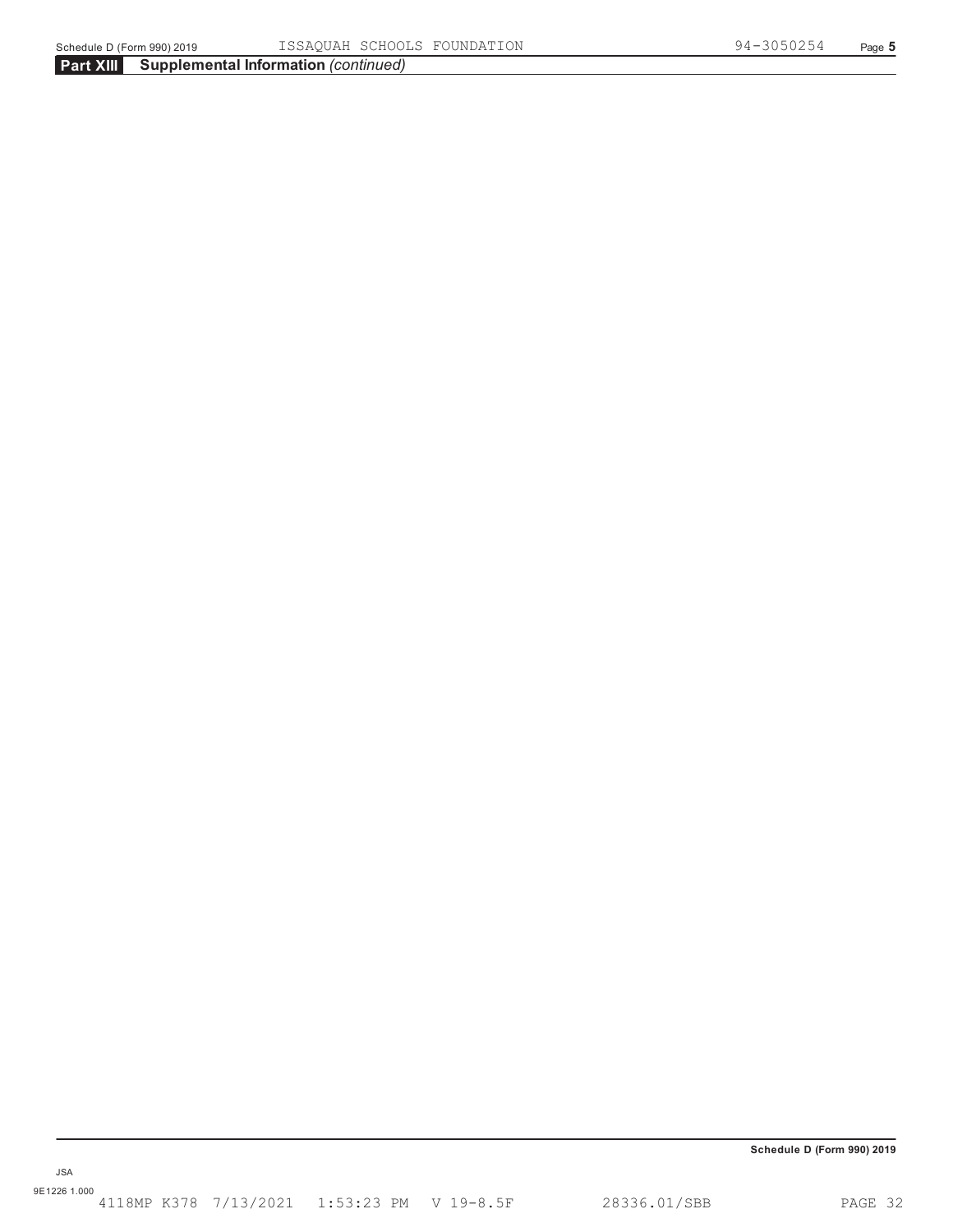| <b>SCHEDULE G</b><br>(Form 990 or 990-EZ)                                                                              |                                                                                                                                                                                                                                                                                                                     | <b>Supplemental Information Regarding Fundraising or Gaming Activities</b><br>Complete if the organization answered "Yes" on Form 990, Part IV, line 17, 18, or 19, or if the<br>organization entered more than \$15,000 on Form 990-EZ, line 6a. |                                    |                                                                      |                                       |                                                                            | OMB No. 1545-0047                                       |
|------------------------------------------------------------------------------------------------------------------------|---------------------------------------------------------------------------------------------------------------------------------------------------------------------------------------------------------------------------------------------------------------------------------------------------------------------|---------------------------------------------------------------------------------------------------------------------------------------------------------------------------------------------------------------------------------------------------|------------------------------------|----------------------------------------------------------------------|---------------------------------------|----------------------------------------------------------------------------|---------------------------------------------------------|
| Department of the Treasury                                                                                             |                                                                                                                                                                                                                                                                                                                     |                                                                                                                                                                                                                                                   | Attach to Form 990 or Form 990-EZ. |                                                                      |                                       |                                                                            | Open to Public                                          |
| Internal Revenue Service                                                                                               |                                                                                                                                                                                                                                                                                                                     | Go to www.irs.gov/Form990 for instructions and the latest information.                                                                                                                                                                            |                                    |                                                                      |                                       |                                                                            | Inspection                                              |
| Name of the organization                                                                                               |                                                                                                                                                                                                                                                                                                                     |                                                                                                                                                                                                                                                   |                                    |                                                                      |                                       | <b>Employer identification number</b>                                      |                                                         |
| ISSAQUAH SCHOOLS FOUNDATION                                                                                            |                                                                                                                                                                                                                                                                                                                     |                                                                                                                                                                                                                                                   |                                    |                                                                      |                                       | 94-3050254                                                                 |                                                         |
| Part I                                                                                                                 | Fundraising Activities. Complete if the organization answered "Yes" on Form 990, Part IV, line 17.                                                                                                                                                                                                                  |                                                                                                                                                                                                                                                   |                                    |                                                                      |                                       |                                                                            |                                                         |
|                                                                                                                        | Form 990-EZ filers are not required to complete this part.                                                                                                                                                                                                                                                          |                                                                                                                                                                                                                                                   |                                    |                                                                      |                                       |                                                                            |                                                         |
| 1                                                                                                                      | Indicate whether the organization raised funds through any of the following activities. Check all that apply.                                                                                                                                                                                                       |                                                                                                                                                                                                                                                   |                                    |                                                                      |                                       |                                                                            |                                                         |
| Mail solicitations<br>а                                                                                                |                                                                                                                                                                                                                                                                                                                     | e                                                                                                                                                                                                                                                 |                                    |                                                                      | Solicitation of non-government grants |                                                                            |                                                         |
| b                                                                                                                      | Internet and email solicitations                                                                                                                                                                                                                                                                                    | f                                                                                                                                                                                                                                                 |                                    |                                                                      | Solicitation of government grants     |                                                                            |                                                         |
| Phone solicitations<br>с                                                                                               |                                                                                                                                                                                                                                                                                                                     | a                                                                                                                                                                                                                                                 |                                    |                                                                      | Special fundraising events            |                                                                            |                                                         |
| In-person solicitations<br>d                                                                                           |                                                                                                                                                                                                                                                                                                                     |                                                                                                                                                                                                                                                   |                                    |                                                                      |                                       |                                                                            |                                                         |
| 2a Did the organization have a written or oral agreement with any individual (including officers, directors, trustees, | or key employees listed in Form 990, Part VII) or entity in connection with professional fundraising services?<br><b>b</b> If "Yes," list the 10 highest paid individuals or entities (fundraisers) pursuant to agreements under which the fundraiser is to be<br>compensated at least \$5,000 by the organization. |                                                                                                                                                                                                                                                   |                                    |                                                                      |                                       |                                                                            | <b>Yes</b><br><b>No</b>                                 |
| (i) Name and address of individual<br>or entity (fundraiser)                                                           |                                                                                                                                                                                                                                                                                                                     | (ii) Activity                                                                                                                                                                                                                                     |                                    | (iii) Did fundraiser have<br>custody or control of<br>contributions? | (iv) Gross receipts<br>from activity  | (v) Amount paid to<br>(or retained by)<br>fundraiser listed in<br>col. (i) | (vi) Amount paid to<br>(or retained by)<br>organization |
|                                                                                                                        |                                                                                                                                                                                                                                                                                                                     |                                                                                                                                                                                                                                                   | Yes                                | <b>No</b>                                                            |                                       |                                                                            |                                                         |
| 1                                                                                                                      |                                                                                                                                                                                                                                                                                                                     |                                                                                                                                                                                                                                                   |                                    |                                                                      |                                       |                                                                            |                                                         |
| $\mathbf{2}$                                                                                                           |                                                                                                                                                                                                                                                                                                                     |                                                                                                                                                                                                                                                   |                                    |                                                                      |                                       |                                                                            |                                                         |
| 3                                                                                                                      |                                                                                                                                                                                                                                                                                                                     |                                                                                                                                                                                                                                                   |                                    |                                                                      |                                       |                                                                            |                                                         |
|                                                                                                                        |                                                                                                                                                                                                                                                                                                                     |                                                                                                                                                                                                                                                   |                                    |                                                                      |                                       |                                                                            |                                                         |
| 5                                                                                                                      |                                                                                                                                                                                                                                                                                                                     |                                                                                                                                                                                                                                                   |                                    |                                                                      |                                       |                                                                            |                                                         |
| 6                                                                                                                      |                                                                                                                                                                                                                                                                                                                     |                                                                                                                                                                                                                                                   |                                    |                                                                      |                                       |                                                                            |                                                         |
| 7                                                                                                                      |                                                                                                                                                                                                                                                                                                                     |                                                                                                                                                                                                                                                   |                                    |                                                                      |                                       |                                                                            |                                                         |
| 8                                                                                                                      |                                                                                                                                                                                                                                                                                                                     |                                                                                                                                                                                                                                                   |                                    |                                                                      |                                       |                                                                            |                                                         |
|                                                                                                                        |                                                                                                                                                                                                                                                                                                                     |                                                                                                                                                                                                                                                   |                                    |                                                                      |                                       |                                                                            |                                                         |
| 9                                                                                                                      |                                                                                                                                                                                                                                                                                                                     |                                                                                                                                                                                                                                                   |                                    |                                                                      |                                       |                                                                            |                                                         |
| 10                                                                                                                     |                                                                                                                                                                                                                                                                                                                     |                                                                                                                                                                                                                                                   |                                    |                                                                      |                                       |                                                                            |                                                         |
| Total<br>registration or licensing.                                                                                    | List all states in which the organization is registered or licensed to solicit contributions or has been notified it is exempt from                                                                                                                                                                                 |                                                                                                                                                                                                                                                   |                                    |                                                                      |                                       |                                                                            |                                                         |
|                                                                                                                        |                                                                                                                                                                                                                                                                                                                     |                                                                                                                                                                                                                                                   |                                    |                                                                      |                                       |                                                                            |                                                         |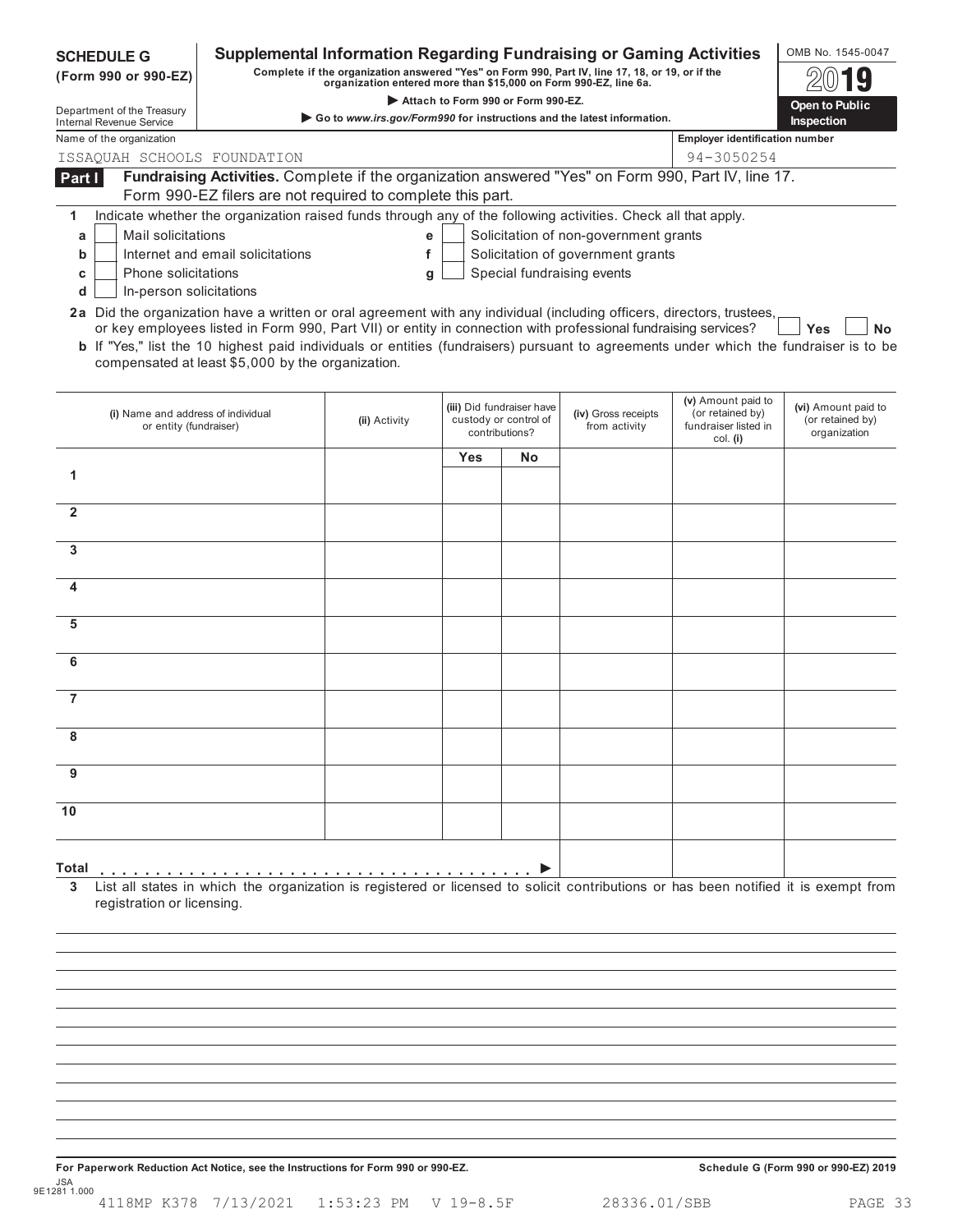|                        | Schedule G (Form 990 or 990-EZ) 2019                                                                                                                                                                                                                 |                                |                         |                                   | Page 2                                    |
|------------------------|------------------------------------------------------------------------------------------------------------------------------------------------------------------------------------------------------------------------------------------------------|--------------------------------|-------------------------|-----------------------------------|-------------------------------------------|
| Part II                | Fundraising Events. Complete if the organization answered "Yes" on Form 990, Part IV, line 18, or reported                                                                                                                                           |                                |                         |                                   |                                           |
|                        | more than \$15,000 of fundraising event contributions and gross income on Form 990-EZ, lines 1 and 6b. List<br>events with gross receipts greater than \$5,000.                                                                                      |                                |                         |                                   |                                           |
|                        |                                                                                                                                                                                                                                                      |                                |                         | (c) Other events                  |                                           |
|                        |                                                                                                                                                                                                                                                      | (a) Event $#1$<br>LUNCHEON     | $(b)$ Event #2          |                                   | (d) Total events<br>(add col. (a) through |
|                        |                                                                                                                                                                                                                                                      | (event type)                   | (event type)            | (total number)                    | col. (c)                                  |
|                        |                                                                                                                                                                                                                                                      |                                |                         |                                   |                                           |
| Revenue                | 1 Gross receipts                                                                                                                                                                                                                                     | 360,019.                       |                         |                                   | 360,019.                                  |
|                        |                                                                                                                                                                                                                                                      |                                |                         |                                   |                                           |
|                        | 2 Less: Contributions                                                                                                                                                                                                                                | 360,019.                       |                         |                                   | 360,019.                                  |
|                        | 3 Gross income (line 1 minus                                                                                                                                                                                                                         |                                |                         |                                   |                                           |
|                        | $line 2)$                                                                                                                                                                                                                                            |                                |                         |                                   |                                           |
|                        |                                                                                                                                                                                                                                                      |                                |                         |                                   |                                           |
|                        |                                                                                                                                                                                                                                                      |                                |                         |                                   |                                           |
|                        | 5 Noncash prizes <u>  _ _ _ _ _ _ _ _ _ _ _</u>                                                                                                                                                                                                      |                                |                         |                                   |                                           |
|                        |                                                                                                                                                                                                                                                      |                                |                         |                                   |                                           |
|                        | 6 Rent/facility costs <u>  _ _ _ _ _ _ _ _ _ _ _ _</u>                                                                                                                                                                                               |                                |                         |                                   |                                           |
|                        |                                                                                                                                                                                                                                                      |                                |                         |                                   |                                           |
| <b>Direct Expenses</b> | 7 Food and beverages [                                                                                                                                                                                                                               |                                |                         |                                   |                                           |
|                        |                                                                                                                                                                                                                                                      |                                |                         |                                   |                                           |
|                        | 8 Entertainment <u>  _ _ _ _ _ _ _ _ _ _ _</u>                                                                                                                                                                                                       |                                |                         |                                   |                                           |
|                        |                                                                                                                                                                                                                                                      |                                |                         |                                   |                                           |
|                        | 9 Other direct expenses $\ldots$ . $\boxed{\phantom{a} \phantom{a}}$ 28, 036.                                                                                                                                                                        |                                |                         |                                   | 28,036.                                   |
|                        | 10 Direct expense summary. Add lines 4 through 9 in column (d) $\ldots \ldots \ldots \ldots$                                                                                                                                                         |                                |                         |                                   | 28,036.                                   |
|                        |                                                                                                                                                                                                                                                      |                                |                         |                                   | $-28,036.$                                |
| Part III               | Gaming. Complete if the organization answered "Yes" on Form 990, Part IV, line 19, or reported more than                                                                                                                                             |                                |                         |                                   |                                           |
|                        | \$15,000 on Form 990-EZ, line 6a.                                                                                                                                                                                                                    |                                |                         |                                   |                                           |
|                        |                                                                                                                                                                                                                                                      | (a) Bingo                      | (b) Pull tabs/instant   | (c) Other gaming                  | (d) Total gaming (add                     |
|                        |                                                                                                                                                                                                                                                      |                                | bingo/progressive bingo |                                   | col. (a) through col. (c))                |
| Revenue                |                                                                                                                                                                                                                                                      |                                |                         |                                   |                                           |
|                        | 1 Gross revenue                                                                                                                                                                                                                                      |                                |                         |                                   |                                           |
|                        | 2 Cash prizes                                                                                                                                                                                                                                        |                                |                         |                                   |                                           |
| penses                 |                                                                                                                                                                                                                                                      |                                |                         |                                   |                                           |
|                        | 3 Noncash prizes                                                                                                                                                                                                                                     |                                |                         |                                   |                                           |
|                        |                                                                                                                                                                                                                                                      |                                |                         |                                   |                                           |
| Direct Ex              | 4 Rent/facility costs [1, 1, 1, 1, 1]                                                                                                                                                                                                                |                                |                         |                                   |                                           |
|                        |                                                                                                                                                                                                                                                      |                                |                         |                                   |                                           |
|                        | 5 Other direct expenses                                                                                                                                                                                                                              |                                |                         |                                   |                                           |
|                        |                                                                                                                                                                                                                                                      | Yes<br>$\sqrt{2}$<br><b>No</b> | Yes $\sim$<br><b>No</b> | Yes<br>$\frac{9}{6}$<br><b>No</b> |                                           |
|                        |                                                                                                                                                                                                                                                      |                                |                         |                                   |                                           |
|                        | 7 Direct expense summary. Add lines 2 through 5 in column (d)                                                                                                                                                                                        |                                |                         | . <b>.</b><br>▶                   |                                           |
|                        |                                                                                                                                                                                                                                                      |                                |                         |                                   |                                           |
|                        | 8 Net gaming income summary. Subtract line 7 from line 1, column (d) ▶                                                                                                                                                                               |                                |                         |                                   |                                           |
|                        |                                                                                                                                                                                                                                                      |                                |                         |                                   |                                           |
| 9                      | Enter the state(s) in which the organization conducts gaming activities:<br>Is the organization licensed to conduct gaming activities in each of these states?<br>Is the organization licensed to conduct gaming activities in each of these states? |                                |                         |                                   |                                           |
| a                      |                                                                                                                                                                                                                                                      |                                |                         |                                   | $\overline{Yes}$<br><b>No</b>             |
| $\mathbf b$            |                                                                                                                                                                                                                                                      |                                |                         |                                   |                                           |
|                        |                                                                                                                                                                                                                                                      |                                |                         |                                   |                                           |
| 10a                    | Were any of the organization's gaming licenses revoked, suspended, or terminated during the tax year?                                                                                                                                                |                                |                         |                                   | Yes <br><b>No</b>                         |
| b                      |                                                                                                                                                                                                                                                      |                                |                         |                                   |                                           |
|                        |                                                                                                                                                                                                                                                      |                                |                         |                                   |                                           |

**Schedule G (Form 990 or 990-EZ) 2019**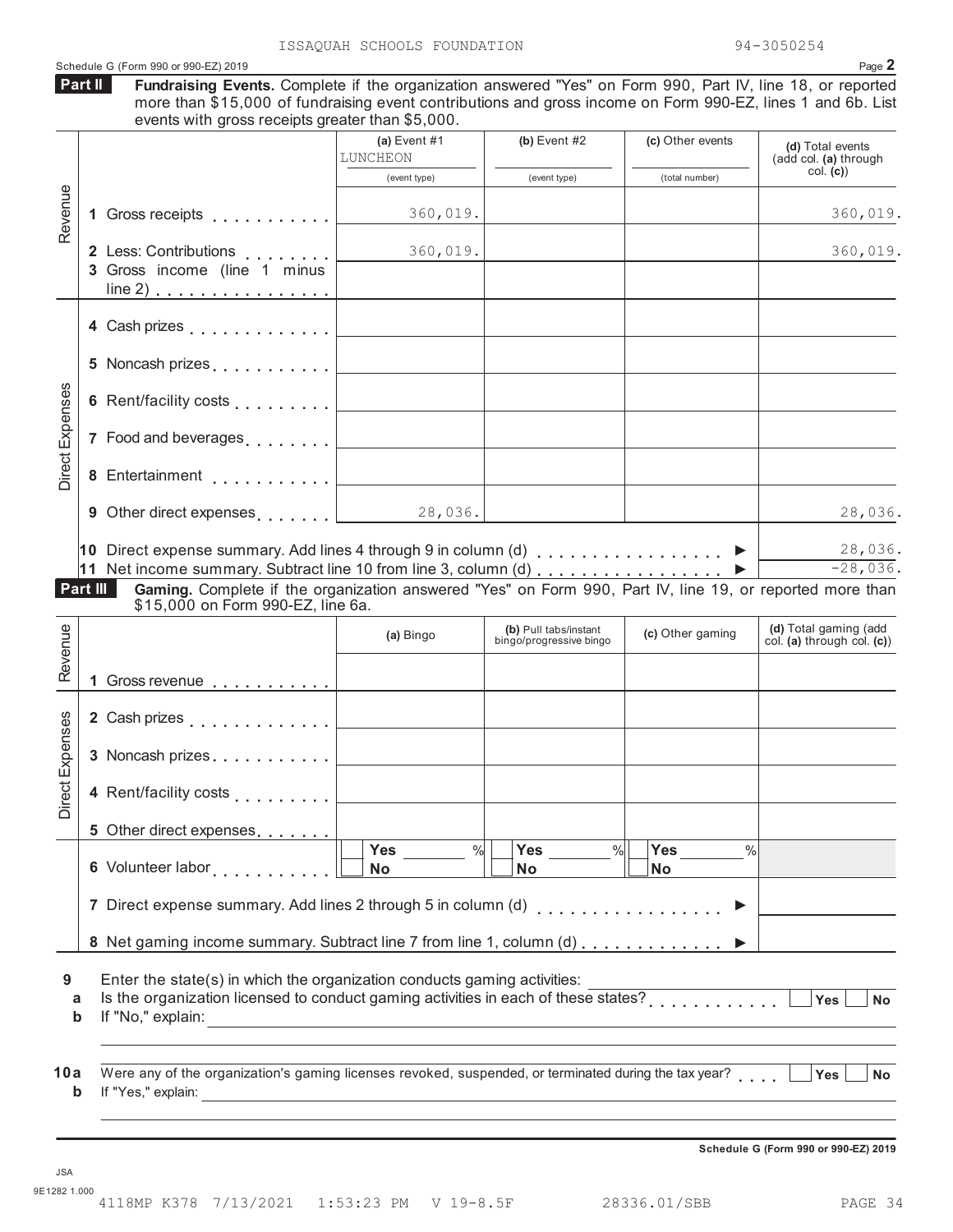|                | 94-3050254<br>ISSAQUAH SCHOOLS FOUNDATION                                                                                    |
|----------------|------------------------------------------------------------------------------------------------------------------------------|
|                | Schedule G (Form 990 or 990-EZ) 2019<br>Page 3                                                                               |
| 11             | <b>Yes</b><br><b>No</b>                                                                                                      |
| 12             | Is the organization a grantor, beneficiary or trustee of a trust or a member of a partnership or other entity                |
|                | Yes  <br><b>No</b>                                                                                                           |
| 13             | Indicate the percentage of gaming activity conducted in:                                                                     |
| a              | $\%$                                                                                                                         |
|                | $\frac{0}{0}$                                                                                                                |
| 14             | Enter the name and address of the person who prepares the organization's gaming/special events books and                     |
|                | records:                                                                                                                     |
|                |                                                                                                                              |
|                |                                                                                                                              |
|                |                                                                                                                              |
|                |                                                                                                                              |
|                |                                                                                                                              |
|                | 15a Does the organization have a contract with a third party from whom the organization receives gaming                      |
|                | Yes <br>No                                                                                                                   |
|                | <b>b</b> If "Yes," enter the amount of gaming revenue received by the organization $\triangleright$ \$______________ and the |
|                | amount of gaming revenue retained by the third party $\triangleright$ \$ _______________.                                    |
|                | c If "Yes," enter name and address of the third party:                                                                       |
|                |                                                                                                                              |
|                |                                                                                                                              |
|                |                                                                                                                              |
| 16             | Gaming manager information:                                                                                                  |
|                |                                                                                                                              |
|                |                                                                                                                              |
|                |                                                                                                                              |
|                | Gaming manager compensation $\triangleright$ \$ ________________                                                             |
|                |                                                                                                                              |
|                |                                                                                                                              |
|                |                                                                                                                              |
|                | Employee<br>Director/officer<br>Independent contractor                                                                       |
|                |                                                                                                                              |
| 17             | Mandatory distributions:                                                                                                     |
|                | a Is the organization required under state law to make charitable distributions from the gaming proceeds to                  |
|                | . . $\Box$ Yes $\Box$ No                                                                                                     |
|                | <b>b</b> Enter the amount of distributions required under state law to be distributed to other exempt organizations          |
|                | or spent in the organization's own exempt activities during the tax year $\triangleright$ \$                                 |
| <b>Part IV</b> | Supplemental Information. Provide the explanation required by Part I, line 2b, columns (iii) and (v), and                    |
|                | Part III, lines 9, 9b, 10b, 15b, 15c, 16, and 17b, as applicable. Also provide any additional information                    |
|                | (see instructions).                                                                                                          |
|                |                                                                                                                              |

**Schedule G (Form 990 or 990-EZ) 2019**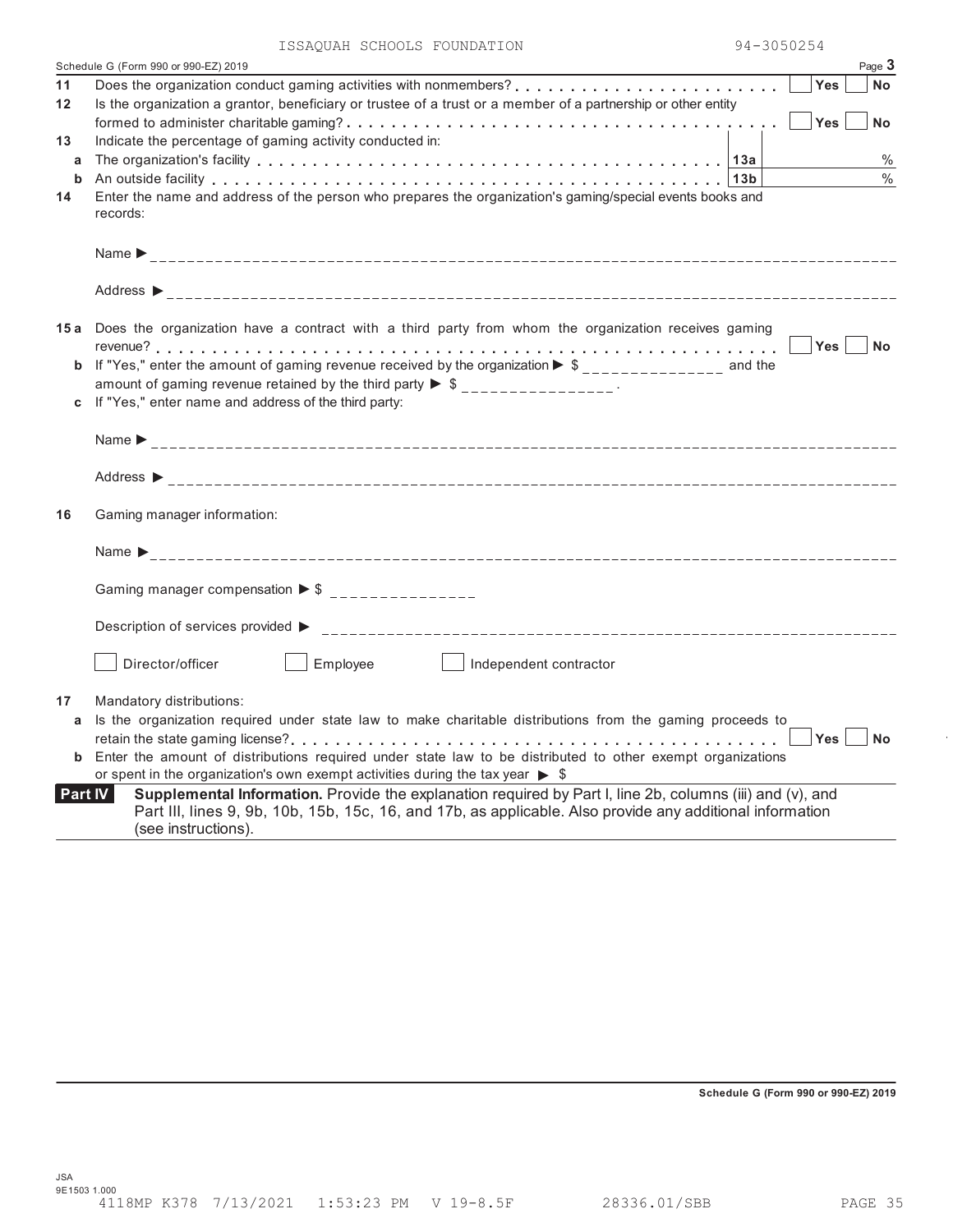| <b>SCHEDULE</b><br>(Form 990)                          |                                                                                                                                                                                                                                                                           |                        |                                    | Governments, and Individuals in the United States<br>Grants and Other Assistance to Organizations,                                                         |                                       |                                                                                                 |                                              | OMB No. 1545-0047<br><b>9</b><br>20   |
|--------------------------------------------------------|---------------------------------------------------------------------------------------------------------------------------------------------------------------------------------------------------------------------------------------------------------------------------|------------------------|------------------------------------|------------------------------------------------------------------------------------------------------------------------------------------------------------|---------------------------------------|-------------------------------------------------------------------------------------------------|----------------------------------------------|---------------------------------------|
| Department of the Treasury<br>Internal Revenue Service |                                                                                                                                                                                                                                                                           | $\triangleright$ Go to |                                    | Complete if the organization answered "Yes" on Form 990, Part IV, line 21 or 22.<br>www.irs.gov/Form990 for the latest information.<br>Attach to Form 990. |                                       |                                                                                                 |                                              | Open to Public<br>Inspection          |
| ISSAQUAH SCHOOLS<br>Name of the organization           | FOUNDATION                                                                                                                                                                                                                                                                |                        |                                    |                                                                                                                                                            |                                       |                                                                                                 | Employer identification number<br>94-3050254 |                                       |
| Part I                                                 | General Information on Grants and Assistance                                                                                                                                                                                                                              |                        |                                    |                                                                                                                                                            |                                       |                                                                                                 |                                              |                                       |
| $\overline{\phantom{0}}$                               | the selection criteria used to award the grants or assistance?<br>Does the organization maintain records to substantiate the                                                                                                                                              |                        |                                    |                                                                                                                                                            |                                       | amount of the grants or assistance, the grantees' eligibility for the grants or assistance, and |                                              | $\frac{1}{2}$<br>$\times$   Yes       |
| 2                                                      | Describe in Part IV the organization's procedures for monitoring the use of grant funds in the United States.                                                                                                                                                             |                        |                                    |                                                                                                                                                            |                                       |                                                                                                 |                                              |                                       |
| Part II                                                | Grants and Other Assistance to Domestic Organizations and Domestic Governments. Complete if the organization answered "Yes" on Form 990,<br>Part IV, line 21, for any recipient that received more than \$5,000. Part II can be duplicated if additional space is needed. |                        |                                    |                                                                                                                                                            |                                       |                                                                                                 |                                              |                                       |
|                                                        | <b>1 (a)</b> Name and address of organization<br>or government                                                                                                                                                                                                            | (b) $EIN$              | (c) IRC section<br>(if applicable) | (d) Amount of cash<br>grant                                                                                                                                | (e) Amount of non-<br>cash assistance | (f) Method of valuation<br>(book, FMV, appraisal,<br>other)                                     | (g) Description of<br>noncash assistance     | (h) Purpose of grant<br>or assistance |
| (1) ISSAQUAH SCHOOL DISTRICT<br>$220TH$ AVE<br>5150    | SE ISSAQUAH, WA 98029                                                                                                                                                                                                                                                     |                        |                                    | 374,825                                                                                                                                                    |                                       |                                                                                                 |                                              | EDUCATION                             |
| $\widetilde{a}$                                        |                                                                                                                                                                                                                                                                           |                        |                                    |                                                                                                                                                            |                                       |                                                                                                 |                                              |                                       |
| <u>ි</u>                                               |                                                                                                                                                                                                                                                                           |                        |                                    |                                                                                                                                                            |                                       |                                                                                                 |                                              |                                       |
| $\widehat{4}$                                          |                                                                                                                                                                                                                                                                           |                        |                                    |                                                                                                                                                            |                                       |                                                                                                 |                                              |                                       |
| $\overline{5}$                                         |                                                                                                                                                                                                                                                                           |                        |                                    |                                                                                                                                                            |                                       |                                                                                                 |                                              |                                       |
| $\overline{6}$                                         |                                                                                                                                                                                                                                                                           |                        |                                    |                                                                                                                                                            |                                       |                                                                                                 |                                              |                                       |
| $\overline{c}$                                         |                                                                                                                                                                                                                                                                           |                        |                                    |                                                                                                                                                            |                                       |                                                                                                 |                                              |                                       |
| $\mathbf{a}$                                           |                                                                                                                                                                                                                                                                           |                        |                                    |                                                                                                                                                            |                                       |                                                                                                 |                                              |                                       |
| $\widehat{\mathbf{e}}$                                 |                                                                                                                                                                                                                                                                           |                        |                                    |                                                                                                                                                            |                                       |                                                                                                 |                                              |                                       |
| (10)                                                   |                                                                                                                                                                                                                                                                           |                        |                                    |                                                                                                                                                            |                                       |                                                                                                 |                                              |                                       |
| (11)                                                   |                                                                                                                                                                                                                                                                           |                        |                                    |                                                                                                                                                            |                                       |                                                                                                 |                                              |                                       |
| (12)                                                   |                                                                                                                                                                                                                                                                           |                        |                                    |                                                                                                                                                            |                                       |                                                                                                 |                                              |                                       |
| S<br>2                                                 | Enter total number of section 501(c)(3) and government organizations listed in the line 1 table<br>Enter total number of other organizations listed in the line 1                                                                                                         |                        | table                              |                                                                                                                                                            |                                       |                                                                                                 |                                              |                                       |
|                                                        | For Paperwork Reduction Act Notice, see the Instructions for Form 990.                                                                                                                                                                                                    |                        |                                    |                                                                                                                                                            |                                       |                                                                                                 |                                              | Schedule I (Form 990) (2019)          |
| <b>ASL</b>                                             |                                                                                                                                                                                                                                                                           |                        |                                    |                                                                                                                                                            |                                       |                                                                                                 |                                              |                                       |

PAGE 36

28336.01/SBB

4118MP K378 7/13/2021 1:53:23 PM V 19-8.5F 28336.01/SBB PAGE 369E12881.000<br>4118MP K378 7/13/2021 1:53:23 PM V 19-8.5F

9E1288 1.000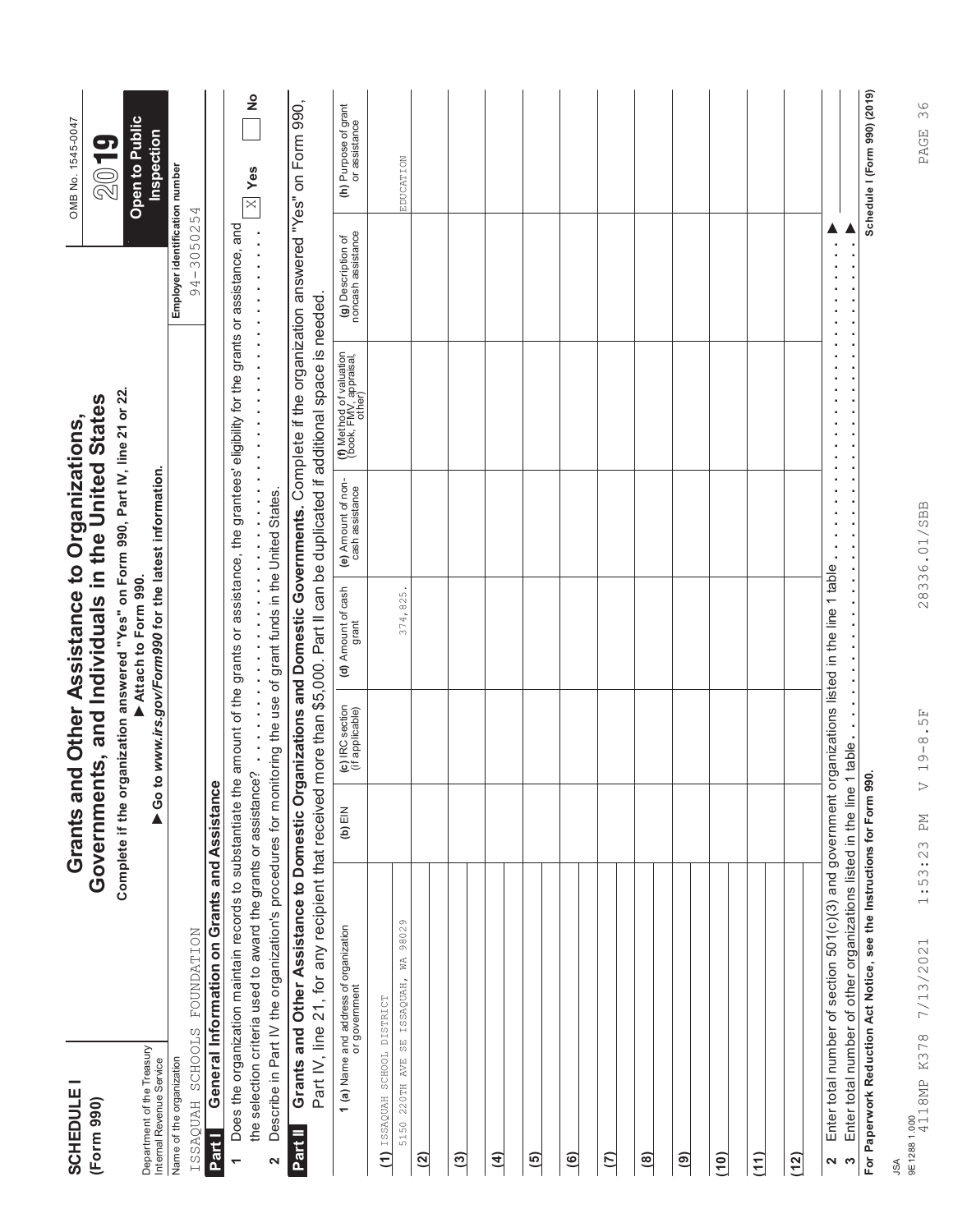|                        | Schedule I (Form 990) (2019)                                                                                                                                                                 |                             |                             |                                      |                                                                                  | Page 2                                 |  |
|------------------------|----------------------------------------------------------------------------------------------------------------------------------------------------------------------------------------------|-----------------------------|-----------------------------|--------------------------------------|----------------------------------------------------------------------------------|----------------------------------------|--|
| Part III               | Grants and Other Assistance to Domestic Individuals. Complete if the organization answered "Yes" on Form 990, Part IV, line 22.<br>Part III can be duplicated if additional space is needed. |                             |                             |                                      |                                                                                  |                                        |  |
|                        | (a) Type of grant or assistance                                                                                                                                                              | (b) Number of<br>recipients | (c) Amount of<br>cash grant | non-cash assistance<br>(d) Amount of | (e) Method of valuation (book,<br>FMV, appraisal, other)                         | (f) Description of non-cash assistance |  |
|                        |                                                                                                                                                                                              |                             |                             |                                      |                                                                                  |                                        |  |
| 2                      |                                                                                                                                                                                              |                             |                             |                                      |                                                                                  |                                        |  |
| ∾                      |                                                                                                                                                                                              |                             |                             |                                      |                                                                                  |                                        |  |
| 4                      |                                                                                                                                                                                              |                             |                             |                                      |                                                                                  |                                        |  |
| ιΩ                     |                                                                                                                                                                                              |                             |                             |                                      |                                                                                  |                                        |  |
| ဖ                      |                                                                                                                                                                                              |                             |                             |                                      |                                                                                  |                                        |  |
|                        |                                                                                                                                                                                              |                             |                             |                                      |                                                                                  |                                        |  |
| Part                   | Supplemental Information. Provide the inform<br>information.                                                                                                                                 |                             |                             |                                      | ation required in Part I, line 2, Part III, column (b); and any other additional |                                        |  |
| $\overline{z}$<br>PART | $\overline{\phantom{0}}$<br>LINE                                                                                                                                                             |                             |                             |                                      |                                                                                  |                                        |  |
|                        | THE FOUNDATION REQUESTS A GRANT EVALUATION                                                                                                                                                   |                             | FROM EVERY GRANT RECIPIENT. |                                      |                                                                                  |                                        |  |
| THOSE                  | THE<br>BY<br>EVALUATIONS ARE MONITORED                                                                                                                                                       | PROGRAM COMMITTEE           | AND                         | THE                                  |                                                                                  |                                        |  |
|                        | EXECUTIVE DIRECTOR PRIOR TO RENEWINDINDING ANNUALLY.                                                                                                                                         |                             |                             |                                      |                                                                                  |                                        |  |
|                        |                                                                                                                                                                                              |                             |                             |                                      |                                                                                  |                                        |  |

Schedule I (Form 990) (2019) **Schedule I (Form 990) (2019)**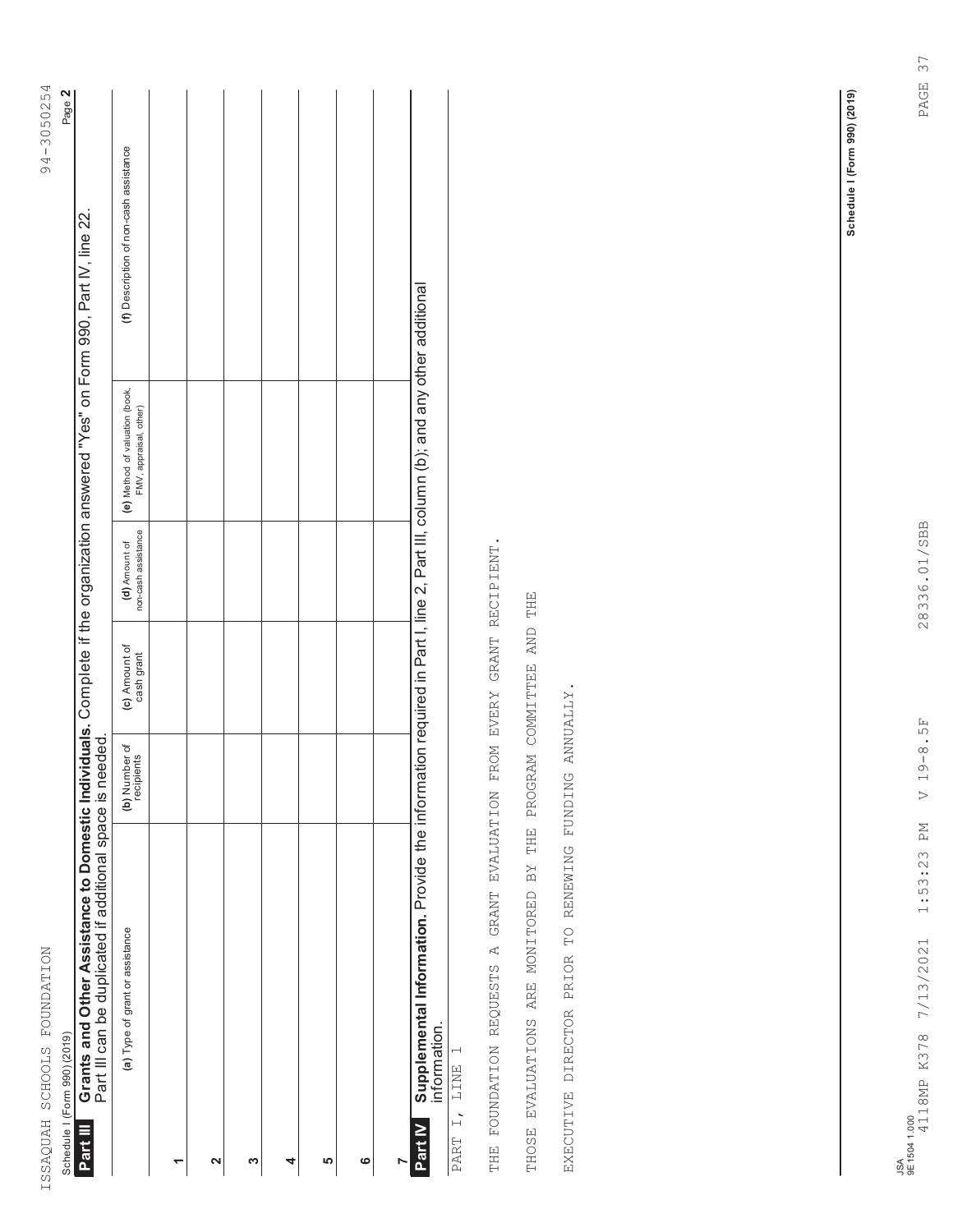# **(Form 990)**

# SCHEDULE M<br>
(Form 990) **Solutions**<br> **Solutions** answered "Yes" on Form 990, Part IV lines 29 or 30<br> **Solutions**

**Department of the Treasury <b>Attach to Form 990.**<br>
Internal Revenue Service **Attach to Form 990.**<br> **Attach to Form 990.**<br> **Attach to Form 990.** 

**Complete if the organizations answered "Yes" on Form 990, Part IV, lines 29 or 30.**

**Open to Public** ▶ Go to *www.irs.gov/Form990* for instructions and the latest information. **INSPECTION** 

Name of the organization **Employer identification number Employer identification number** 

#### ISSAQUAH SCHOOLS FOUNDATION 94-3050254

| Part I       | <b>Types of Property</b>                                                                                           |                               |                                                        |                                                                                    |                                                              |    |
|--------------|--------------------------------------------------------------------------------------------------------------------|-------------------------------|--------------------------------------------------------|------------------------------------------------------------------------------------|--------------------------------------------------------------|----|
|              |                                                                                                                    | (a)<br>Check if<br>applicable | (b)<br>Number of contributions or<br>items contributed | (c)<br>Noncash contribution<br>amounts reported on<br>Form 990, Part VIII, line 1g | (d)<br>Method of determining<br>noncash contribution amounts |    |
| 1.           | Art - Works of art                                                                                                 |                               |                                                        |                                                                                    |                                                              |    |
| $\mathbf{2}$ | Art - Historical treasures                                                                                         |                               |                                                        |                                                                                    |                                                              |    |
| 3            |                                                                                                                    |                               |                                                        |                                                                                    |                                                              |    |
| 4            | Books and publications <b>Exercise</b> 1                                                                           |                               |                                                        |                                                                                    |                                                              |    |
| 5            | Clothing and household                                                                                             |                               |                                                        |                                                                                    |                                                              |    |
|              | goods <u>  _ _ _ _ _</u>                                                                                           |                               |                                                        |                                                                                    |                                                              |    |
| 6            |                                                                                                                    |                               |                                                        |                                                                                    |                                                              |    |
| 7            |                                                                                                                    |                               |                                                        |                                                                                    |                                                              |    |
| 8            |                                                                                                                    |                               |                                                        |                                                                                    |                                                              |    |
| 9            | Securities - Publicly traded                                                                                       | X                             | $\overline{3}$ .                                       | 17,887.                                                                            | FMV                                                          |    |
| 10           | Securities - Closely held stock                                                                                    |                               |                                                        |                                                                                    |                                                              |    |
| 11           | Securities - Partnership, LLC,                                                                                     |                               |                                                        |                                                                                    |                                                              |    |
|              |                                                                                                                    |                               |                                                        |                                                                                    |                                                              |    |
| 12           | Securities - Miscellaneous                                                                                         |                               |                                                        |                                                                                    |                                                              |    |
| 13           | Qualified conservation                                                                                             |                               |                                                        |                                                                                    |                                                              |    |
|              | contribution - Historic                                                                                            |                               |                                                        |                                                                                    |                                                              |    |
|              | structures                                                                                                         |                               |                                                        |                                                                                    |                                                              |    |
| 14           | Qualified conservation                                                                                             |                               |                                                        |                                                                                    |                                                              |    |
|              | contribution - Other <u>  _ _ _ _ _</u>                                                                            |                               |                                                        |                                                                                    |                                                              |    |
| 15           | Real estate - Residential New York 1                                                                               |                               |                                                        |                                                                                    |                                                              |    |
| 16           | Real estate - Commercial                                                                                           |                               |                                                        |                                                                                    |                                                              |    |
| 17           | Real estate - Other <u>  _ _ _ _ _</u>                                                                             |                               |                                                        |                                                                                    |                                                              |    |
| 18           | Collectibles <u>  _ _ _ _ _</u>                                                                                    |                               |                                                        |                                                                                    |                                                              |    |
| 19           |                                                                                                                    |                               |                                                        |                                                                                    |                                                              |    |
| 20           | Drugs and medical supplies <b>Fig. 1.1 Contains and School</b>                                                     |                               |                                                        |                                                                                    |                                                              |    |
| 21           | Taxidermy                                                                                                          |                               |                                                        |                                                                                    |                                                              |    |
| 22           | Historical artifacts                                                                                               |                               |                                                        |                                                                                    |                                                              |    |
| 23           | Scientific specimens <u>  _ _ _ _ _</u>                                                                            |                               |                                                        |                                                                                    |                                                              |    |
| 24           | Archeological artifacts [1994]<br>Other C SUPPLIES                                                                 | X                             | 10.                                                    | 9,150.                                                                             | <b>FMV</b>                                                   |    |
| 25           |                                                                                                                    |                               |                                                        |                                                                                    |                                                              |    |
| 26<br>27     | Other $\blacktriangleright$ ( $\qquad \qquad$<br>Other $\blacktriangleright$ ( $\qquad \qquad$                     |                               |                                                        |                                                                                    |                                                              |    |
| 28           | Other $\blacktriangleright$ (                                                                                      |                               |                                                        |                                                                                    |                                                              |    |
| 29           | Number of Forms 8283 received by the organization during the tax year for contributions for                        |                               |                                                        |                                                                                    |                                                              |    |
|              | which the organization completed Form 8283, Part IV, Donee Acknowledgement                                         |                               |                                                        |                                                                                    | 29                                                           |    |
|              |                                                                                                                    |                               |                                                        |                                                                                    | <b>Yes</b>                                                   | No |
|              | 30a During the year, did the organization receive by contribution any property reported in Part I, lines 1 through |                               |                                                        |                                                                                    |                                                              |    |
|              | 28, that it must hold for at least three years from the date of the initial contribution, and which isn't required |                               |                                                        |                                                                                    |                                                              |    |
|              | to be used for exempt purposes for the entire holding period?                                                      |                               |                                                        |                                                                                    | 30a                                                          | Χ  |
|              | <b>b</b> If "Yes," describe the arrangement in Part II.                                                            |                               |                                                        |                                                                                    |                                                              |    |
| 31           | Does the organization have a gift acceptance policy that requires the review of any nonstandard                    |                               |                                                        |                                                                                    |                                                              |    |
|              |                                                                                                                    |                               |                                                        |                                                                                    | Χ<br>31                                                      |    |
|              | 32a Does the organization hire or use third parties or related organizations to solicit, process, or sell noncash  |                               |                                                        |                                                                                    |                                                              |    |
|              |                                                                                                                    |                               |                                                        |                                                                                    | 32a                                                          | Χ  |
|              | <b>b</b> If "Yes," describe in Part II.                                                                            |                               |                                                        |                                                                                    |                                                              |    |
| 33           | If the organization didn't report an amount in column (c) for a type of property for which column (a) is checked,  |                               |                                                        |                                                                                    |                                                              |    |
|              | describe in Part II.                                                                                               |                               |                                                        |                                                                                    |                                                              |    |

**For Paperwork Reduction Act Notice, see the Instructions for Form 990. Schedule M (Form 990) 2019**

JSA

9E1298 1.000 4118MP K378 7/13/2021 1:53:23 PM V 19-8.5F 28336.01/SBB PAGE 38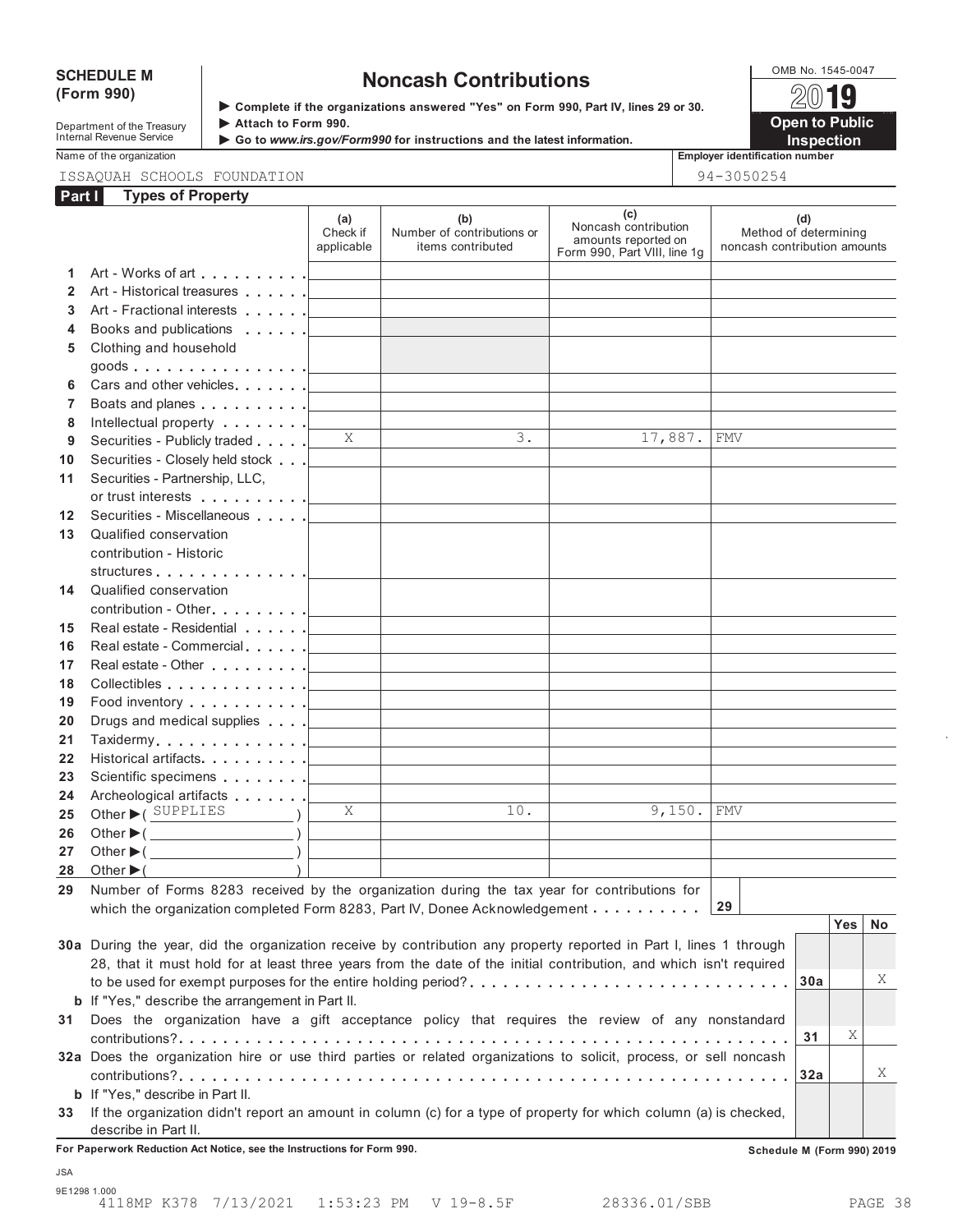**Supplemental Information.** Provide the information required by Part I, lines 30b, 32b, and 33, and whether the organization is reporting in Part I, column (b), the number of contributions, the number of items received, or a combination of both. Also complete this part for any additional information. **Part II**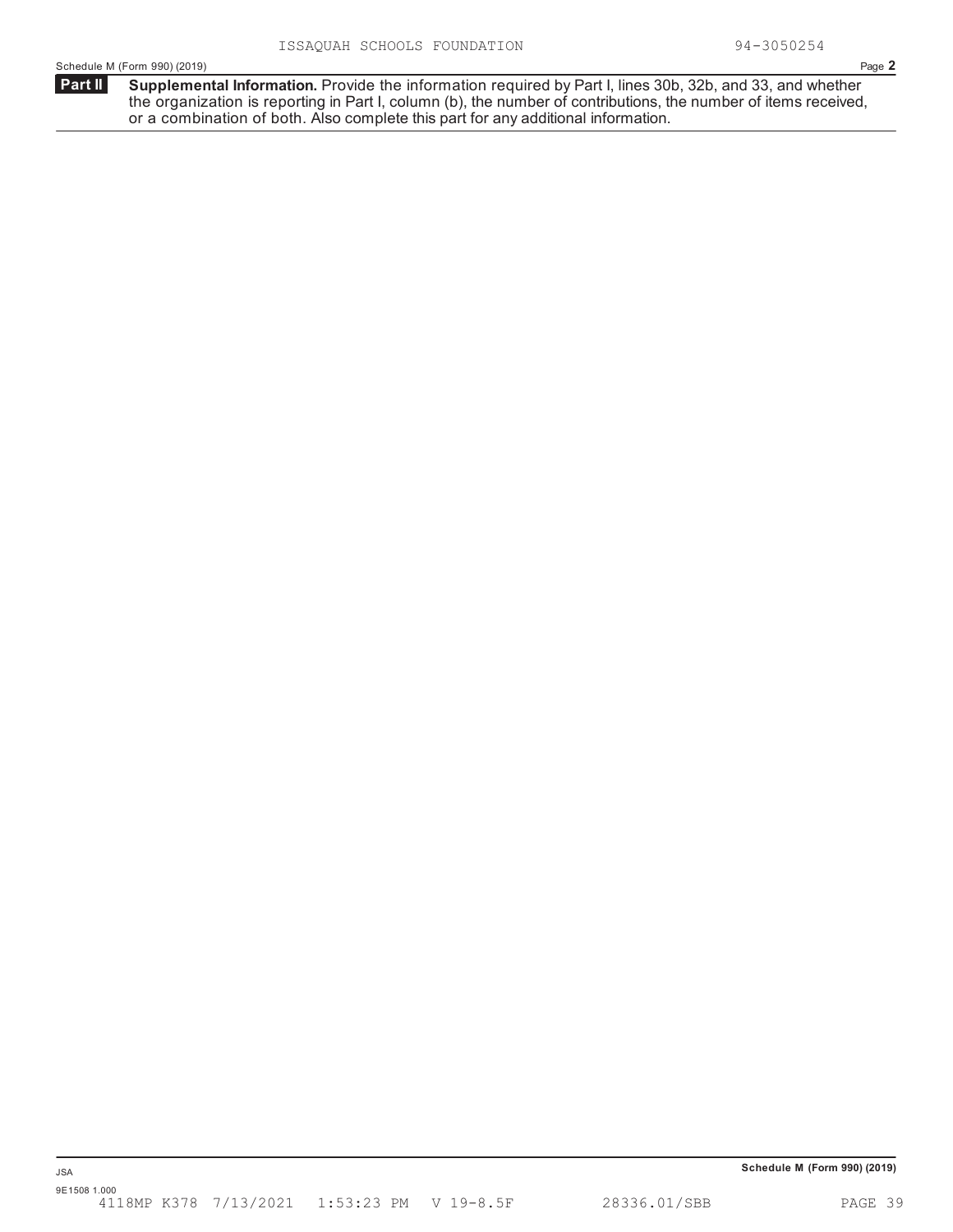### **SCHEDULE O** Supplemental Information to Form 990 or 990-EZ <br>  $\frac{\text{OMB No. }1545-0047}{\text{OMB No. }1545-0047}$

**(Form 990 or 990-EZ) Complete to provide information for responses to specific questions on** plete to provide information for responses to specific questions on  $\Box$   $\Box$   $\Box$ **Attach to provide any additional information.**<br>
<del>● Attach</del> to Form 990 or 990-EZ. **Internal Revenue Service 
Internal Revenue Service 
Internal Revenue Service 
Internal Revenue Service 
Internal Revenue Service

<b>Internal Revenue Service Internal Revenue Service Internal Revenue Service Inter** 

| Vame of the organization |  |
|--------------------------|--|

**Employer identification number** ISSAQUAH SCHOOLS FOUNDATION 94-3050254

FORM 990, PART III, LINE 3:

THE FOUNDATION CEASED THE VOICE PROGRAM AS IT WAS TRANSITIONED OVER TO THE DISTRICT. AS STUDENTS BEGAN REMOTELY LEARNING DUE TO THE PANDEMIC, THE FOUNDATION PROVIDED ADDITIONAL FUNDING FOR ONLINE LEARNING RESOURCES TO AID IN ACADEMIC SUPPORT. THERE WERE NO MORE IN PERSON EVENTS THE REST OF THE SCHOOL YEAR AND AS SUCH, PROGRAMS MOVED TO VIRTUAL PLATFORMS AS MUCH AS POSSIBLE.

FORM 990, PART III, LINE 4:

LISTED BELOW ARE THE PROGRAMS FOR THE 2019-2020 SCHOOL YEAR (FY20 IN FOUNDATION BOOKKEEPING) BASED ON PROGAM EXPENSES:

1. ACADEMIC SUPPORT - \$206,749 (INCLUDING GRANTS OF \$206,749) ACADEMIC SUPPORT CONSISTS OF 3 PROGRAMS, 1 AT EACH SCHOOL LEVEL. THE AFTER SCHOOL ASSISTANCE PROGRAM (ASAP) PROVIDES FUNDING FOR CERTIFIED STAFF TO HELP STUDENTS IN MATH, READING OR WRITING AT 5 TITLE 1 ELEMENTARY SCHOOLS. THE PROGRAM SERVED 152 STUDENTS. NO POST TESTING WAS PERFORMED DUE TO THE CLOSURE OF SCHOOLS IN MARCH. AFTER SCHOOL HOMEWORK CLUBS WERE ALSO OFFERED AT ALL MIDDLE AND HIGH SCHOOLS WITH NO PRE-TO-POST TESTING. THESE CLUBS WERE UTILIZED BY APPROXIMATELY 7,000 STUDENTS.

THE FOUNDATION WAS ALSO ABLE TO SUPPORT THE DISTRICT WITH FUNDS FOR 3 SOFTWARE PROGRAMS (1 FOR EACH LEVEL) TO SUPPORT ACADEMICS AS SCHOOLING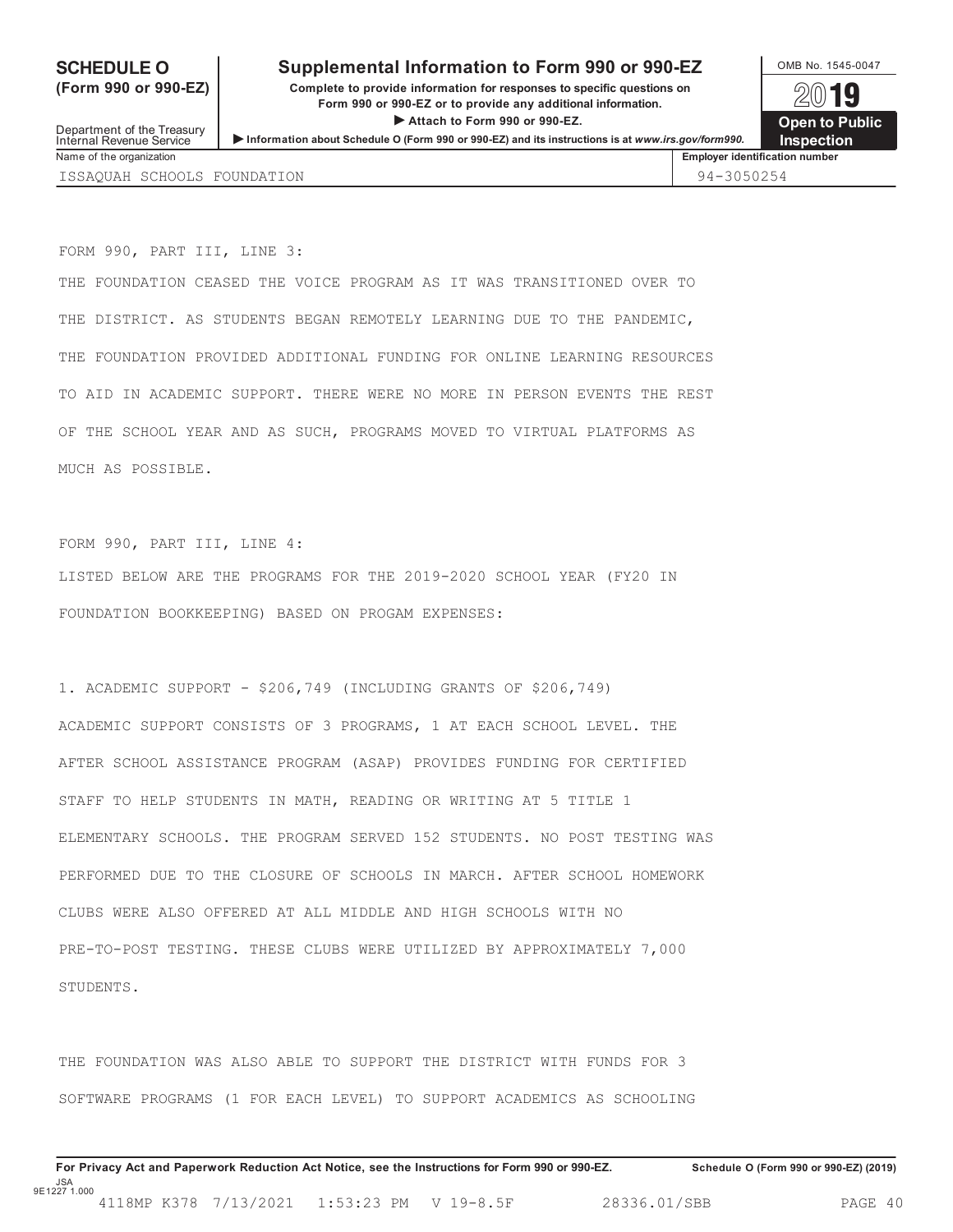WENT ONLINE DUE TO THE PANDEMIC.

2. GRANTS - \$50,322 (INCLUDING GRANTS OF \$50,322)

TEACHER GRANTS PROVIDE TEACHERS WITH FUNDING FOR PROJECTS THAT ENRICH EDUCATION, FILL UNMET NEEDS, AND SERVE AS INCUBATORS FOR INNOVATION. THE FOUNDATION PARTNERS WITH THE DISTRICT TO FUND THESE GRANTS, AND IF PROVEN VALUABLE TO STUDENT LEARNING, REPLICATE THESE SOLUTIONS ACROSS THE DISTRICT. LAST YEAR, THE FOUNDATION FUNDED 22 GRANTS, WITH MOST GRANTS HAVING A MULTI-YEAR IMPACT.

3. COMMUNITY PROGRAMS - \$45,902

THE MAJORITY OF COMMUNITY PROGRAMS FUNDING IS SPENT ON BUYING NEW BACKPACKS AND SCHOOL SUPPLIES AS PART OF THE TOOLS4SCHOOL PROGRAM IN PARTNERSHIP WITH THE ISSAQUAH FOOD & CLOTHING BANK. 850 BACKPACKS WITH SCHOOL SUPPLIES WERE DISTRIBUTED TO STUDENTS K-12. COMMUNITY PROGRAMS ALSO PROVIDE A SMALL GRANT TO ISSAQUAH SCHOOL DISTRICT NURSES FOR SPECIFIC NURSING NEEDS.

4. REMAINING PROGRAMS AND OVERHEAD - \$422,321 (INCLUDING GRANTS OF \$122,754)

FORM 990, PART VI, SECTION B, LINE 11: THE 990 IS FIRST REVIEWED BY THE FINANCE COMMITTEE AND THEN PRESENTED TO THE FULL BOARD FOR REVIEW PRIOR TO FILING.

FORM 990, PART VI, SECTION B, LINE 12: THE DIRECTORS AND EMPLOYEES ARE REQUIRED TO REVIEW AND SIGN THE CONFLICT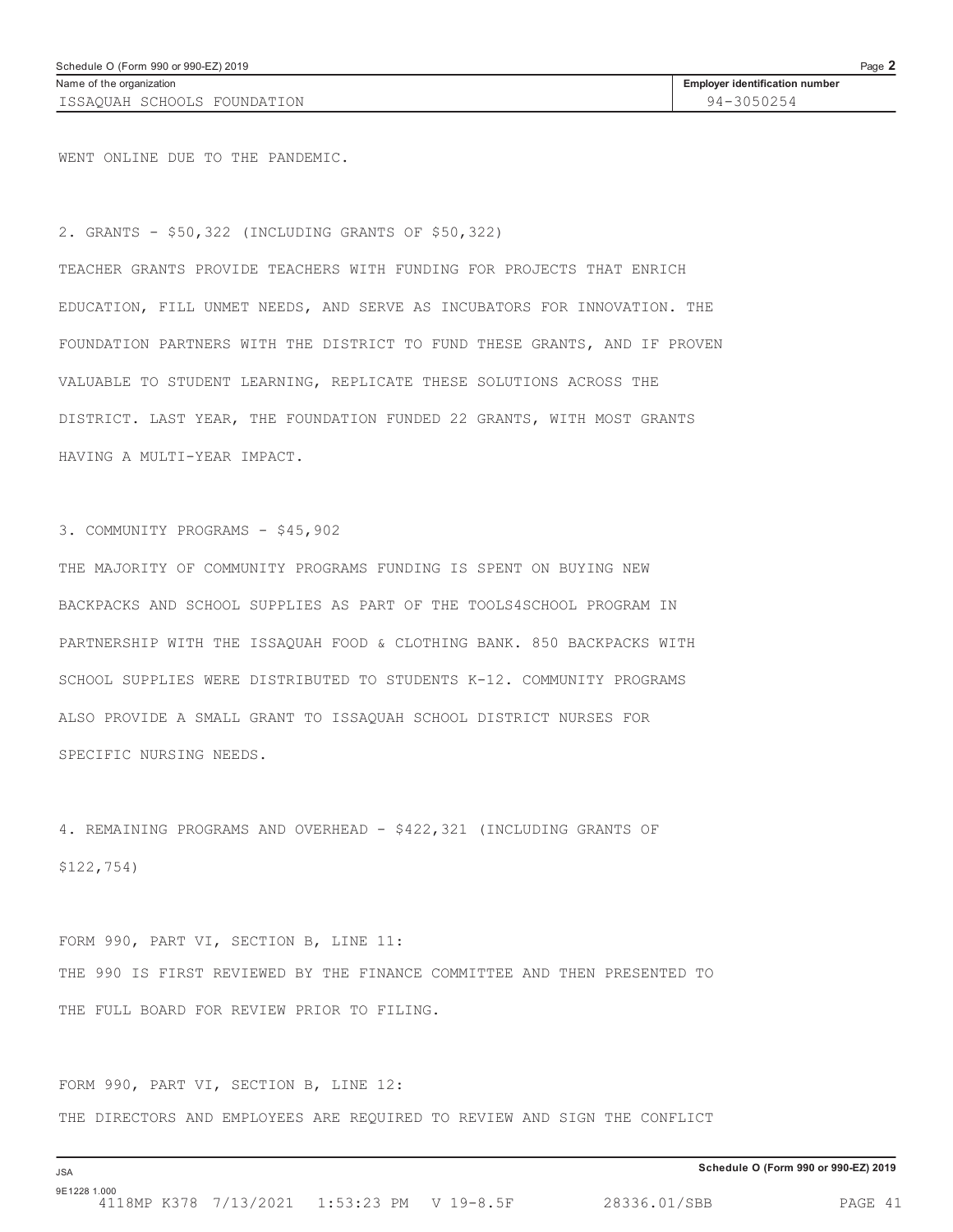| Schedule O (Form 990 or 990-EZ) 2019 |                                       | Page 2 |
|--------------------------------------|---------------------------------------|--------|
| Name of the organization             | <b>Employer identification number</b> |        |
| ISSAOUAH SCHOOLS FOUNDATION          | 94-3050254                            |        |

OF INTEREST POLICY AT THE START OF THEIR EMPLOYMENT OR BOARD TERM AND AGAIN ANNUALLY AT THE START OF EACH FISCAL YEAR. IF A DIRECTOR OR EMPLOYEE BELIEVES THAT HE OR SHE HAS A CONFLICT OF INTEREST, THE DIRECTOR OR EMPLOYEE MUST REPORT THE CONFLICT TO THE EXECUTIVE COMMITTEE. UPON REVIEW, IF THE EXECUTIVE COMMITTEE DETERMINES THAT THERE IS A CONFLICT OF INTEREST, THE DIRECTOR OR EMPLOYEE IS PROHIBITED FROM PARTICIPATING IN DELIBERATIONS AND DECISIONS REGARDING THE TRANSACTION.

#### FORM 990, PART VI, SECTION B, LINE 15:

THE FOUNDATION HAS A COMPENSATION POLICY WHICH STATES THAT THE FOUNDATION WILL PAY AT THE MIDPOINT OF THE NON-PROFIT SALARY SURVEY. WE BENCHMARK AGAINST OTHER NON-PROFITS ACHIEVING COMPARABLE REVENUE WHO DO SIMILAR WORK. THE EXECUTIVE DIRECTOR SETS AND RECOMMENDS STAFF COMPENSATION BASED ON POLICY. THIS RECOMMENDATION IS PRESENTED TO THE HUMAN RESOURCES COMMITTEE FOR OVERSIGHT OF POLICY; RECOMMENDATION IS THEN MADE TO THE FINANCE COMMITTEE AND THEN TO EXECUTIVE COMMITTEE BEFORE APPROVAL BY FULL BOARD.

## FORM 990, PART VI, SECTION C, LINE 19: THE FOUNDATION MAKES ITS GOVERNING DOCUMENTS AND CONFLICT OF INTEREST POLICY AVAILABLE TO THE PUBLIC BY REQUEST. OUR FINANCIAL STATEMENTS ARE AVAILABLE ONLINE AT WWW.ISFDN.ORG AND ARE MAILED TO DONORS VIA AN ANNUAL REPORT.

FORM 990, PART VI, SECTION A, LINE 2 TWO BOARD MEMBERS, SWATI AND SACHIN, ARE MARRIED. IN ADDITION, LAILA